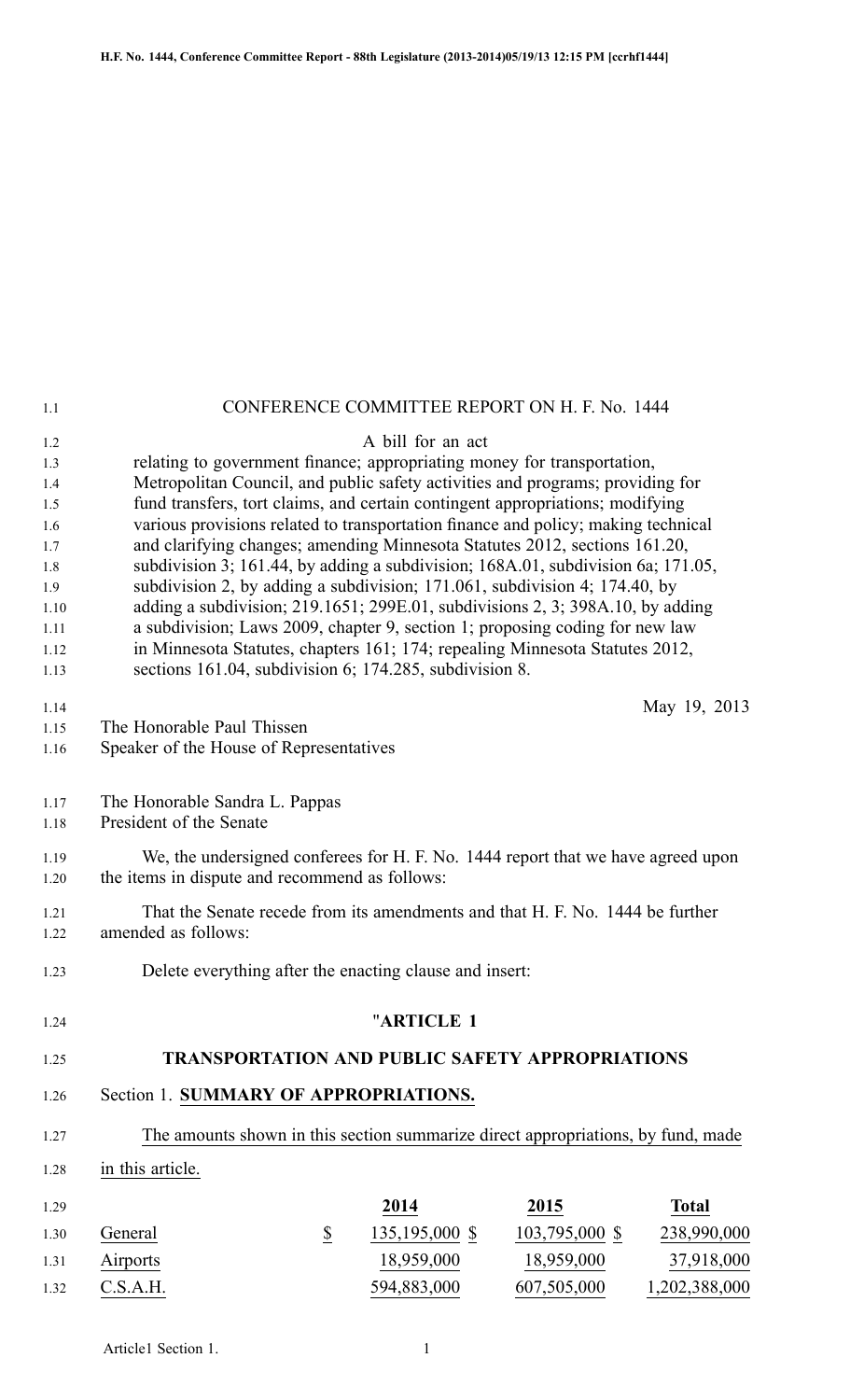| 2.4 | Trunk Highway   | 1,697,196,000 | 1,634,800,000 | 3,331,996,000 |
|-----|-----------------|---------------|---------------|---------------|
| 2.3 | H.U.T.D.        | 10,481,000    | 10,406,000    | 20,887,000    |
| 2.2 | Special Revenue | 49,775,000    | 50,709,000    | 100,484,000   |
| 2.1 | M.S.A.S.        | 152,219,000   | 155,060,000   | 307,279,000   |

## 2.6 Sec. 2. **TRANSPORTATION APPROPRIATIONS.**

2.7 The sums shown in the columns marked "Appropriations" are appropriated to 2.8 the agencies and for the purposes specified in this article. The appropriations are from 2.9 the trunk highway fund, or another named fund, and are available for the fiscal years 2.10 indicated for each purpose. The figures "2014" and "2015" used in this article mean that 2.11 the appropriations listed under them are available for the fiscal year ending June 30, 2014, 2.12 or June 30, 2015, respectively. "The first year" is fiscal year 2014. "The second year" is 2.13 fiscal year 2015. "The biennium" is fiscal years 2014 and 2015.

| 2.14<br>2.15 |                                    |                                        |                         | <b>APPROPRIATIONS</b><br><b>Available for the Year</b> |               |
|--------------|------------------------------------|----------------------------------------|-------------------------|--------------------------------------------------------|---------------|
| 2.16         |                                    |                                        |                         | <b>Ending June 30</b>                                  |               |
| 2.17         |                                    |                                        |                         | 2014                                                   | 2015          |
|              |                                    |                                        |                         |                                                        |               |
| 2.18         | Sec. 3. DEPARTMENT OF              |                                        |                         |                                                        |               |
| 2.19         | <b>TRANSPORTATION</b>              |                                        |                         |                                                        |               |
| 2.20         | Subdivision 1. Total Appropriation |                                        | $\overline{\mathbf{S}}$ | 2,393,778,000 \$                                       | 2,346,289,000 |
| 2.21         |                                    | Appropriations by Fund                 |                         |                                                        |               |
| 2.22         |                                    | 2014                                   | 2015                    |                                                        |               |
| 2.23         | General                            | 18,014,000                             | 17,533,000              |                                                        |               |
| 2.24         | Airports                           | 18,959,000                             | 18,959,000              |                                                        |               |
| 2.25         | C.S.A.H.                           | 594,883,000                            | 607,505,000             |                                                        |               |
| 2.26         | M.S.A.S                            | 152,219,000                            | 155,060,000             |                                                        |               |
| 2.27         | H.U.T.D.                           | 75,000                                 | $-0-$                   |                                                        |               |
| 2.28         | Trunk Highway                      | 1,609,628,000 1,547,232,000            |                         |                                                        |               |
|              |                                    |                                        |                         |                                                        |               |
| 2.29         |                                    | The amounts that may be spent for each |                         |                                                        |               |
| 2.30         |                                    | purpose are specified in the following |                         |                                                        |               |
| 2.31         | subdivisions.                      |                                        |                         |                                                        |               |
| 2.32         | Subd. 2. Multimodal Systems        |                                        |                         |                                                        |               |
|              |                                    |                                        |                         |                                                        |               |
| 2.33         | (a) Aeronautics                    |                                        |                         |                                                        |               |
| 2.34         |                                    | (1) Airport Development and Assistance |                         | 13,648,000                                             | 13,648,000    |
|              |                                    |                                        |                         |                                                        |               |
|              |                                    |                                        |                         |                                                        |               |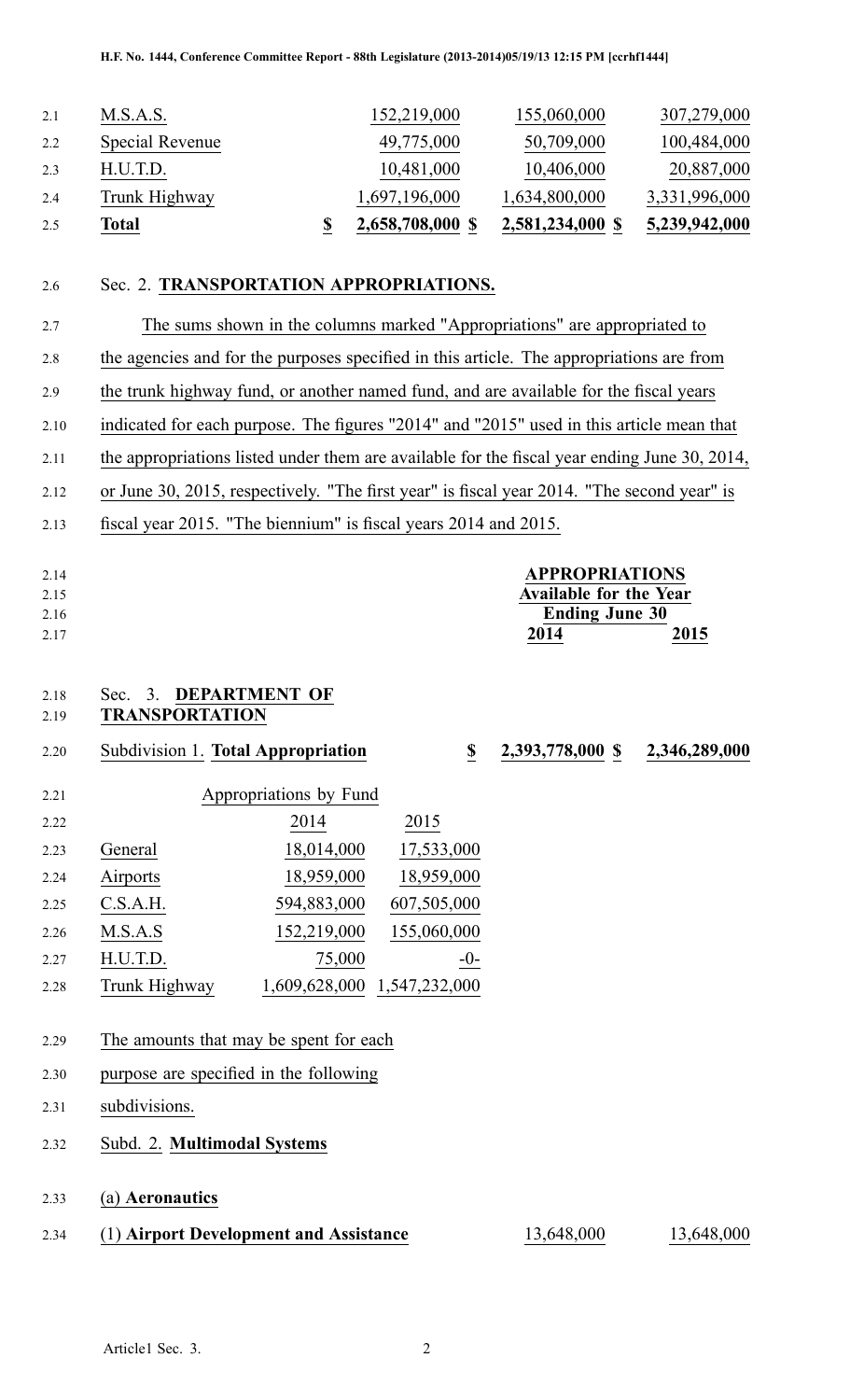| 3.1  | This appropriation is from the state             |            |            |  |  |
|------|--------------------------------------------------|------------|------------|--|--|
| 3.2  | airports fund and must be spent according        |            |            |  |  |
| 3.3  | to Minnesota Statutes, section 360.305,          |            |            |  |  |
| 3.4  | subdivision 4.                                   |            |            |  |  |
| 3.5  | The base appropriation for fiscal years 2016     |            |            |  |  |
| 3.6  | and 2017 is \$14,298,000 for each year.          |            |            |  |  |
| 3.7  | Notwithstanding Minnesota Statutes, section      |            |            |  |  |
| 3.8  | 16A.28, subdivision 6, this appropriation is     |            |            |  |  |
| 3.9  | available for five years after appropriation.    |            |            |  |  |
| 3.10 | If the appropriation for either year is          |            |            |  |  |
| 3.11 | insufficient, the appropriation for the other    |            |            |  |  |
| 3.12 | year is available for it.                        |            |            |  |  |
| 3.13 | (2) Aviation Support and Services                | 6,386,000  | 6,386,000  |  |  |
| 3.14 | Appropriations by Fund                           |            |            |  |  |
| 3.15 | 5,286,000<br>5,286,000<br>Airports               |            |            |  |  |
| 3.16 | Trunk Highway<br>1,100,000<br>1,100,000          |            |            |  |  |
| 3.17 | \$65,000 in each year is from the state airports |            |            |  |  |
| 3.18 | fund for the Civil Air Patrol.                   |            |            |  |  |
| 3.19 | (b) Transit                                      | 17,226,000 | 17,245,000 |  |  |
| 3.20 | Appropriations by Fund                           |            |            |  |  |
| 3.21 | General<br>16,451,000<br>16,470,000              |            |            |  |  |
| 3.22 | Trunk Highway<br>775,000<br>775,000              |            |            |  |  |
| 3.23 | \$100,000 in each year is from the general       |            |            |  |  |
| 3.24 | fund for the administrative expenses of the      |            |            |  |  |
| 3.25 | Minnesota Council on Transportation Access       |            |            |  |  |
| 3.26 | under Minnesota Statutes, section 174.285.       |            |            |  |  |
| 3.27 | \$78,000 in each year is from the general        |            |            |  |  |
| 3.28 | fund for grants to greater Minnesota transit     |            |            |  |  |
| 3.29 | providers as reimbursement for the costs of      |            |            |  |  |
| 3.30 | providing fixed route public transit rides free  |            |            |  |  |
| 3.31 | of charge under Minnesota Statutes, section      |            |            |  |  |
| 3.32 | 174.24, subdivision 7, for veterans certified    |            |            |  |  |
| 3.33 | as disabled.                                     |            |            |  |  |
| 3.34 | (c) Passenger Rail                               | 500,000    | 500,000    |  |  |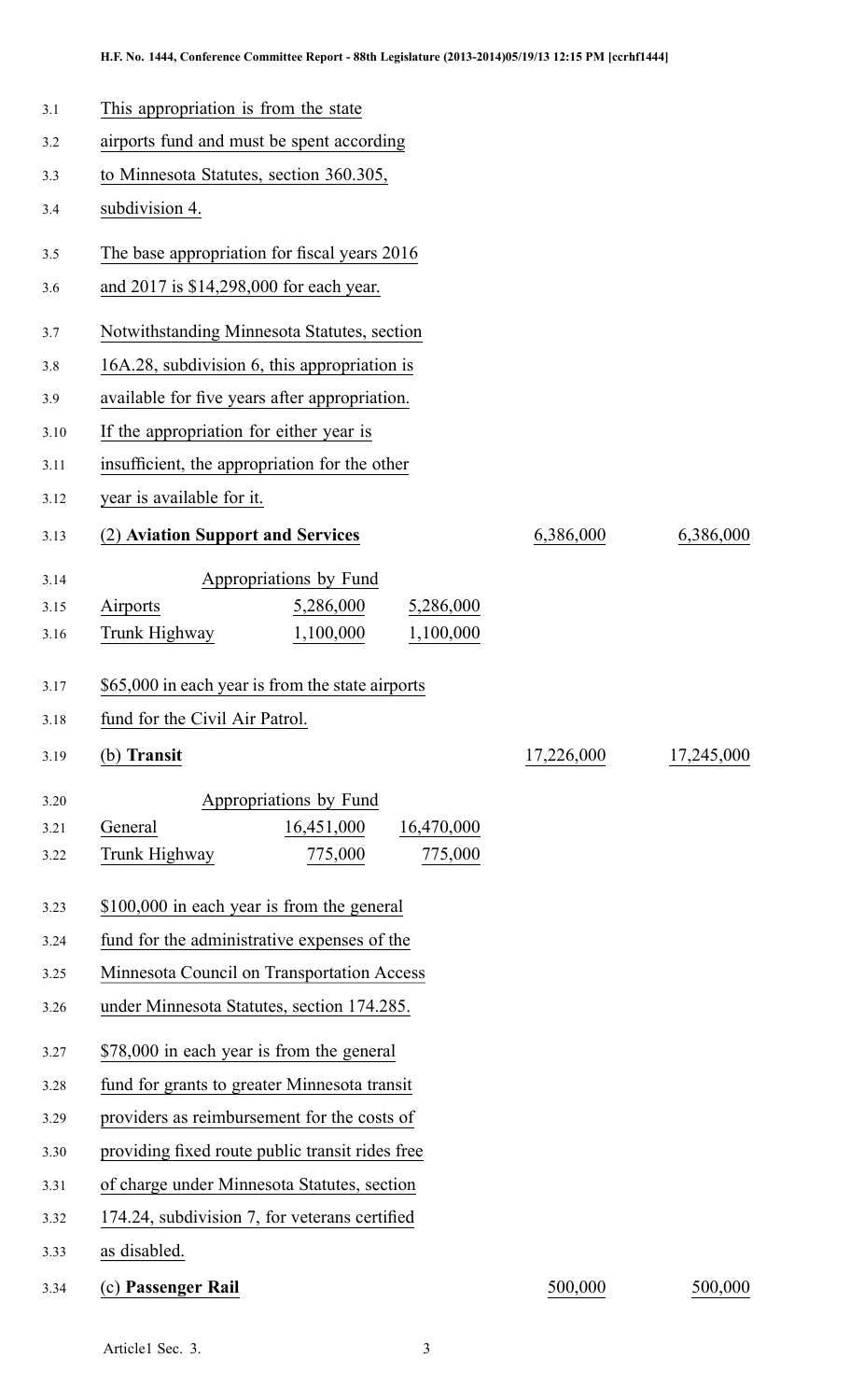| 4.1  | This appropriation is from the general          |             |             |  |  |  |
|------|-------------------------------------------------|-------------|-------------|--|--|--|
| 4.2  | fund for passenger rail system planning,        |             |             |  |  |  |
| 4.3  | alternatives analysis, environmental analysis,  |             |             |  |  |  |
| 4.4  | design, and preliminary engineering under       |             |             |  |  |  |
| 4.5  | Minnesota Statutes, sections 174.632 to         |             |             |  |  |  |
| 4.6  | 174.636.                                        |             |             |  |  |  |
| 4.7  | (d) Freight                                     | 5,653,000   | 5,153,000   |  |  |  |
| 4.8  | Appropriations by Fund                          |             |             |  |  |  |
| 4.9  | 756,000<br>256,000<br>General                   |             |             |  |  |  |
| 4.10 | 4,897,000<br>4,897,000<br>Trunk Highway         |             |             |  |  |  |
| 4.11 | \$500,000 in the first year is from the general |             |             |  |  |  |
| 4.12 | fund to pay for the department's share of costs |             |             |  |  |  |
| 4.13 | associated with the cleanup of contaminated     |             |             |  |  |  |
| 4.14 | state rail bank property. This appropriation is |             |             |  |  |  |
| 4.15 | available until expended.                       |             |             |  |  |  |
| 4.16 | (e) Safe Routes to School                       | 250,000     | 250,000     |  |  |  |
| 4.17 | This appropriation is from the general fund     |             |             |  |  |  |
| 4.18 | for non-infrastructure activities in the safe   |             |             |  |  |  |
| 4.19 | routes to school program under Minnesota        |             |             |  |  |  |
| 4.20 | Statutes, section 174.40, subdivision 7a.       |             |             |  |  |  |
| 4.21 | Subd. 3. State Roads                            |             |             |  |  |  |
| 4.22 | (a) Operations and Maintenance                  | 262,395,000 | 262,395,000 |  |  |  |
| 4.23 | (b) Program Planning and Delivery               | 206,795,000 | 206,720,000 |  |  |  |
| 4.24 | Appropriations by Fund                          |             |             |  |  |  |
| 4.25 | 2014<br>2015                                    |             |             |  |  |  |
| 4.26 | H.U.T.D.<br>75,000<br>$\overline{0}$            |             |             |  |  |  |
| 4.27 | 206,720,000<br>206,720,000<br>Trunk Highway     |             |             |  |  |  |
| 4.28 | \$250,000 in each year is for the department's  |             |             |  |  |  |
| 4.29 | administrative costs for creation and           |             |             |  |  |  |
| 4.30 | operation of the Joint Program Office for       |             |             |  |  |  |
| 4.31 | Economic Development and Alternative            |             |             |  |  |  |
| 4.32 | Finance, including costs of hiring a            |             |             |  |  |  |

4.33 consultant and preparing required reports.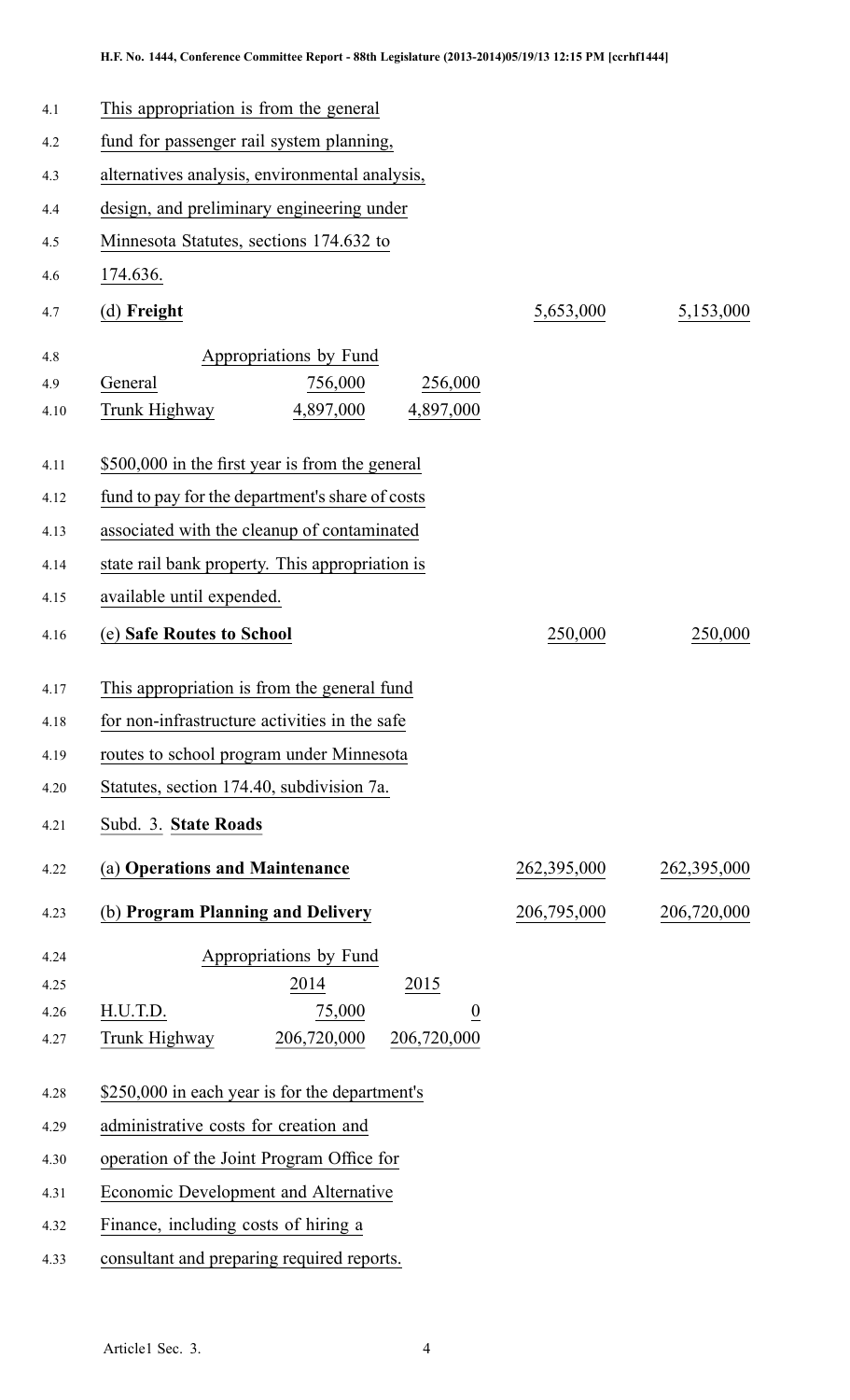| 5.1  | \$130,000 in each year is available for        |
|------|------------------------------------------------|
| 5.2  | administrative costs of the targeted group     |
| 5.3  | business program.                              |
| 5.4  | \$266,000 in each year is available for grants |
| 5.5  | to metropolitan planning organizations         |
| 5.6  | outside the seven-county metropolitan area.    |
| 5.7  | \$75,000 in each year is available for a       |
| 5.8  | transportation research contingent account     |
| 5.9  | to finance research projects that are          |
| 5.10 | reimbursable from the federal government or    |
| 5.11 | from other sources. If the appropriation for   |
| 5.12 | either year is insufficient, the appropriation |
| 5.13 | for the other year is available for it.        |
| 5.14 | \$900,000 in each year is available for        |
| 5.15 | grants for transportation studies outside      |
| 5.16 | the metropolitan area to identify critical     |
| 5.17 | concerns, problems, and issues. These          |
| 5.18 | grants are available: (1) to regional          |
| 5.19 | development commissions; (2) in regions        |
| 5.20 | where no regional development commission       |
| 5.21 | is functioning, to joint powers boards         |
| 5.22 | established under agreement of two or          |
| 5.23 | more political subdivisions in the region to   |
| 5.24 | exercise the planning functions of a regional  |
| 5.25 | development commission; and (3) in regions     |
| 5.26 | where no regional development commission       |
| 5.27 | or joint powers board is functioning, to the   |
| 5.28 | department's district office for that region.  |
| 5.29 | \$75,000 in the first year is from the highway |
| 5.30 | user tax distribution fund to the commissioner |
| 5.31 | for a grant to the Humphrey School of Public   |
| 5.32 | Affairs at the University of Minnesota for     |
| 5.33 | WorkPlace Telework program congestion          |
| 5.34 | relief efforts consisting of maintenance of    |
| 5.35 | Web site tools and content. This is a onetime. |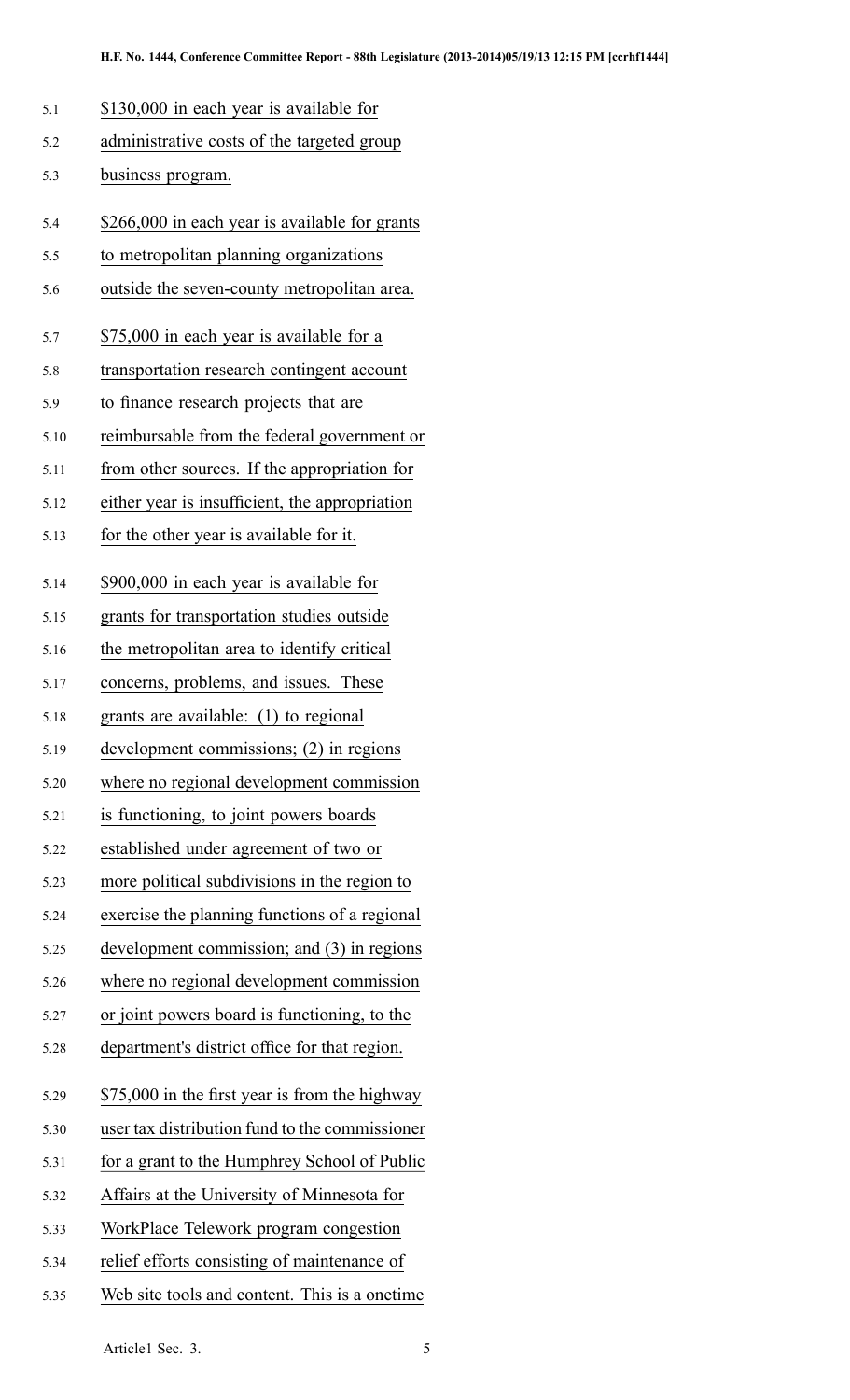| 6.1          | appropriation and is available in the second                |             |             |
|--------------|-------------------------------------------------------------|-------------|-------------|
| 6.2          | year.                                                       |             |             |
| 6.3          | (c) State Road Construction Activity                        |             |             |
| 6.4<br>6.5   | (1) Economic Recovery Funds - Federal<br><b>Highway Aid</b> | 1,000,000   | 1,000,000   |
| 6.6          | This appropriation is to complete projects                  |             |             |
| 6.7          | using funds made available to the                           |             |             |
| 6.8          | commissioner of transportation under                        |             |             |
| 6.9          | title XII of the American Recovery and                      |             |             |
| 6.10         | Reinvestment Act of 2009, Public Law                        |             |             |
| 6.11         | 111-5, and implemented under Minnesota                      |             |             |
| 6.12         | Statutes, section 161.36, subdivision 7. The                |             |             |
| 6.13         | base appropriation is $$1,000,000$ in fiscal                |             |             |
| 6.14         | year 2016 and \$0 in fiscal year 2017.                      |             |             |
| 6.15         | (2) State Road Construction                                 | 909,400,000 | 815,600,000 |
|              |                                                             |             |             |
| 6.16         | It is estimated that these appropriations will              |             |             |
| 6.17         | be funded as follows:                                       |             |             |
| 6.18         | Appropriations by Fund                                      |             |             |
| 6.19<br>6.20 | Federal Highway<br>489,200,000<br>Aid<br>482,200,000        |             |             |
| 6.21         | <b>Highway User Taxes</b><br>420,200,000<br>333,400,000     |             |             |
|              |                                                             |             |             |
| 6.22         | The commissioner of transportation shall                    |             |             |
| 6.23         | notify the chairs and ranking minority                      |             |             |
| 6.24         | members of the legislative committees with                  |             |             |
| 6.25         | jurisdiction over transportation finance of                 |             |             |
| 6.26         | any significant events that should cause these              |             |             |
| 6.27         | estimates to change.                                        |             |             |
|              |                                                             |             |             |
| 6.28         | This appropriation is for the actual                        |             |             |
| 6.29         | construction, reconstruction, and                           |             |             |
| 6.30         | improvement of trunk highways, including                    |             |             |
| 6.31         | design-build contracts and consultant usage                 |             |             |
| 6.32         | to support these activities. This includes the              |             |             |
| 6.33         | cost of actual payment to landowners for                    |             |             |
| 6.34         | lands acquired for highway rights-of-way,                   |             |             |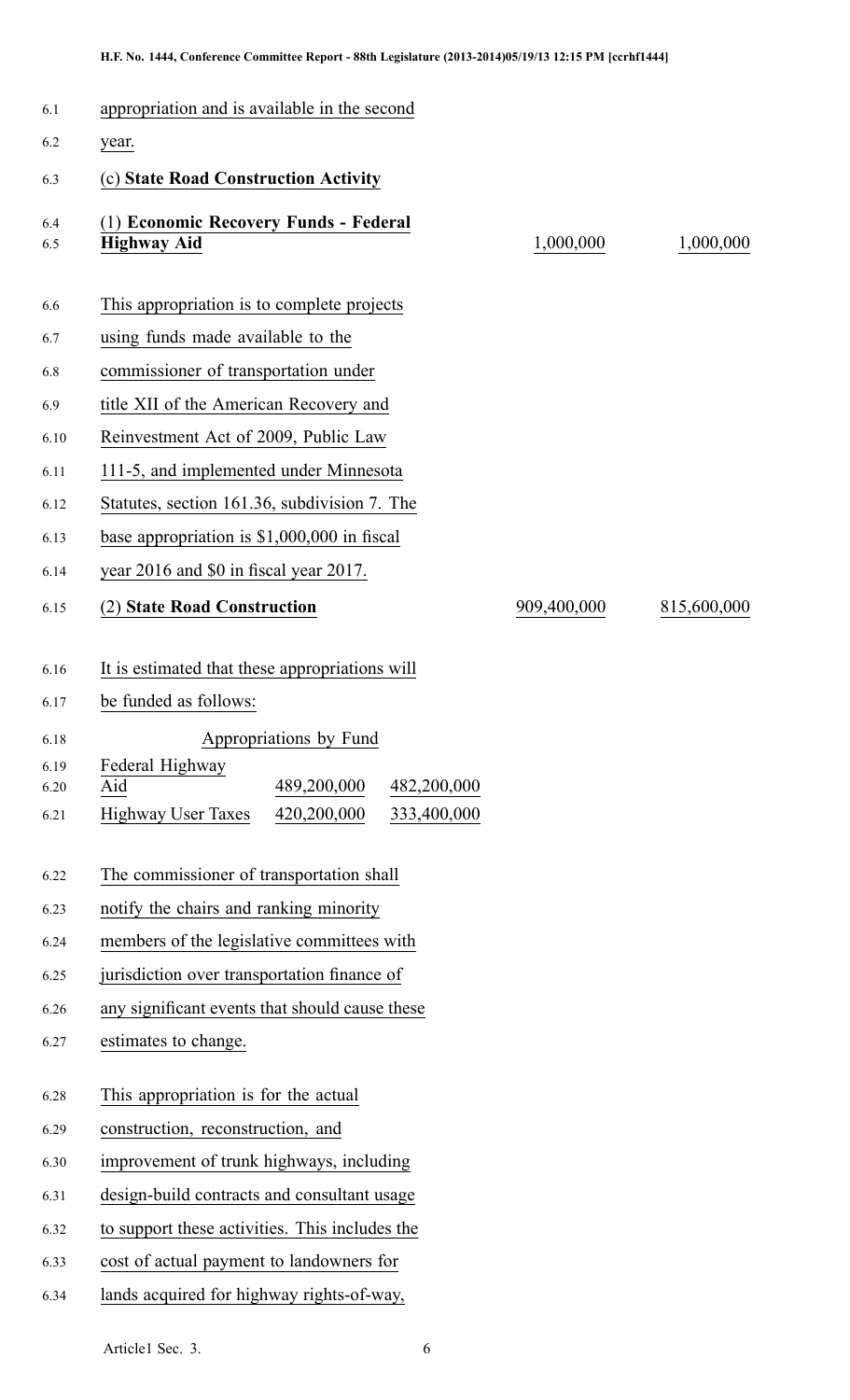- 7.1 paymen<sup>t</sup> to lessees, interest subsidies, and
- 7.2 relocation expenses.
- 7.3 The base appropriation for state road
- 7.4 construction for fiscal years 2016 and 2017
- 7.5 is \$645,000,000 in each year.
- 7.6 \$10,000,000 in each year is for the
- 7.7 transportation economic development
- 7.8 program under Minnesota Statutes, section
- 7.9 174.12.
- 7.10 The commissioner may expend up to one-half
- 7.11 of one percen<sup>t</sup> of the federal appropriations
- 7.12 under this clause as grants to opportunity
- 7.13 industrialization centers and other nonprofit
- 7.14 job training centers for job training programs
- 7.15 related to highway construction.
- 7.16 The commissioner may transfer up to
- 7.17 \$15,000,000 each year to the transportation
- 7.18 revolving loan fund.
- 7.19 The commissioner may receive money
- 7.20 covering other shares of the cost of
- 7.21 partnership projects. These receipts are
- 7.22 appropriated to the commissioner for these
- 7.23 projects.
- 7.24 (d) **Highway Debt Service** 158,417,000 189,821,000
	- 7.25 \$148,917,000 in the first year and
	- 7.26 \$180,321,000 in the second year are for
	- 7.27 transfer to the state bond fund. If an
	- 7.28 appropriation is insufficient to make all
	- 7.29 transfers required in the year for which it is
	- 7.30 made, the commissioner of managemen<sup>t</sup> and
	- 7.31 budget shall notify the senate Committee
	- 7.32 on Finance and the house of representatives
	- 7.33 Committee on Ways and Means of the
	- 7.34 amount of the deficiency and shall then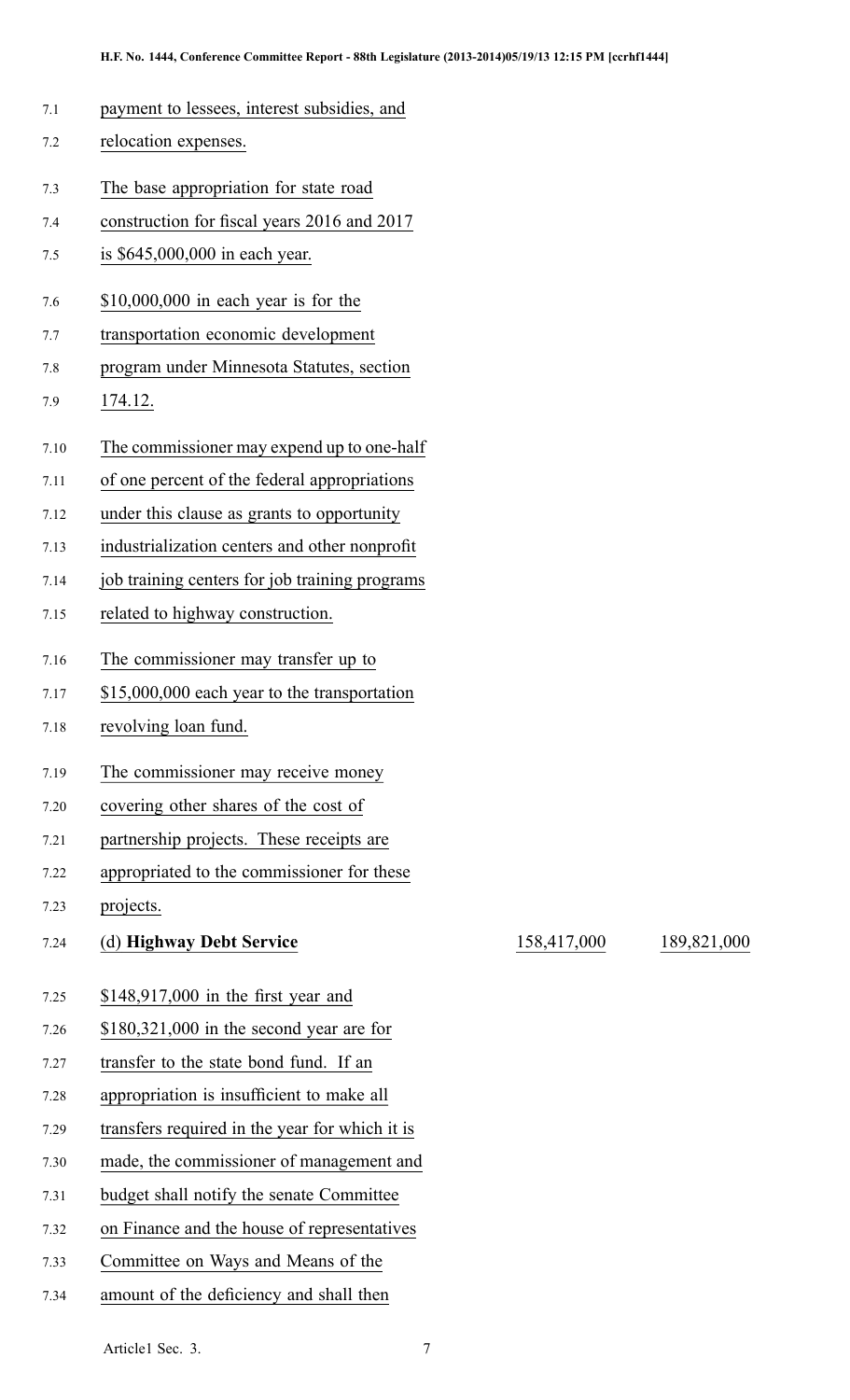| 8.1     | transfer that amount under the statutory open |           |             |             |  |
|---------|-----------------------------------------------|-----------|-------------|-------------|--|
| 8.2     | appropriation. Any excess appropriation       |           |             |             |  |
| 8.3     | cancels to the trunk highway fund.            |           |             |             |  |
| 8.4     | (e) Electronic Communications                 |           | 5,171,000   | 5,171,000   |  |
| 8.5     | Appropriations by Fund                        |           |             |             |  |
| 8.6     | General<br>3,000                              | 3,000     |             |             |  |
| 8.7     | 5,168,000<br>Trunk Highway                    | 5,168,000 |             |             |  |
| $8.8\,$ | The general fund appropriation is to equip    |           |             |             |  |
| 8.9     | and operate the Roosevelt signal tower for    |           |             |             |  |
| 8.10    | Lake of the Woods weather broadcasting.       |           |             |             |  |
| 8.11    | Subd. 4. Local Roads                          |           |             |             |  |
| 8.12    | (a) County State-Aid Roads                    |           | 594,883,000 | 607,505,000 |  |
| 8.13    | This appropriation is from the county         |           |             |             |  |
| 8.14    | state-aid highway fund under Minnesota        |           |             |             |  |
| 8.15    | Statutes, sections 161.082 to 161.085, and    |           |             |             |  |
| 8.16    | chapter 162, and is available until spent.    |           |             |             |  |
| 8.17    | If the commissioner of transportation         |           |             |             |  |
| 8.18    | determines that a balance remains in the      |           |             |             |  |
| 8.19    | county state-aid highway fund following       |           |             |             |  |
| 8.20    | the appropriations and transfers made in      |           |             |             |  |
| 8.21    | this subdivision, and that the appropriations |           |             |             |  |
| 8.22    | made are insufficient for advancing county    |           |             |             |  |
| 8.23    | state-aid highway projects, an amount         |           |             |             |  |
| 8.24    | necessary to advance the projects, not to     |           |             |             |  |
| 8.25    | exceed the balance in the county state-aid    |           |             |             |  |
| 8.26    | highway fund, is appropriated in each year    |           |             |             |  |
| 8.27    | to the commissioner. Within two weeks         |           |             |             |  |
| 8.28    | of a determination under this contingent      |           |             |             |  |
| 8.29    | appropriation, the commissioner of            |           |             |             |  |
| 8.30    | transportation shall notify the commissioner  |           |             |             |  |
| 8.31    | of management and budget and the chairs       |           |             |             |  |
| 8.32    | and ranking minority members of the           |           |             |             |  |
| 8.33    | legislative committees with jurisdiction over |           |             |             |  |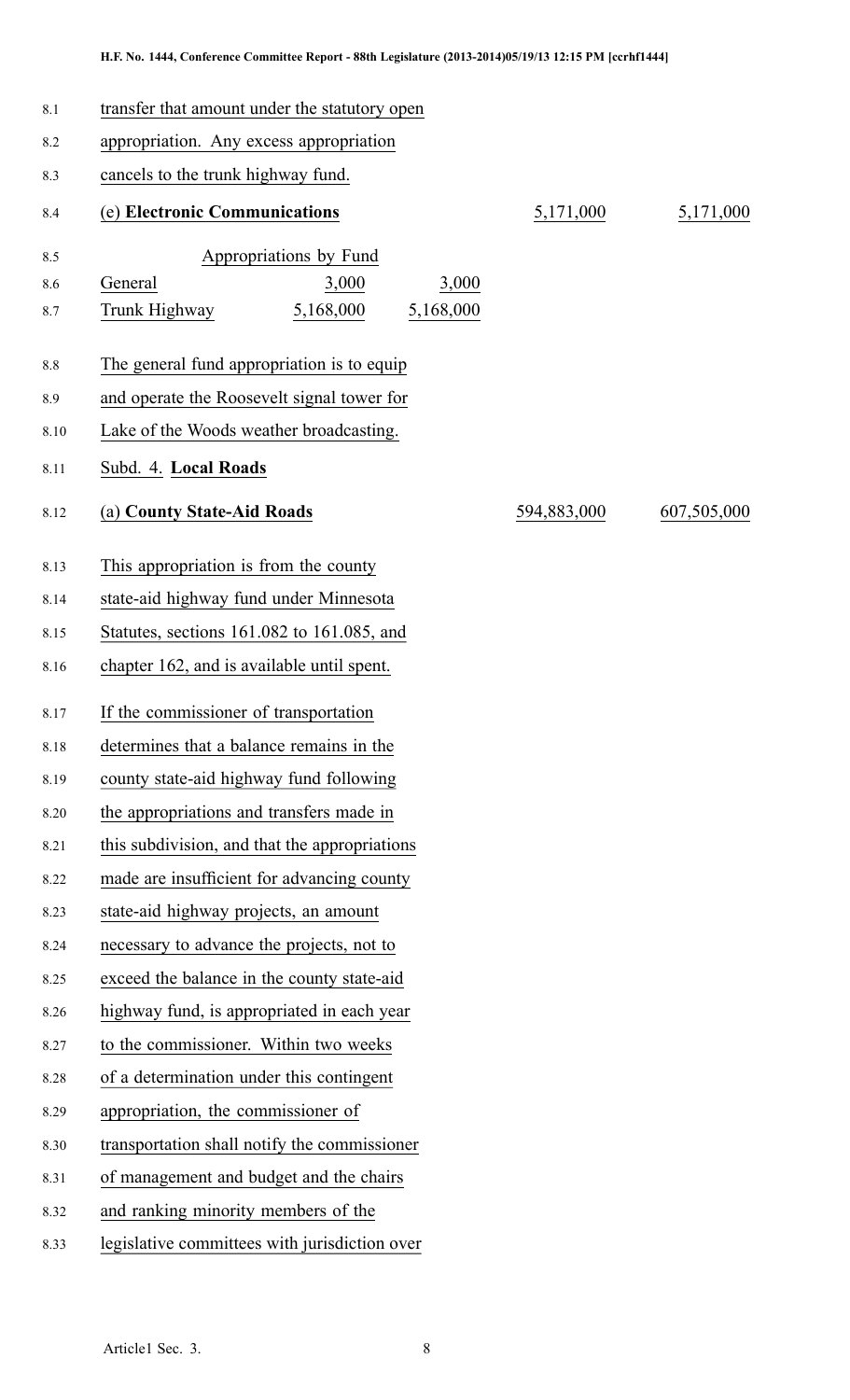| 9.1  | transportation finance concerning funds        |             |             |  |  |
|------|------------------------------------------------|-------------|-------------|--|--|
| 9.2  | appropriated.                                  |             |             |  |  |
| 9.3  | (b) Municipal State-Aid Roads                  | 152,219,000 | 155,060,000 |  |  |
| 9.4  | This appropriation is from the municipal       |             |             |  |  |
| 9.5  | state-aid street fund for the purposes under   |             |             |  |  |
| 9.6  | Minnesota Statutes, chapter 162, and is        |             |             |  |  |
| 9.7  | available until spent.                         |             |             |  |  |
| 9.8  | If the commissioner of transportation          |             |             |  |  |
| 9.9  | determines that a balance remains in the       |             |             |  |  |
| 9.10 | municipal state-aid street fund following      |             |             |  |  |
| 9.11 | the appropriations made in this subdivision,   |             |             |  |  |
| 9.12 | and that the appropriations made are           |             |             |  |  |
| 9.13 | insufficient for advancing municipal state-aid |             |             |  |  |
| 9.14 | street projects, an amount necessary to        |             |             |  |  |
| 9.15 | advance the projects, not to exceed the        |             |             |  |  |
| 9.16 | balance in the municipal state-aid street      |             |             |  |  |
| 9.17 | fund, is appropriated in each year to          |             |             |  |  |
| 9.18 | the commissioner. Within two weeks             |             |             |  |  |
| 9.19 | of a determination under this contingent       |             |             |  |  |
| 9.20 | appropriation, the commissioner of             |             |             |  |  |
| 9.21 | transportation shall notify the commissioner   |             |             |  |  |
| 9.22 | of management and budget and the chairs        |             |             |  |  |
| 9.23 | and ranking minority members of the            |             |             |  |  |
| 9.24 | legislative committees with jurisdiction over  |             |             |  |  |
| 9.25 | transportation finance concerning funds        |             |             |  |  |
| 9.26 | appropriated.                                  |             |             |  |  |
| 9.27 | Subd. 5. Agency Management                     |             |             |  |  |
| 9.28 | (a) Agency Services                            | 41,997,000  | 41,997,000  |  |  |
| 9.29 | Appropriations by Fund                         |             |             |  |  |
| 9.30 | 25,000<br>25,000<br>Airports                   |             |             |  |  |
| 9.31 | 41,972,000<br>41,972,000<br>Trunk Highway      |             |             |  |  |
| 9.32 | (b) Buildings                                  | 17,838,000  | 17,838,000  |  |  |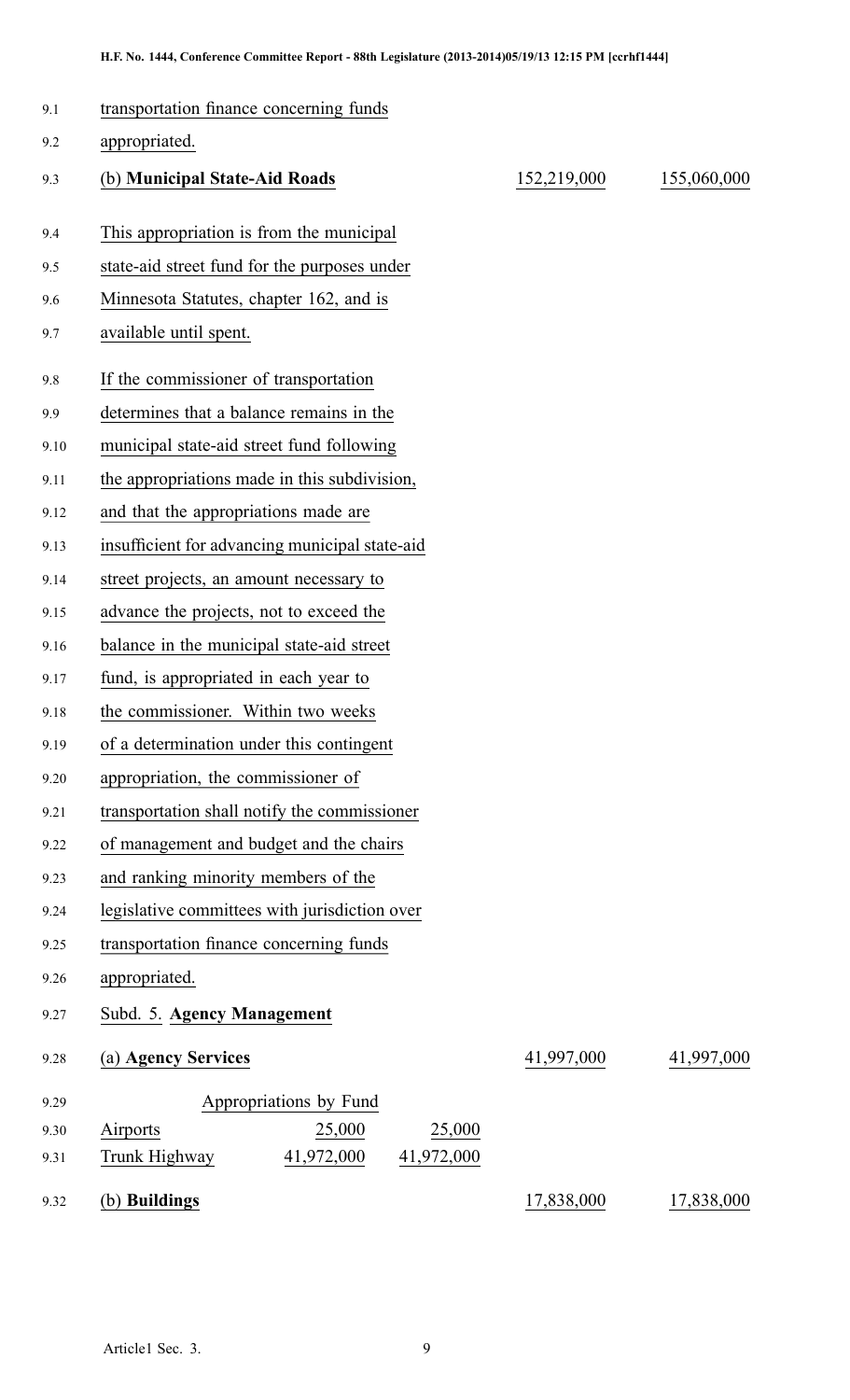| 10.1  | Appropriations by Fund                          |
|-------|-------------------------------------------------|
| 10.2  | General<br>54,000<br>54,000                     |
| 10.3  | 17,784,000<br>Trunk Highway<br>17,784,000       |
| 10.4  | If the appropriation for either year is         |
| 10.5  | insufficient, the appropriation for the other   |
| 10.6  | year is available for it.                       |
| 10.7  | Subd. 6. Transfers                              |
| 10.8  | (a) With the approval of the commissioner of    |
| 10.9  | management and budget, the commissioner         |
| 10.10 | of transportation may transfer unencumbered     |
| 10.11 | balances among the appropriations from the      |
| 10.12 | trunk highway fund and the state airports       |
| 10.13 | fund made in this section. No transfer          |
| 10.14 | may be made from the appropriations for         |
| 10.15 | state road construction or for debt service.    |
| 10.16 | Transfers under this paragraph may not be       |
| 10.17 | made between funds. Transfers under this        |
| 10.18 | paragraph must be reported immediately to       |
| 10.19 | the chairs and ranking minority members of      |
| 10.20 | the legislative committees with jurisdiction    |
| 10.21 | over transportation finance.                    |
| 10.22 | (b) The commissioner shall transfer from        |
| 10.23 | the flexible highway account in the county      |
| 10.24 | state-aid highway fund: $(1)$ \$5,700,000 in    |
| 10.25 | the first year to the trunk highway fund; (2)   |
| 10.26 | \$13,000,000 in the first year to the municipal |
| 10.27 | turnback account in the municipal state-aid     |
| 10.28 | street fund; $(3)$ \$10,000,000 in the second   |
| 10.29 | year to the municipal turnback account in       |
| 10.30 | the municipal state-aid street fund; and (4)    |
| 10.31 | the remainder in each year to the county        |
| 10.32 | turnback account in the county state-aid        |
| 10.33 | highway fund. The funds transferred are         |
| 10.34 | for highway turnback purposes as provided       |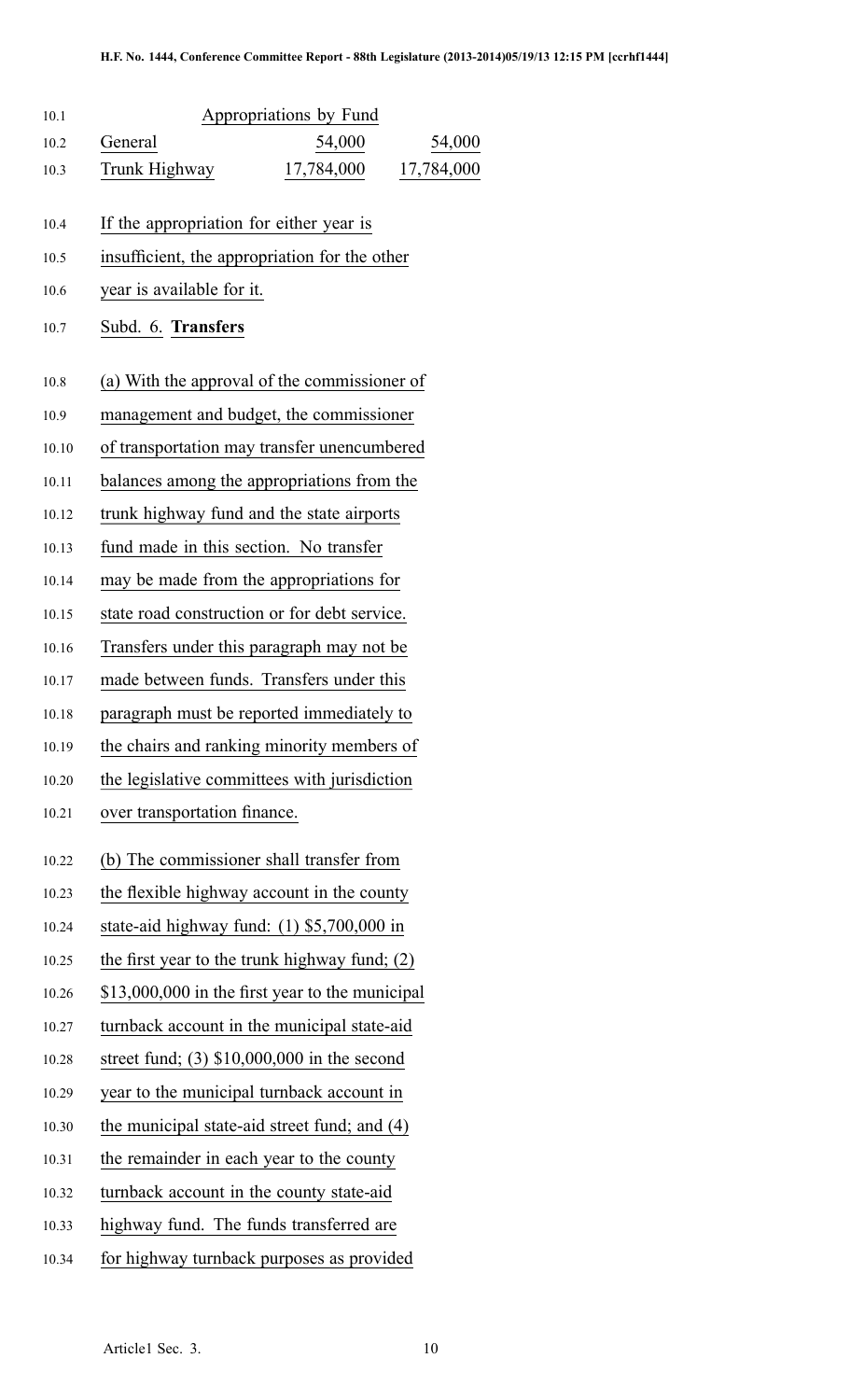- 11.1 under Minnesota Statutes, section 161.081,
- 11.2 subdivision 3.

## 11.3 Subd. 7. **Previous State Road Construction** 11.4 **Appropriations**

- 11.5 Any money appropriated to the commissioner
- 11.6 of transportation for state road construction
- 11.7 for any fiscal year before the first year is
- 11.8 available to the commissioner during the
- 11.9 biennium to the extent that the commissioner
- 11.10 spends the money on the state road
- 11.11 construction project for which the money
- 11.12 was originally encumbered during the fiscal
- 11.13 year for which it was appropriated. The
- 11.14 commissioner of transportation shall repor<sup>t</sup> to
- 11.15 the commissioner of managemen<sup>t</sup> and budget
- 11.16 by August 1, 2013, and August 1, 2014, on
- 11.17 <sup>a</sup> form the commissioner of managemen<sup>t</sup>
- 11.18 and budget provides, on expenditures made
- 11.19 during the previous fiscal year that are
- 11.20 authorized by this subdivision.
- 11.21 Subd. 8. **Contingent Appropriation**
- 11.22 The commissioner of transportation, with
- 11.23 the approval of the governor and the
- 11.24 written approval of at least five members
- 11.25 of <sup>a</sup> group consisting of the members of
- 11.26 the Legislative Advisory Commission
- 11.27 under Minnesota Statutes, section 3.30,
- 11.28 and the ranking minority members of the
- 11.29 legislative committees with jurisdiction over
- 11.30 transportation finance, may transfer all or
- 11.31 par<sup>t</sup> of the unappropriated balance in the
- 11.32 trunk highway fund to an appropriation:
- 11.33 (1) for trunk highway design, construction,
- 11.34 or inspection in order to take advantage of
- 11.35 an unanticipated receipt of income to the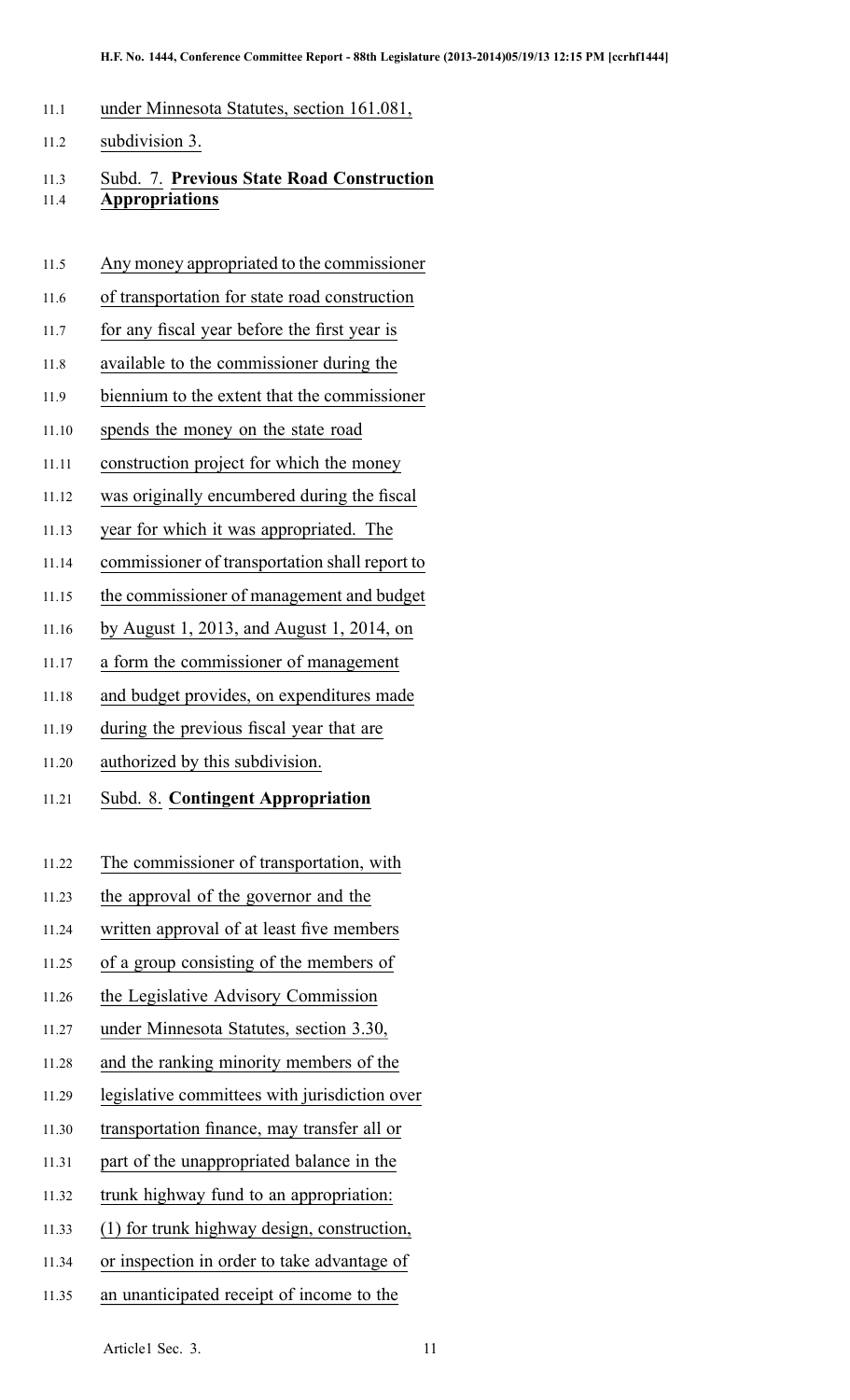- 12.1 trunk highway fund or to take advantage 12.2 of federal advanced construction funding;
- 
- 12.3 (2) for trunk highway maintenance in order
- 12.4 to meet an emergency; or (3) to pay tort
- 12.5 or environmental claims. Nothing in this
- 12.6 subdivision authorizes the commissioner
- 12.7 to increase the use of federal advanced
- 12.8 construction funding beyond amounts
- 12.9 specifically authorized. Any transfer as
- 12.10 <sup>a</sup> result of the use of federal advanced
- 12.11 construction funding must include an
- 12.12 analysis of the effects on the long-term
- 12.13 trunk highway fund balance. The amount
- 12.14 transferred is appropriated for the purpose of
- 12.15 the account to which it is transferred.

#### 12.16 Sec. 4. **METROPOLITAN COUNCIL \$ 107,889,000 \$ 76,970,000**

- 12.17 This appropriation is from the general fund
- 12.18 for transit system operations under Minnesota
- 12.19 Statutes, sections 473.371 to 473.449.
- 12.20 The base appropriation for fiscal years 2016
- 12.21 and 2017 is \$76,686,000 in each year.
- 12.22 \$37,000,000 in the first year is for the
- 12.23 Southwest Corridor light rail transit line
- 12.24 from the Hiawatha light rail transit line in
- 12.25 downtown Minneapolis to Eden Prairie, to be
- 12.26 used for environmental studies, preliminary
- 12.27 engineering, acquisition of real property, or
- 12.28 interests in real property, and design. This
- 12.29 is <sup>a</sup> onetime appropriation and is available
- 12.30 until expended.

#### 12.31 Sec. 5. **DEPARTMENT OF PUBLIC SAFETY**

12.32 Subdivision 1. **Total Appropriation \$ 156,441,000 \$ 157,375,000**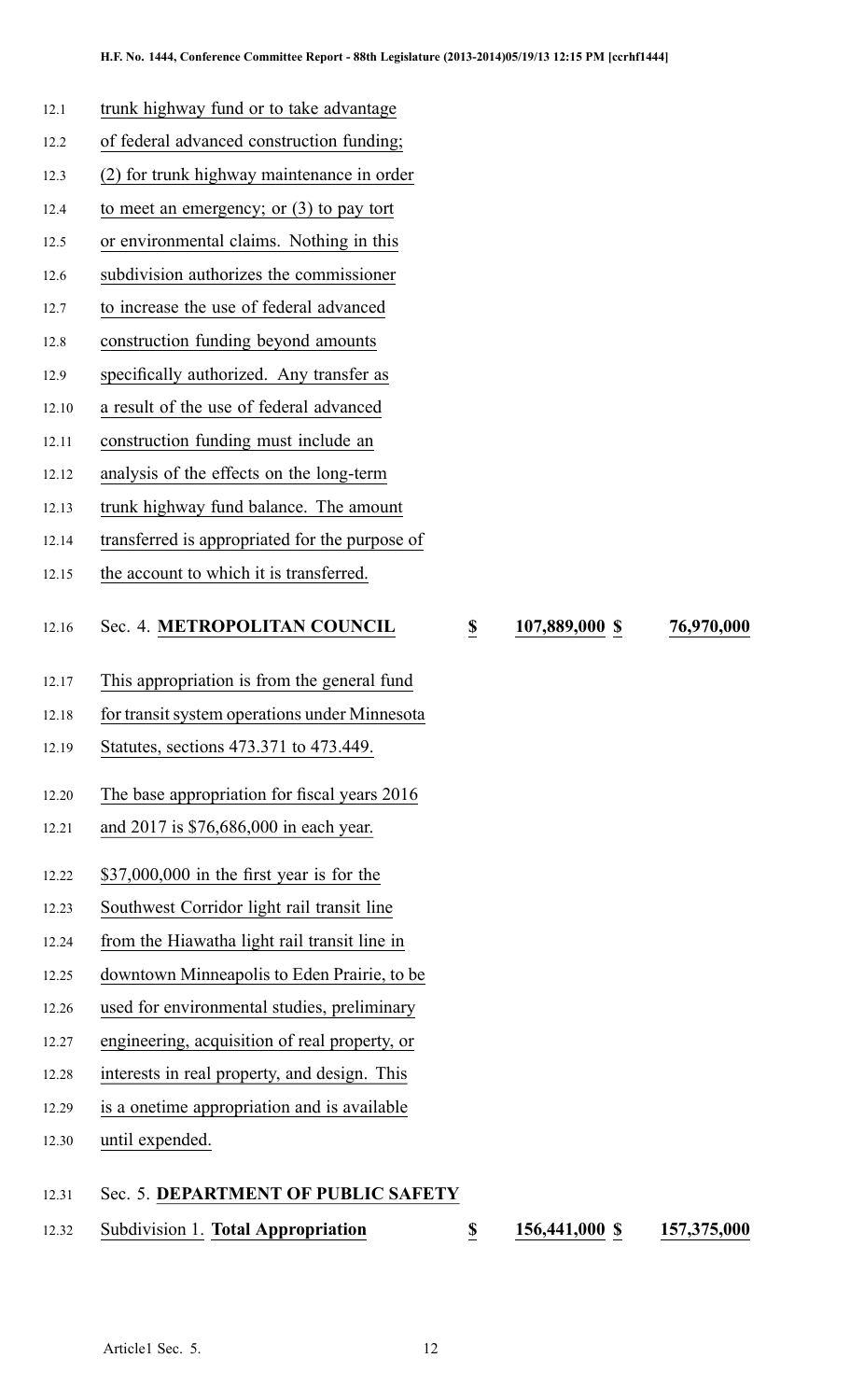| 13.1  |                                                | Appropriations by Fund |            |           |           |
|-------|------------------------------------------------|------------------------|------------|-----------|-----------|
| 13.2  |                                                | 2014                   | 2015       |           |           |
| 13.3  | General                                        | 9,292,000              | 9,292,000  |           |           |
| 13.4  | Special Revenue                                | 49,775,000             | 50,709,000 |           |           |
| 13.5  | H.U.T.D.                                       | 10,406,000             | 10,406,000 |           |           |
| 13.6  | Trunk Highway                                  | 86,968,000             | 86,968,000 |           |           |
| 13.7  | The amounts that may be spent for each         |                        |            |           |           |
| 13.8  | purpose are specified in the following         |                        |            |           |           |
| 13.9  | subdivisions.                                  |                        |            |           |           |
| 13.10 | Subd. 2. Administration and Related Services   |                        |            |           |           |
| 13.11 | (a) Office of Communications                   |                        |            | 504,000   | 504,000   |
| 13.12 |                                                | Appropriations by Fund |            |           |           |
| 13.13 | General                                        | 111,000                | 111,000    |           |           |
| 13.14 | Trunk Highway                                  | 393,000                | 393,000    |           |           |
| 13.15 | (b) Public Safety Support                      |                        |            | 8,439,000 | 8,439,000 |
| 13.16 |                                                | Appropriations by Fund |            |           |           |
| 13.17 | General                                        | 3,467,000              | 3,467,000  |           |           |
| 13.18 | H.U.T.D.                                       | 1,366,000              | 1,366,000  |           |           |
| 13.19 | Trunk Highway                                  | 3,606,000              | 3,606,000  |           |           |
| 13.20 | \$380,000 in each year is from the general     |                        |            |           |           |
| 13.21 | fund for payment of public safety officer      |                        |            |           |           |
| 13.22 | survivor benefits under Minnesota Statutes,    |                        |            |           |           |
| 13.23 | section 299A.44. If the appropriation for      |                        |            |           |           |
| 13.24 | either year is insufficient, the appropriation |                        |            |           |           |
| 13.25 | for the other year is available for it.        |                        |            |           |           |
| 13.26 | $$1,367,000$ in each year is from the general  |                        |            |           |           |
| 13.27 | fund to be deposited in the public safety      |                        |            |           |           |
| 13.28 | officer's benefit account. This money          |                        |            |           |           |
| 13.29 | is available for reimbursements under          |                        |            |           |           |
| 13.30 | Minnesota Statutes, section 299A.465.          |                        |            |           |           |
| 13.31 | \$600,000 in each year is from the general     |                        |            |           |           |
| 13.32 | fund and \$100,000 in each year is from the    |                        |            |           |           |
| 13.33 | trunk highway fund for soft body armor         |                        |            |           |           |
| 13.34 | reimbursements under Minnesota Statutes,       |                        |            |           |           |
|       |                                                |                        |            |           |           |

13.35 section 299A.38.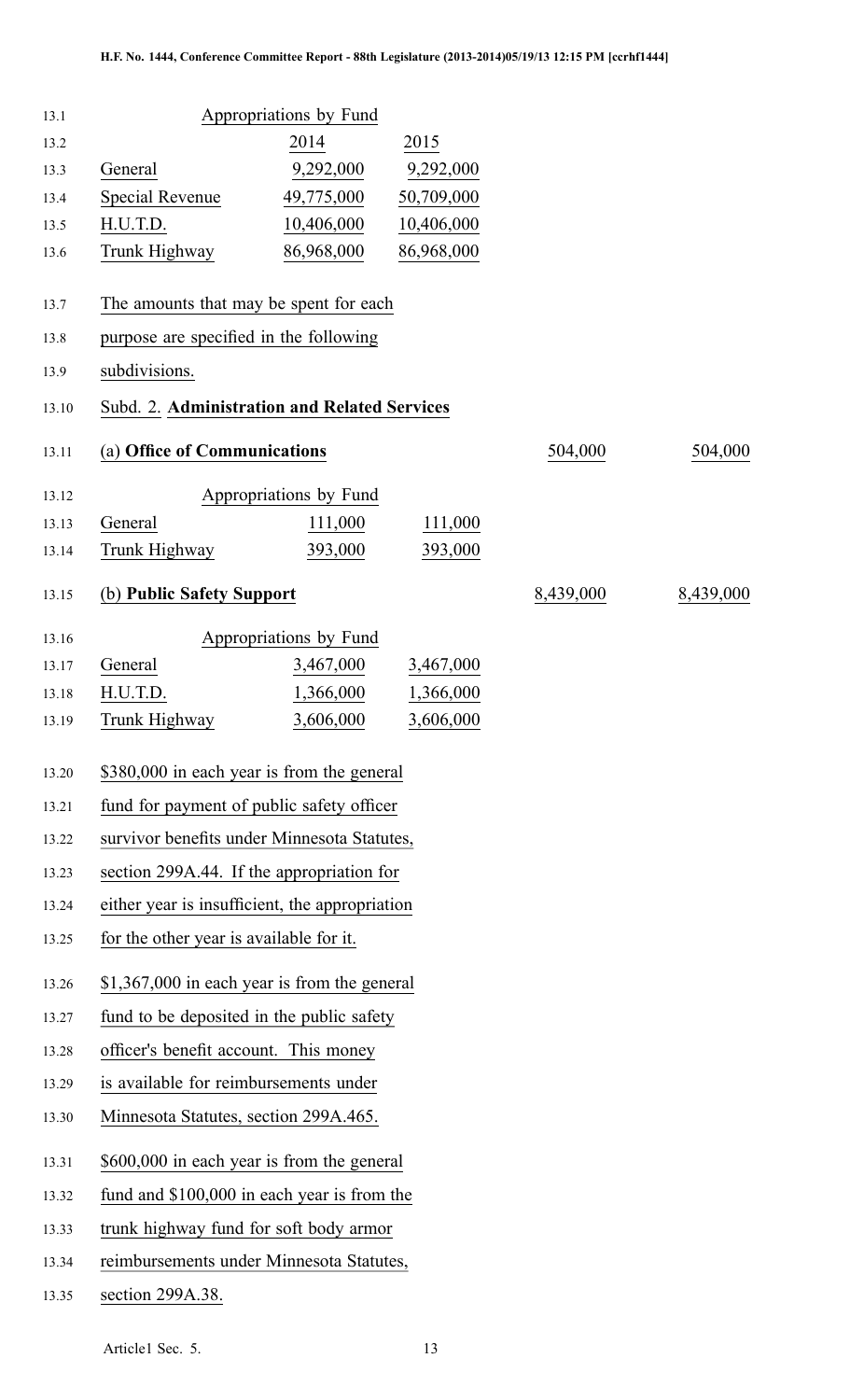| 14.1  | \$792,000 in each year is from the general     |
|-------|------------------------------------------------|
| 14.2  | fund for transfer by the commissioner of       |
| 14.3  | management and budget to the trunk highway     |
| 14.4  | fund on December 31, 2013, and December        |
| 14.5  | 31, 2014, respectively, in order to reimburse  |
| 14.6  | the trunk highway fund for expenses not        |
| 14.7  | related to the fund. These represent amounts   |
| 14.8  | appropriated out of the trunk highway          |
| 14.9  | fund for general fund purposes in the          |
| 14.10 | administration and related services program.   |
|       |                                                |
| 14.11 | \$610,000 in each year is from the highway     |
| 14.12 | user tax distribution fund for transfer by the |
| 14.13 | commissioner of management and budget          |
| 14.14 | to the trunk highway fund on December 31,      |
| 14.15 | 2013, and December 31, 2014, respectively,     |
| 14.16 | in order to reimburse the trunk highway        |
| 14.17 | fund for expenses not related to the fund.     |
| 14.18 | These represent amounts appropriated out       |
| 14.19 | of the trunk highway fund for highway          |
| 14.20 | user tax distribution fund purposes in the     |
| 14.21 | administration and related services program.   |
| 14.22 | \$716,000 in each year is from the highway     |
| 14.23 | user tax distribution fund for transfer by the |
| 14.24 | commissioner of management and budget to       |
| 14.25 | the general fund on December 31, 2013, and     |
| 14.26 | December 31, 2014, respectively, in order to   |
| 14.27 | reimburse the general fund for expenses not    |
| 14.28 | related to the fund. These represent amounts   |
| 14.29 | appropriated out of the general fund for       |
| 14.30 | operation of the criminal justice data network |
| 14.31 | related to driver and motor vehicle licensing. |
| 14.32 | Before January 15, 2015, the commissioner      |
| 14.33 | of public safety shall review the amounts and  |
| 14.34 | purposes of the transfers under this paragraph |
| 14.35 | and shall recommend necessary changes to       |
|       |                                                |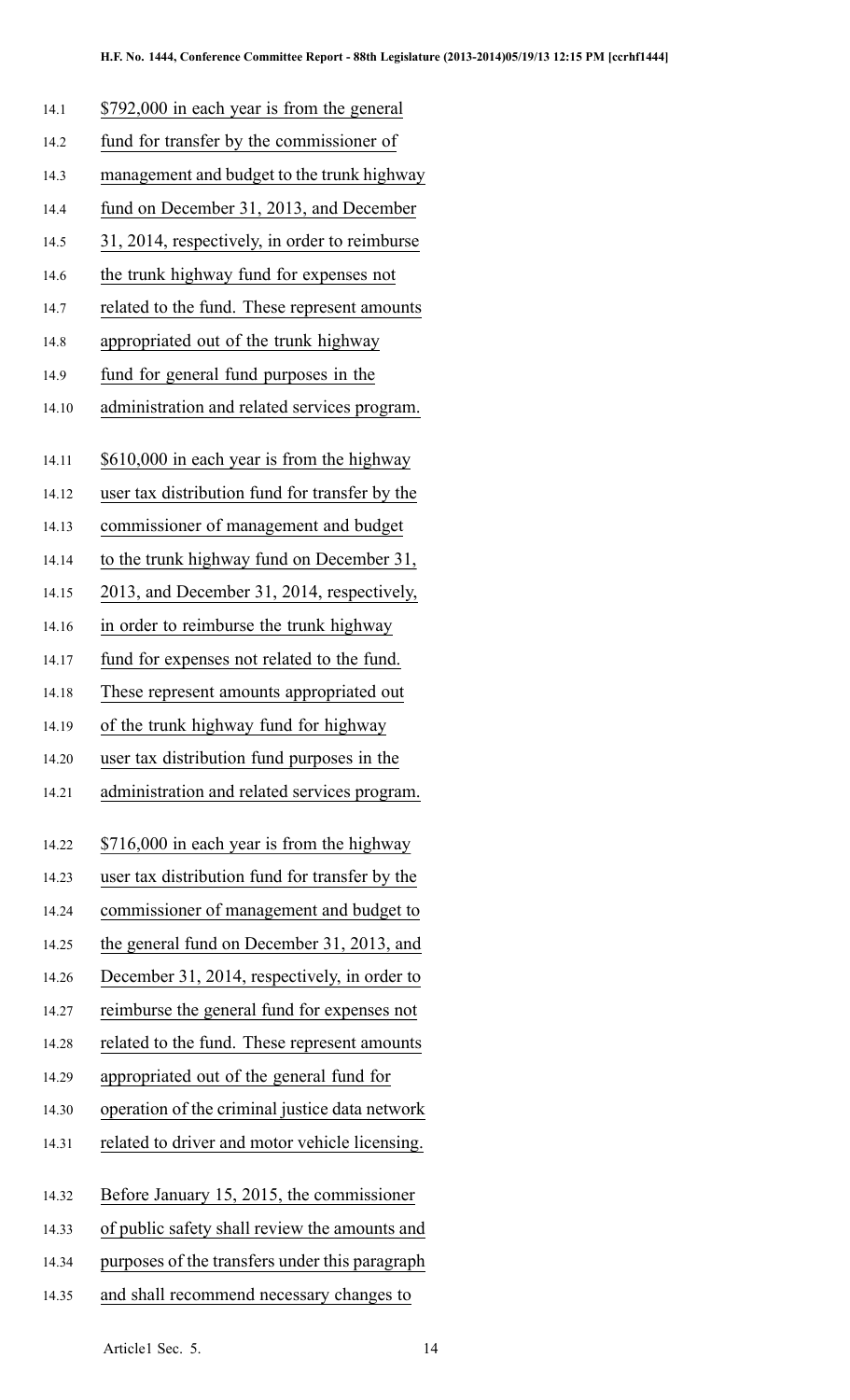| 15.1                             | the legislative committees with jurisdiction      |                                                                      |                     |            |            |
|----------------------------------|---------------------------------------------------|----------------------------------------------------------------------|---------------------|------------|------------|
| 15.2                             | over transportation finance.                      |                                                                      |                     |            |            |
| 15.3                             | (c) Technology and Support Service                |                                                                      |                     | 3,685,000  | 3,685,000  |
| 15.4<br>15.5<br>15.6<br>15.7     | General<br>H.U.T.D.<br>Trunk Highway              | Appropriations by Fund<br>1,322,000<br>19,000<br>2,344,000 2,344,000 | 1,322,000<br>19,000 |            |            |
| 15.8                             | Subd. 3. State Patrol                             |                                                                      |                     |            |            |
| 15.9                             | (a) Patrolling Highways                           |                                                                      |                     | 72,522,000 | 72,522,000 |
| 15.10<br>15.11<br>15.12<br>15.13 | General<br>H.U.T.D.<br>Trunk Highway              | Appropriations by Fund<br>37,000<br>92,000<br>72,393,000 72,393,000  | 37,000<br>92,000    |            |            |
| 15.14                            | (b) Commercial Vehicle Enforcement                |                                                                      |                     | 7,796,000  | 7,796,000  |
| 15.15                            | (c) Capitol Security                              |                                                                      |                     | 4,355,000  | 4,355,000  |
| 15.16                            | This appropriation is from the general fund.      |                                                                      |                     |            |            |
| 15.17                            | $$1,250,000$ in each year is to implement the     |                                                                      |                     |            |            |
| 15.18                            | recommendations of the advisory committee         |                                                                      |                     |            |            |
| 15.19                            | on Capitol Area Security under Minnesota          |                                                                      |                     |            |            |
| 15.20                            | Statutes, section 299E.04, including the          |                                                                      |                     |            |            |
| 15.21                            | creation of an emergency manager position         |                                                                      |                     |            |            |
| 15.22                            | under Minnesota Statutes, section 299E.01,        |                                                                      |                     |            |            |
| 15.23                            | subdivision 2, and an increase in the number      |                                                                      |                     |            |            |
| 15.24                            |                                                   | of State Patrol troopers and other security                          |                     |            |            |
| 15.25                            | officers assigned to the Capitol complex.         |                                                                      |                     |            |            |
| 15.26                            | The commissioner may not: (1) spend               |                                                                      |                     |            |            |
| 15.27                            | any money from the trunk highway fund             |                                                                      |                     |            |            |
| 15.28                            | for capitol security; or (2) permanently          |                                                                      |                     |            |            |
| 15.29                            | transfer any state trooper from the patrolling    |                                                                      |                     |            |            |
| 15.30                            | highways activity to capitol security.            |                                                                      |                     |            |            |
| 15.31                            | The commissioner may not transfer any             |                                                                      |                     |            |            |
| 15.32                            | money appropriated to the commissioner            |                                                                      |                     |            |            |
| 15.33                            | under this section: $(1)$ to capitol security; or |                                                                      |                     |            |            |
| 15.34                            | (2) from capitol security.                        |                                                                      |                     |            |            |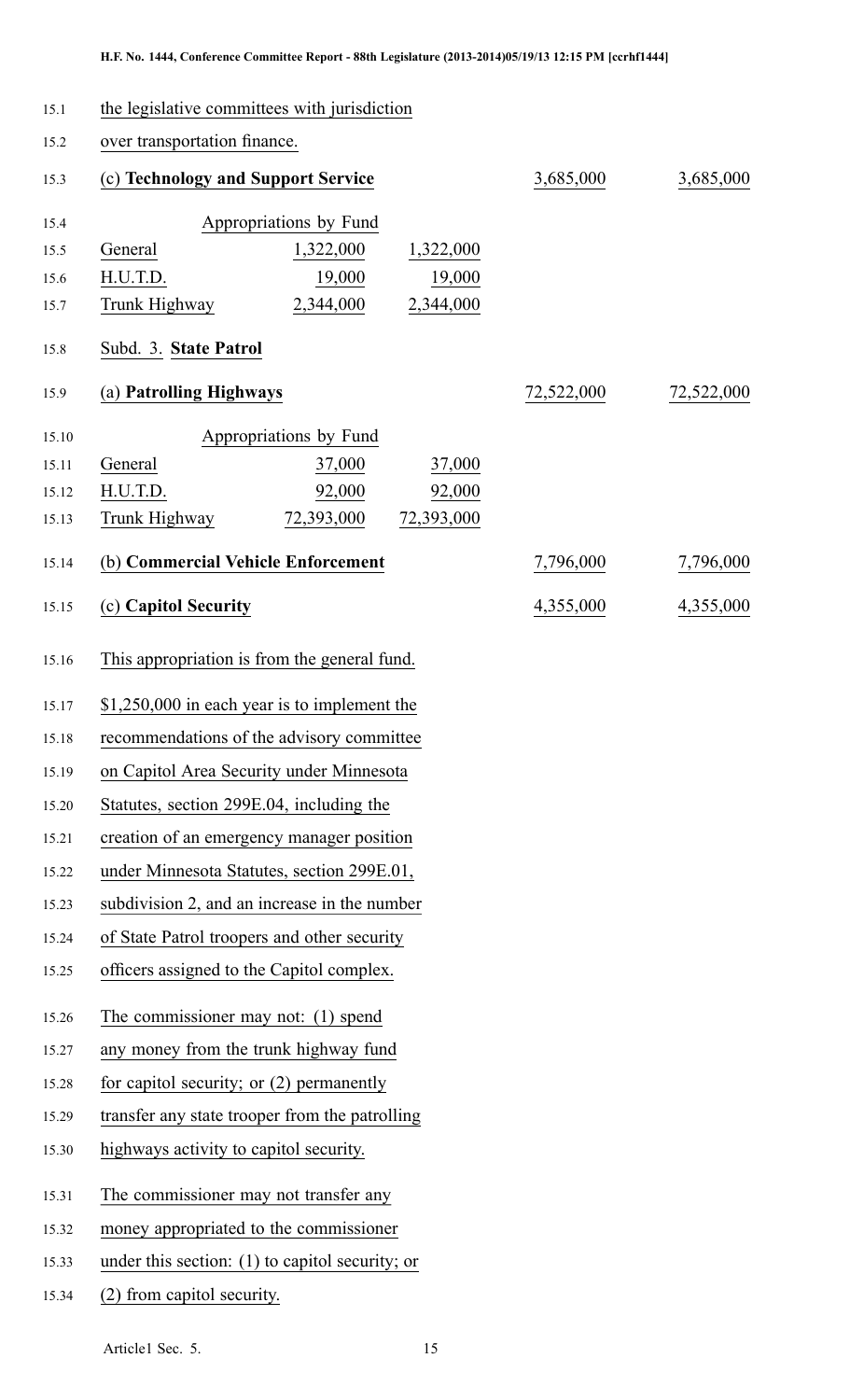| 16.1  | (d) Vehicle Crimes Unit                         | 693,000    | 693,000    |
|-------|-------------------------------------------------|------------|------------|
| 16.2  | This appropriation is from the highway user     |            |            |
| 16.3  | tax distribution fund.                          |            |            |
| 16.4  | This appropriation is to investigate: $(1)$     |            |            |
| 16.5  | registration tax and motor vehicle sales tax    |            |            |
| 16.6  | liabilities from individuals and businesses     |            |            |
| 16.7  | that currently do not pay all taxes owed;       |            |            |
| 16.8  | and (2) illegal or improper activity related    |            |            |
| 16.9  | to sale, transfer, titling, and registration of |            |            |
| 16.10 | motor vehicles.                                 |            |            |
| 16.11 | Subd. 4. Driver and Vehicle Services            |            |            |
| 16.12 | (a) Vehicle Services                            | 27,909,000 | 28,430,000 |
| 16.13 | Appropriations by Fund                          |            |            |
| 16.14 | Special Revenue<br>19,673,000<br>19,771,000     |            |            |
| 16.15 | H.U.T.D.<br>8,236,000<br>8,236,000              |            |            |
| 16.16 | The special revenue fund appropriation is       |            |            |
|       | from the vehicle services operating account.    |            |            |
| 16.17 |                                                 |            |            |
| 16.18 | \$650,000 in each year is from the special      |            |            |
| 16.19 | revenue fund for seven additional positions     |            |            |
| 16.20 | to enhance customer service related to          |            |            |
| 16.21 | vehicle title issuance.                         |            |            |
| 16.22 | \$521,000 in the second year is from            |            |            |
| 16.23 | the special revenue fund for the vehicle        |            |            |
| 16.24 | services portion of a new telephone             |            |            |
| 16.25 | system and is for transfer to the Office of     |            |            |
| 16.26 | Enterprise Technology for construction and      |            |            |
| 16.27 | development of the system. This is a onetime    |            |            |
| 16.28 | appropriation and is available until expended.  |            |            |
| 16.29 | The base appropriation from the special         |            |            |
| 16.30 | revenue fund is \$27,909,000 for fiscal year    |            |            |
| 16.31 | 2016 and \$27,909,000 for fiscal year 2017.     |            |            |
| 16.32 | (b) Driver Services                             | 28,749,000 | 29,162,000 |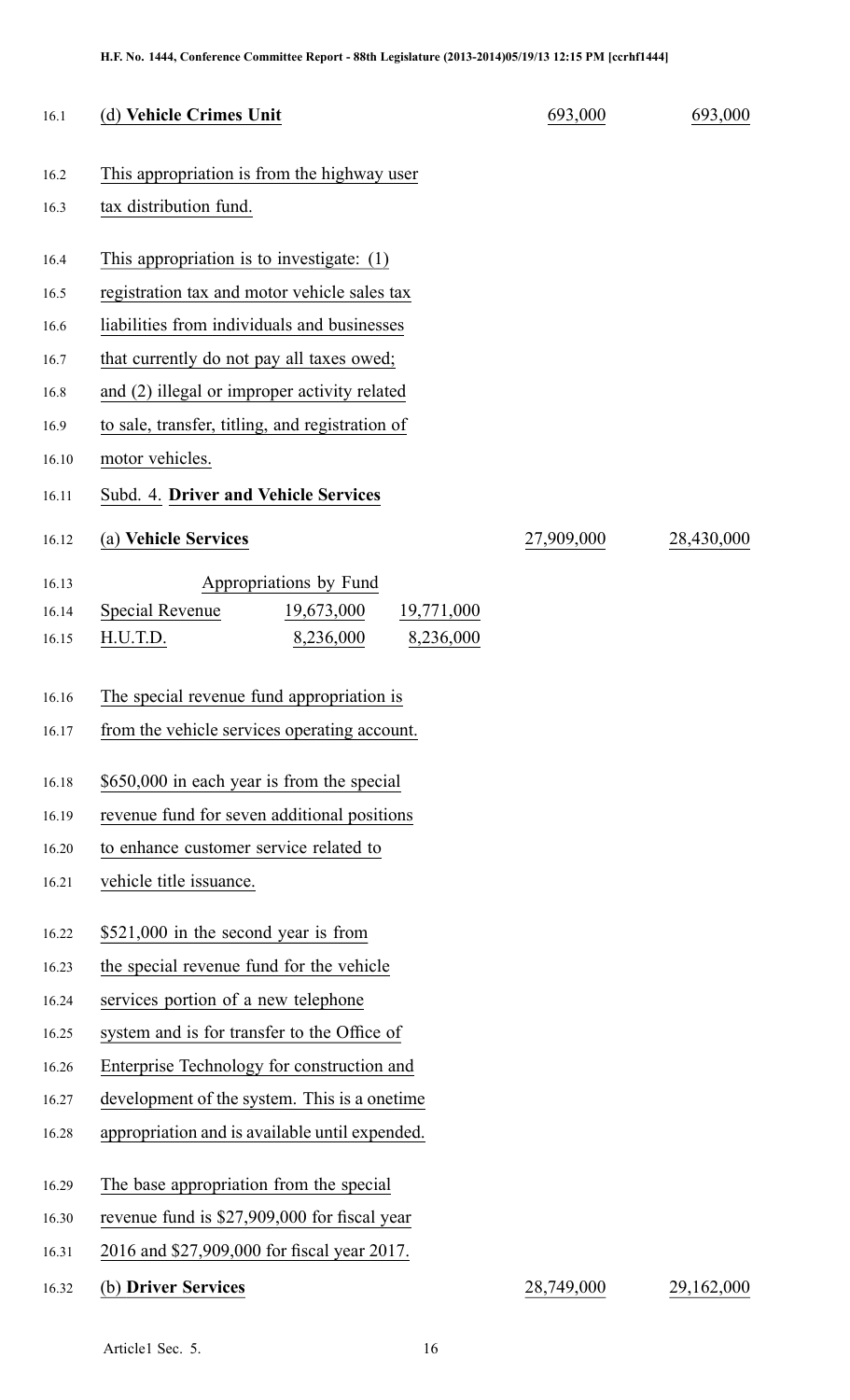| 17.1  | Appropriations by Fund                           |
|-------|--------------------------------------------------|
| 17.2  | Special Revenue<br>28,748,000<br>29,161,000      |
| 17.3  | 1,000<br>Trunk Highway<br>1,000                  |
| 17.4  | The special revenue fund appropriation is        |
| 17.5  | from the driver services operating account.      |
|       |                                                  |
| 17.6  | \$71,000 in the second year is from the special  |
| 17.7  | revenue fund for one additional position         |
| 17.8  | related to facial recognition.                   |
| 17.9  | \$279,000 in the second year is from             |
| 17.10 | the special revenue fund for the driver          |
| 17.11 | services portion of a new telephone              |
| 17.12 | system and is for transfer to the Office of      |
| 17.13 | Enterprise Technology for construction and       |
| 17.14 | development of the system. This is a onetime     |
| 17.15 | appropriation and is available until expended.   |
|       |                                                  |
| 17.16 | \$37,000 in the first year and \$33,000 in the   |
| 17.17 | second year are from the special revenue         |
| 17.18 | fund for one half-time position to assist with   |
| 17.19 | the Novice Driver Improvement Task Force         |
| 17.20 | under Minnesota Statutes, section 171.0701,      |
| 17.21 | subdivision 1a. The base appropriation for       |
| 17.22 | this position is \$6,000 in fiscal year 2016 and |
| 17.23 | \$0 in fiscal year 2017.                         |
| 17.24 | \$67,000 in the second year is from the          |
| 17.25 | special revenue fund for one new position to     |
| 17.26 | administer changes to the ignition interlock     |
| 17.27 | program. The base appropriation for this         |
| 17.28 | position in fiscal years 2016 and 2017 is        |
| 17.29 | \$62,000 in each year.                           |
|       |                                                  |
| 17.30 | The base appropriation from the special          |
| 17.31 | revenue fund is \$28,851,000 for fiscal year     |
| 17.32 | 2016 and \$28,845,000 for fiscal year 2017.      |

17.33 Subd. 5. **Traffic Safety** 435,000 435,000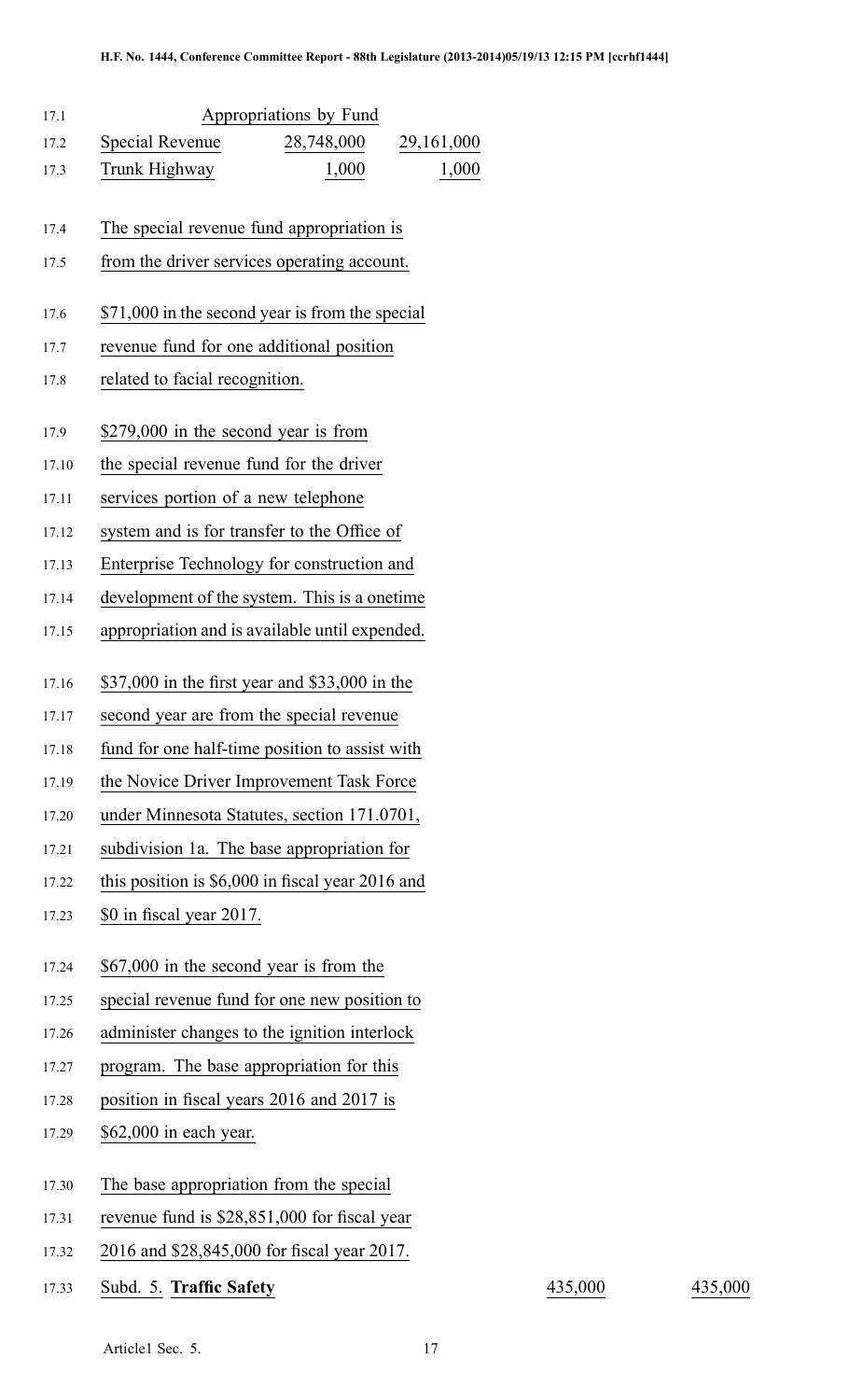| 18.1  | The commissioner of public safety shall                                                    |                  |            |           |
|-------|--------------------------------------------------------------------------------------------|------------------|------------|-----------|
| 18.2  | spend 50 percent of the money available to                                                 |                  |            |           |
| 18.3  | the state under United States Code, title 23,                                              |                  |            |           |
| 18.4  | section 164, and the remaining 50 percent                                                  |                  |            |           |
| 18.5  | must be transferred to the commissioner                                                    |                  |            |           |
| 18.6  | of transportation for hazard elimination                                                   |                  |            |           |
| 18.7  | activities under United States Code, title 23,                                             |                  |            |           |
| 18.8  | section 152.                                                                               |                  |            |           |
| 18.9  | Subd. 6. Pipeline Safety                                                                   |                  | 1,354,000  | 1,354,000 |
| 18.10 | This appropriation is from the pipeline safety                                             |                  |            |           |
| 18.11 | account in the special revenue fund.                                                       |                  |            |           |
| 18.12 | Sec. 6. TORT CLAIMS                                                                        | $\underline{\$}$ | 600,000 \$ | 600,000   |
| 18.13 | This appropriation is to the commissioner of                                               |                  |            |           |
| 18.14 | management and budget.                                                                     |                  |            |           |
| 18.15 | If the appropriation for either year is                                                    |                  |            |           |
| 18.16 | insufficient, the appropriation for the other                                              |                  |            |           |
| 18.17 | year is available for it.                                                                  |                  |            |           |
| 18.18 | Sec. 7. REAUTHORIZATION; 2008 BOND SALE EXPENSES FOR TRUNK                                 |                  |            |           |
| 18.19 | <b>HIGHWAY BONDS.</b>                                                                      |                  |            |           |
| 18.20 | \$1,414,600 of the amount appropriated in Laws 2008, chapter 152, article 2, section       |                  |            |           |
| 18.21 | 6, for trunk highway bond sale expenses, which was reported to the legislature according   |                  |            |           |
| 18.22 | to Minnesota Statutes, section 16A.642, subdivision 1, is reauthorized and does not cancel |                  |            |           |
| 18.23 | under the terms of that subdivision. This appropriation for the bond sale expenses and the |                  |            |           |
| 18.24 | bond sale authorization in Laws 2008, chapter 152, article 2, section 7, subdivision 1, as |                  |            |           |
| 18.25 | amended, are available until December 31, 2019.                                            |                  |            |           |
| 18.26 | <b>EFFECTIVE DATE.</b> This section is effective the day following final enactment.        |                  |            |           |
| 18.27 |                                                                                            | <b>ARTICLE 2</b> |            |           |
| 18.28 |                                                                                            | <b>BONDING</b>   |            |           |
| 18.29 | Section 1. BOND APPROPRIATIONS.                                                            |                  |            |           |
| 18.30 | The sums shown in the column under "Appropriations" are appropriated from the              |                  |            |           |
| 18.31 | bond proceeds account in the trunk highway fund, or another named fund, to the state       |                  |            |           |

18.32 agencies or officials indicated, to be spen<sup>t</sup> for public purposes. Appropriations of bond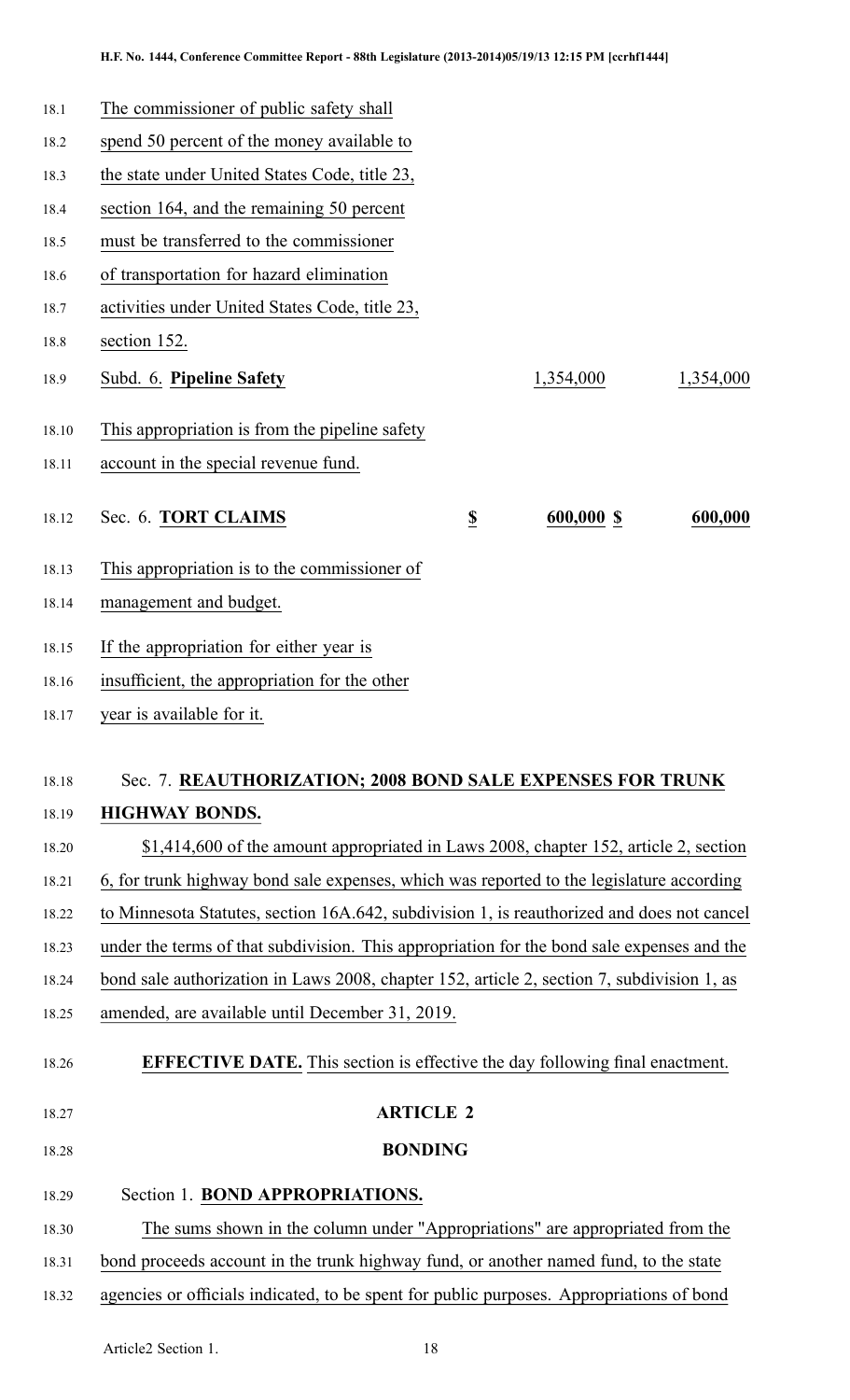| 19.1  | proceeds must be spent as authorized by the Minnesota Constitution, articles XI and XIV.        |                         |                       |
|-------|-------------------------------------------------------------------------------------------------|-------------------------|-----------------------|
| 19.2  | Unless otherwise specified, money appropriated in this article for a capital program or         |                         |                       |
| 19.3  | project may be used to pay state agency staff costs that are attributed directly to the capital |                         |                       |
| 19.4  | program or project in accordance with accounting policies adopted by the commissioner           |                         |                       |
| 19.5  | of management and budget.                                                                       |                         |                       |
| 19.6  | <b>SUMMARY</b>                                                                                  |                         |                       |
| 19.7  | Department of Transportation                                                                    | $\underline{\$}$        | 300,000,000           |
| 19.8  | Department of Management and Budget                                                             |                         | 300,000               |
| 19.9  | <b>TOTAL</b>                                                                                    | $\overline{\mathbf{S}}$ | 300,300,000           |
| 19.10 |                                                                                                 |                         | <b>APPROPRIATIONS</b> |
| 19.11 | Sec. 2. CORRIDORS OF COMMERCE                                                                   |                         | 300,000,000           |
| 19.12 | (a) This appropriation is to the commissioner                                                   |                         |                       |
| 19.13 | of transportation for the corridors of                                                          |                         |                       |
| 19.14 | commerce program under Minnesota                                                                |                         |                       |
| 19.15 | Statutes, section 161.088.                                                                      |                         |                       |
| 19.16 | (b) The appropriation in this section is for                                                    |                         |                       |
| 19.17 | the actual construction, reconstruction, and                                                    |                         |                       |
| 19.18 | improvement of trunk highways, including                                                        |                         |                       |
| 19.19 | design-build contracts and consultant usage                                                     |                         |                       |
| 19.20 | to support these activities. This includes the                                                  |                         |                       |
| 19.21 | cost of actual payments to landowners for                                                       |                         |                       |
| 19.22 | lands acquired for highway rights-of-way,                                                       |                         |                       |
| 19.23 | payments to lessees, interest subsidies, and                                                    |                         |                       |
| 19.24 | relocation expenses.                                                                            |                         |                       |
| 19.25 | (c) The commissioner may use up to 17                                                           |                         |                       |
| 19.26 | percent for program delivery.                                                                   |                         |                       |
| 19.27 | Sec. 3. BOND SALE EXPENSES                                                                      | $\overline{\mathbf{z}}$ | 300,000               |
| 19.28 | This appropriation is to the commissioner                                                       |                         |                       |
| 19.29 | of management and budget for bond                                                               |                         |                       |
| 19.30 | sale expenses under Minnesota Statutes,                                                         |                         |                       |
| 19.31 | sections 16A.641, subdivision 8, and 167.50,                                                    |                         |                       |

19.32 subdivision 4.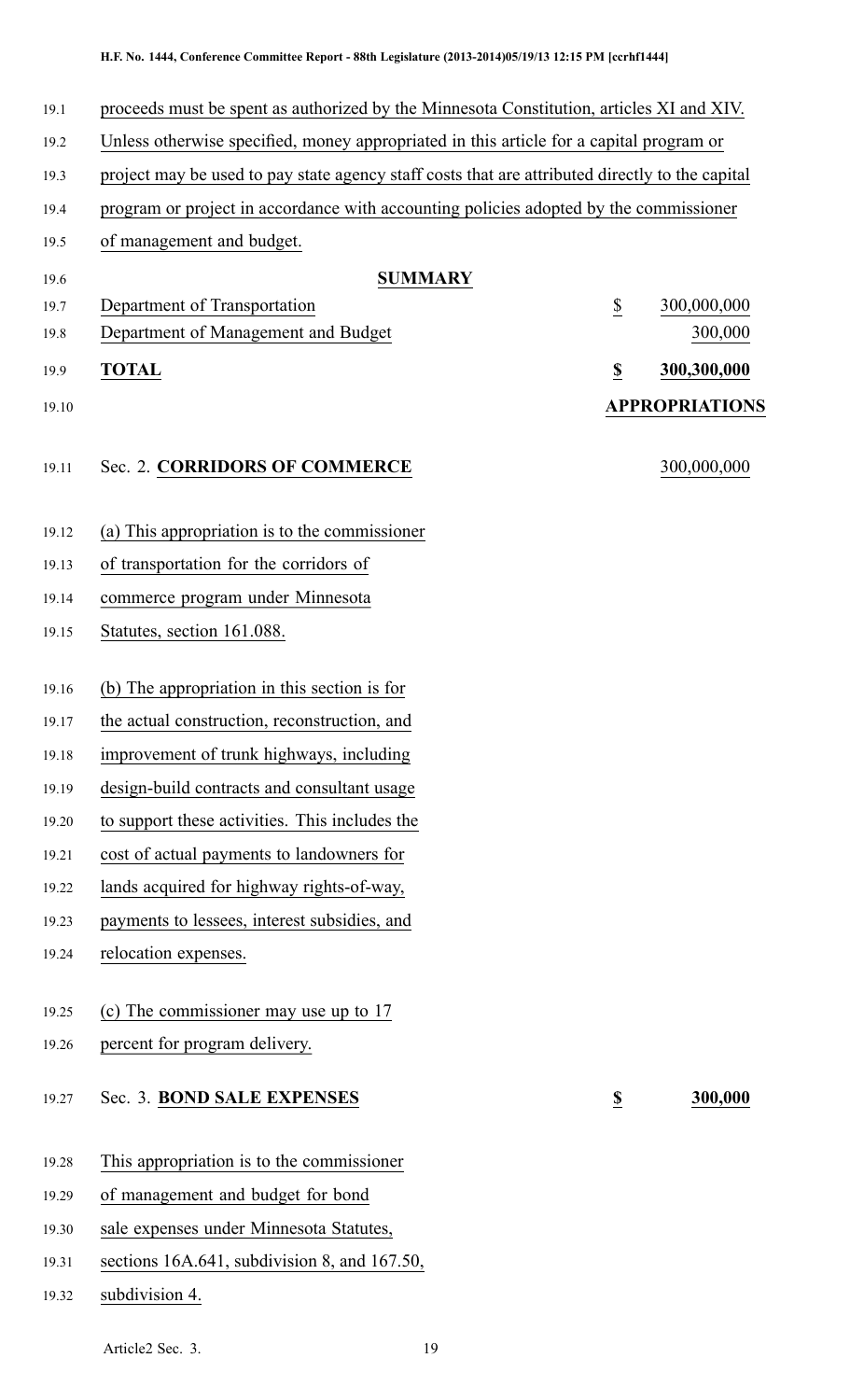| 20.1  | Sec. 4. BOND SALE AUTHORIZATION.                                                           |
|-------|--------------------------------------------------------------------------------------------|
| 20.2  | To provide the money appropriated in this article from the bond proceeds account in        |
| 20.3  | the trunk highway fund, the commissioner of management and budget shall sell and issue     |
| 20.4  | bonds of the state in an amount up to \$300,300,000 in the manner, upon the terms, and     |
| 20.5  | with the effect prescribed by Minnesota Statutes, sections 167.50 to 167.52, and by the    |
| 20.6  | Minnesota Constitution, article XIV, section 11, at the times and in the amounts requested |
| 20.7  | by the commissioner of transportation. The proceeds of the bonds, except accrued interest  |
| 20.8  | and any premium received from the sale of the bonds, must be deposited in the bond         |
| 20.9  | proceeds account in the trunk highway fund.                                                |
|       |                                                                                            |
| 20.10 | Sec. 5. EFFECTIVE DATE.                                                                    |
| 20.11 | This article is effective July 1, 2014.                                                    |
| 20.12 | <b>ARTICLE 3</b>                                                                           |
| 20.13 | <b>TRANSPORTATION POLICY AND FINANCE</b>                                                   |
| 20.14 | Section 1. [161.088] CORRIDORS OF COMMERCE PROGRAM.                                        |
| 20.15 | Subdivision 1. <b>Definitions.</b> For purposes of this section, the following terms have  |
| 20.16 | the meanings given:                                                                        |
| 20.17 | (1) "beyond the project limits" means any point that is located:                           |
| 20.18 | (i) outside of the project limits;                                                         |
| 20.19 | (ii) along the same trunk highway; and                                                     |
| 20.20 | (iii) within the same region of the state;                                                 |
| 20.21 | (2) "city" means a statutory or home rule charter city;                                    |
| 20.22 | (3) "program" means the corridors of commerce program established in this section;         |
| 20.23 | and                                                                                        |
| 20.24 | (4) "project limits" means the estimated construction limits of a project for trunk        |
| 20.25 | highway construction, reconstruction, or maintenance, that is a candidate for selection    |
| 20.26 | under the corridors of commerce program.                                                   |
| 20.27 | Subd. 2. Program authority, funding. (a) As provided in this section, the                  |
| 20.28 | commissioner shall establish a corridors of commerce program for trunk highway             |
| 20.29 | construction, reconstruction, and improvement, including maintenance operations, that      |
| 20.30 | improves commerce in the state.                                                            |
| 20.31 | (b) The commissioner may expend funds under the program from appropriations to             |
| 20.32 | the commissioner that are:                                                                 |
| 20.33 | (1) made specifically by law for use under this section;                                   |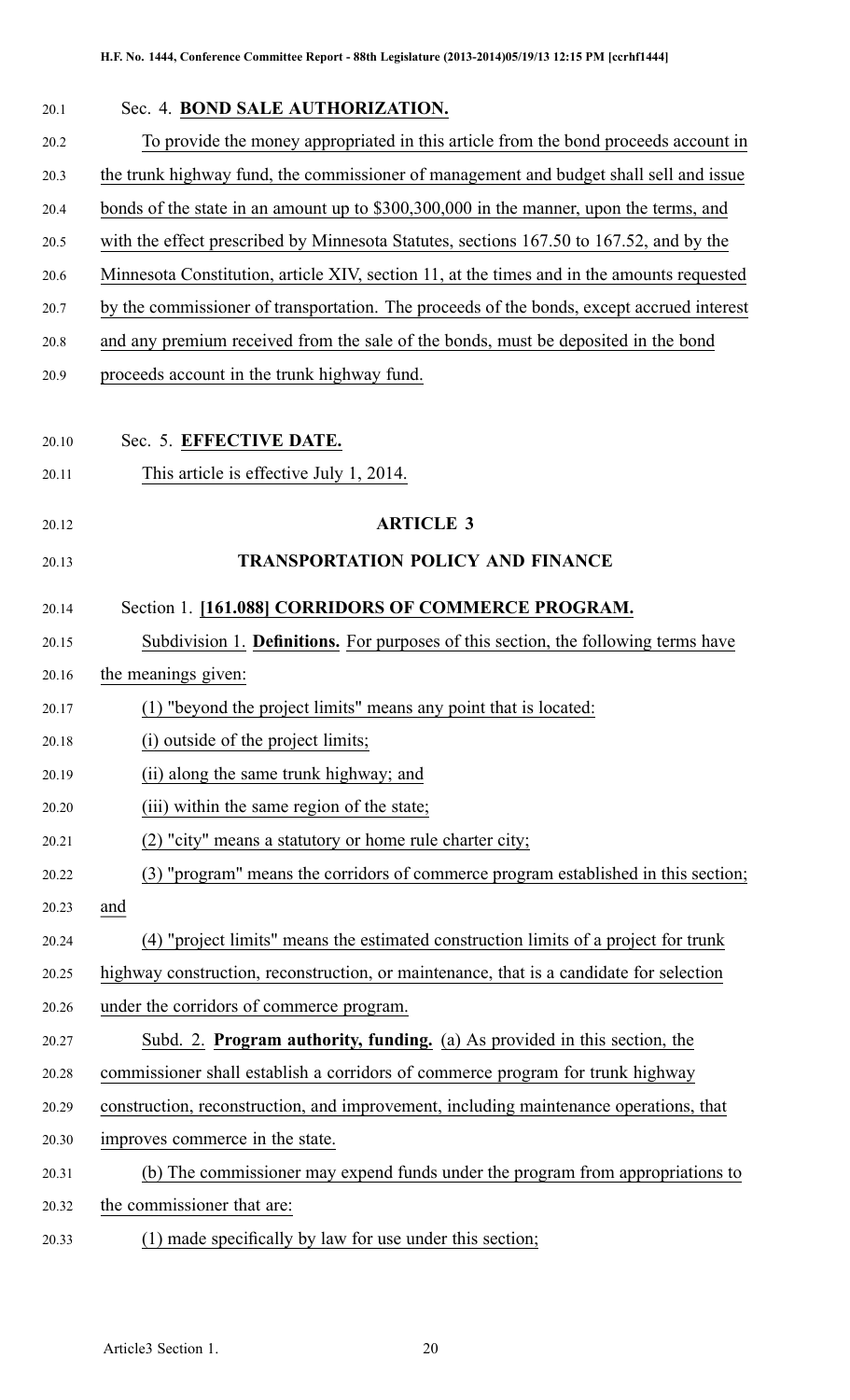| 21.1  | (2) at the discretion of the commissioner, made for the budget activities in the state    |
|-------|-------------------------------------------------------------------------------------------|
| 21.2  | roads program of operations and maintenance, program planning and delivery, or state      |
| 21.3  | road construction; and                                                                    |
| 21.4  | (3) made for the corridor investment management strategy program, unless specified        |
| 21.5  | otherwise.                                                                                |
| 21.6  | (c) The commissioner shall include in the program the cost participation policy for       |
| 21.7  | local units of government.                                                                |
| 21.8  | Subd. 3. Project classification. The commissioner shall determine whether each            |
| 21.9  | candidate project can be classified into at least one of the following classifications:   |
| 21.10 | (1) capacity development, for a project on a segment of a trunk highway where the         |
| 21.11 | segment:                                                                                  |
| 21.12 | (i) is not a divided highway, and that highway is an expressway or freeway beyond         |
| 21.13 | the project limits;                                                                       |
| 21.14 | (ii) contains a highway terminus that lacks an intersection or interchange with           |
| 21.15 | another trunk highway;                                                                    |
| 21.16 | (iii) contains fewer lanes of travel compared to that highway beyond the project          |
| 21.17 | limits; or                                                                                |
| 21.18 | (iv) contains a location that is proposed as a new interchange or to be reconstructed     |
| 21.19 | from an intersection to an interchange; or                                                |
| 21.20 | (2) freight improvement, for an asset preservation or replacement project that can        |
| 21.21 | result in:                                                                                |
| 21.22 | (i) removing or reducing barriers to commerce;                                            |
| 21.23 | (ii) easing or preserving freight movement;                                               |
| 21.24 | (iii) supporting emerging industries; or                                                  |
| 21.25 | (iv) providing connections between the trunk highway system and other                     |
| 21.26 | transportation modes for the movement of freight.                                         |
| 21.27 | Subd. 4. Project eligibility. (a) The commissioner shall establish eligibility            |
| 21.28 | requirements for projects that can be funded under the program. Eligibility must include: |
| 21.29 | (1) consistency with the statewide multimodal transportation plan under section           |
| 21.30 | 174.03;                                                                                   |
| 21.31 | ) location of the project on an interregional corridor, for a project located outside     |
| 21.32 | of the Department of Transportation metropolitan district;                                |
| 21.33 | $(3)$ placement into at least one project classification under subdivision 3;             |
| 21.34 | (4) a maximum length of time, as determined by the commissioner, until                    |
| 21.35 | commencement of construction work on the project; and                                     |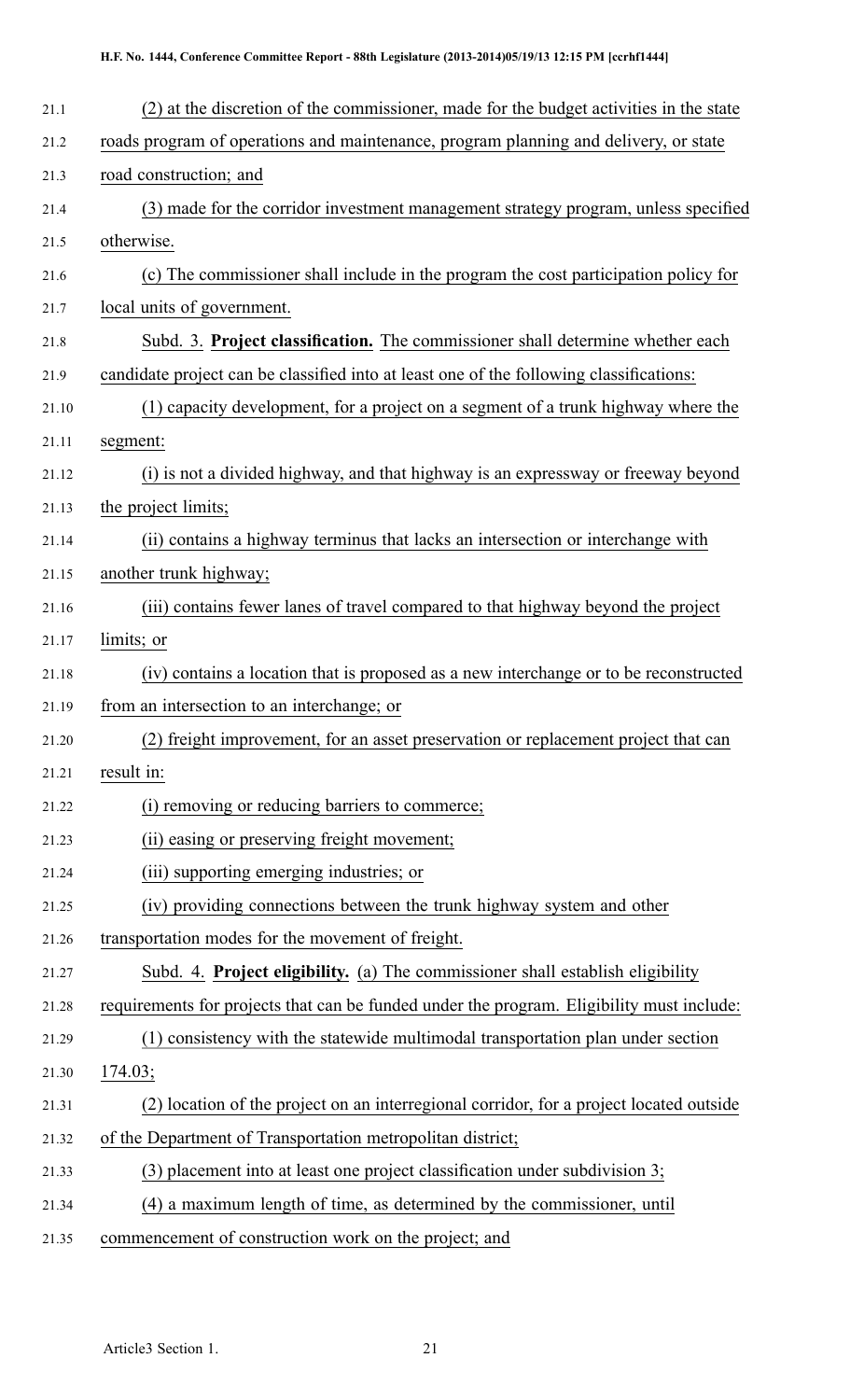| 22.1  | (5) for each type of project classification under subdivision 3, a maximum allowable      |
|-------|-------------------------------------------------------------------------------------------|
| 22.2  | amount for the total project cost estimate, as determined by the commissioner with        |
| 22.3  | available data.                                                                           |
| 22.4  | (b) A project whose construction is programmed in the state transportation                |
| 22.5  | improvement program is not eligible for funding under the program. This paragraph does    |
| 22.6  | not apply to a project that is programmed as result of selection under this section.      |
| 22.7  | (c) A project may be, but is not required to be, identified in the 20-year state highway  |
| 22.8  | capital investment plan under section 174.03.                                             |
| 22.9  | Subd. 5. Project selection process; criteria. (a) The commissioner shall establish a      |
| 22.10 | process for identification, evaluation, and selection of projects under the program.      |
| 22.11 | (b) As part of the project selection process, the commissioner shall annually accept      |
| 22.12 | recommendations on candidate projects from area transportation partnerships and other     |
| 22.13 | interested stakeholders in each Department of Transportation district. For each candidate |
| 22.14 | project identified under this paragraph, the commissioner shall determine eligibility,    |
| 22.15 | classify, and if appropriate, evaluate the project for the program.                       |
| 22.16 | (c) Project evaluation and prioritization must be performed on the basis of objective     |
| 22.17 | criteria, which must include:                                                             |
| 22.18 | (1) a return on investment measure that provides for comparison across eligible           |
| 22.19 | projects;                                                                                 |
| 22.20 | (2) measurable impacts on commerce and economic competitiveness;                          |
| 22.21 | (3) efficiency in the movement of freight, including but not limited to:                  |
| 22.22 | (i) measures of annual average daily traffic and commercial vehicle miles traveled,       |
| 22.23 | which may include data near the project location on that trunk highway or on connecting   |
| 22.24 | trunk and local highways; and                                                             |
| 22.25 | (ii) measures of congestion or travel time reliability, which may be within or near       |
| 22.26 | the project limits, or both;                                                              |
| 22.27 | (4) improvements to traffic safety;                                                       |
| 22.28 | (5) connections to regional trade centers, local highway systems, and other               |
| 22.29 | transportation modes;                                                                     |
| 22.30 | (6) the extent to which the project addresses multiple transportation system policy       |
| 22.31 | objectives and principles; and                                                            |
| 22.32 | (7) support and consensus for the project among members of the surrounding                |
| 22.33 | community.                                                                                |
| 22.34 | (d) As part of the project selection process, the commissioner may divide funding         |
| 22.35 | to be separately available among projects within each classification under subdivision 3, |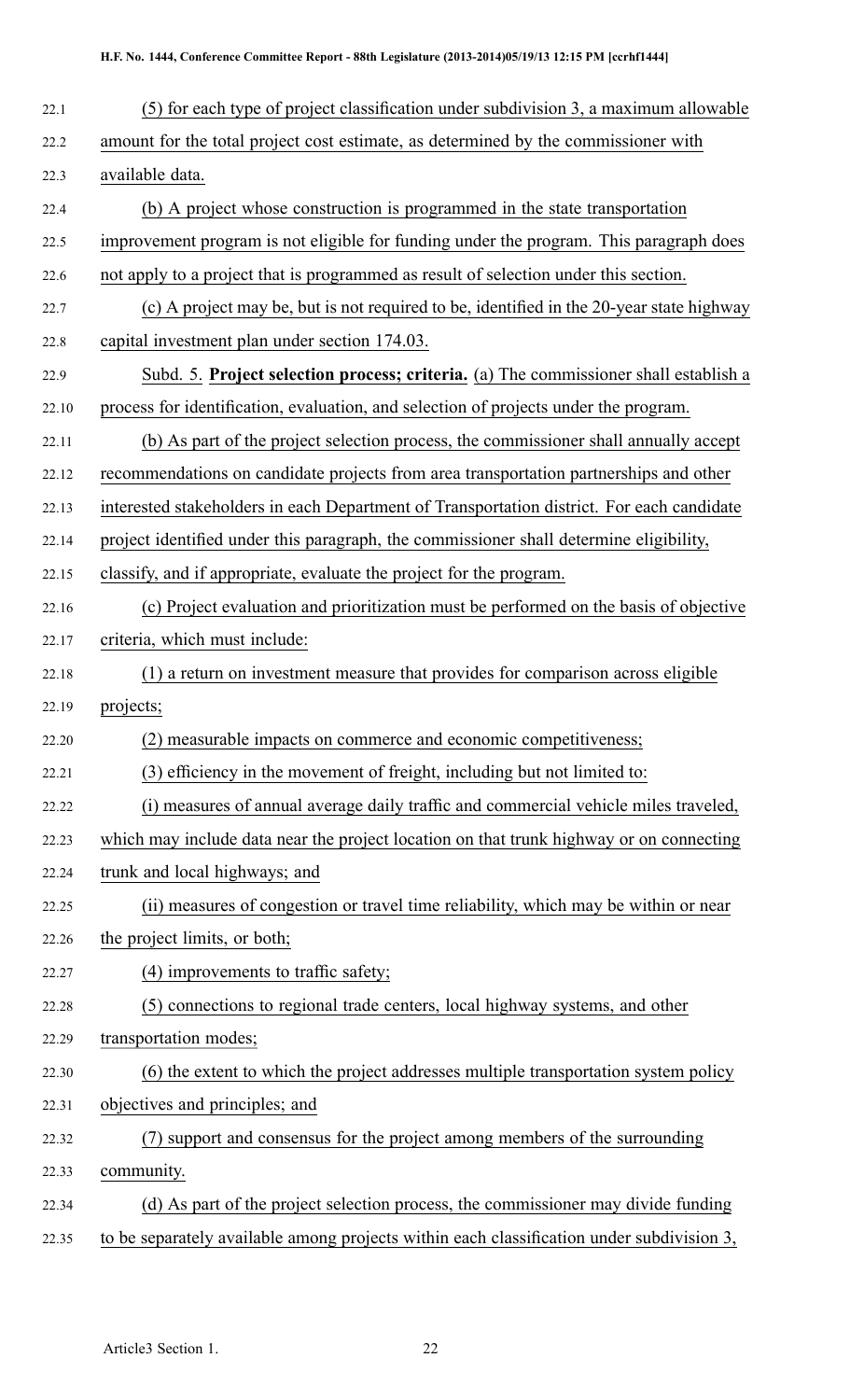| 23.1  | and may apply separate or modified criteria among those projects falling within each          |
|-------|-----------------------------------------------------------------------------------------------|
| 23.2  | classification.                                                                               |
| 23.3  | Subd. 6. Funding allocations; operations and maintenance. In identifying the                  |
| 23.4  | amount of funding allocated to a project under the program, the commissioner may              |
| 23.5  | include allocations of funds for operations and maintenance resulting from that project,      |
| 23.6  | that are assigned in future years following completion of the project, subject to available   |
| 23.7  | funds for the program in those years from eligible sources.                                   |
| 23.8  | Subd. 7. Legislative report, evaluation. (a) Starting in 2014, annually by November           |
| 23.9  | 1, the commissioner shall electronically submit a report on the corridors of commerce         |
| 23.10 | program to the chairs and ranking minority members of the legislative committees with         |
| 23.11 | jurisdiction over transportation policy and finance. At a minimum, the report must include:   |
| 23.12 | (1) a summary of the program, including a review of the project selection process,            |
| 23.13 | eligibility and criteria, funds expended in the previous selection cycle, and total funds     |
| 23.14 | expended since program inception;                                                             |
| 23.15 | (2) a listing of projects funded under the program in the previous selection cycle,           |
| 23.16 | including:                                                                                    |
| 23.17 | (i) project classification;                                                                   |
| 23.18 | (ii) a breakdown of project costs and funding sources;                                        |
| 23.19 | (iii) any future operating costs assigned under subdivision 6; and                            |
| 23.20 | (iv) a brief description that is comprehensible to a lay audience;                            |
| 23.21 | (3) a listing of candidate project recommendations required under subdivision 5,              |
| 23.22 | paragraph (b), including project classification and disposition in the selection process; and |
| 23.23 | (4) any recommendations for changes to statutory requirements of the program.                 |
| 23.24 | (b) Starting in 2016, and in every even-numbered year thereafter, the commissioner            |
| 23.25 | shall incorporate into the report the results of an independent evaluation of impacts and     |
| 23.26 | effectiveness of the program. The evaluation must be performed by agency staff or a           |
| 23.27 | consultant. The individual or individuals performing the evaluation must have experience      |
| 23.28 | in program evaluation, but must not be regularly involved in the program's implementation.    |
| 23.29 | <b>EFFECTIVE DATE.</b> This section is effective the day following final enactment.           |
|       |                                                                                               |

23.30 Sec. 2. Minnesota Statutes 2012, section 161.20, subdivision 3, is amended to read: 23.31 Subd. 3. **Trunk highway fund appropriations.** The commissioner may expend 23.32 trunk highway funds only for trunk highway purposes. Payment of expenses related 23.33 to Bureau of Criminal Apprehension laboratory, Explore Minnesota Tourism kiosks, 23.34 Minnesota Safety Council, tort claims, driver education programs, Emergency Medical 23.35 Services Board, Mississippi River Parkway Commission, payments to MN.IT Services in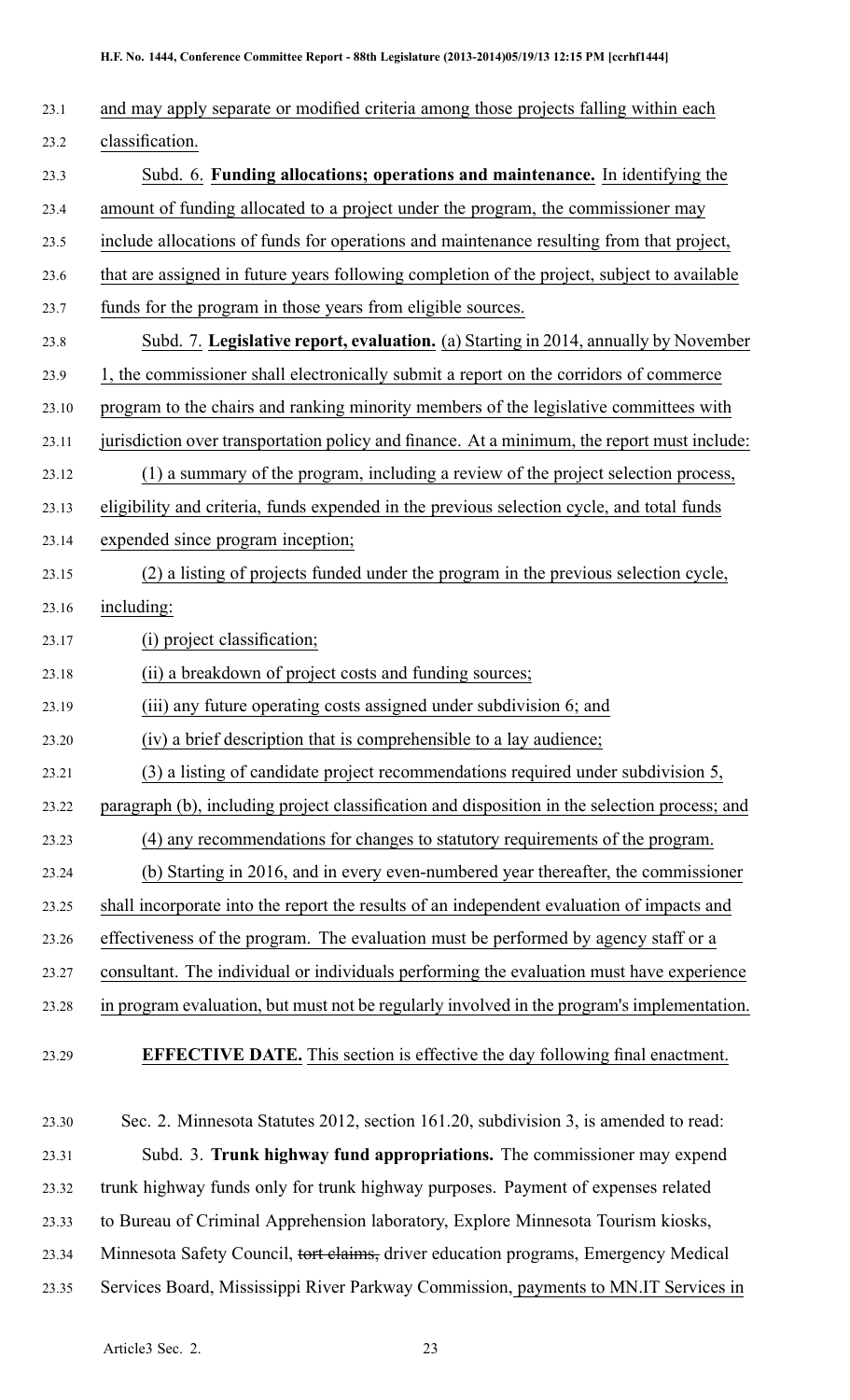24.1 excess of actual costs incurred for trunk highway purposes, and personnel costs incurred

24.2 on behalf of the Governor's Office do not further <sup>a</sup> highway purpose and do not aid in the 24.3 construction, improvement, or maintenance of the highway system.

24.4 Sec. 3. Minnesota Statutes 2012, section 161.53, is amended to read:

## 24.5 **161.53 RESEARCH ACTIVITIES.**

24.6 (a) The commissioner may set aside in each fiscal year up to two percen<sup>t</sup> of the total 24.7 amount of all funds appropriated to the commissioner other than county state-aid and 24.8 municipal state-aid highway funds for transportation research including public and private 24.9 research partnerships. The commissioner shall spend this money for (1) research to improve 24.10 the design, construction, maintenance, management, and environmental compatibility 24.11 of transportation systems, including research into and implementation of innovations 24.12 in bridge-monitoring technology and bridge inspection technology; bridge inspection 24.13 techniques and best practices; and the cost-effectiveness of deferred or lower cost highway 24.14 and bridge design and maintenance activities and their impacts on long-term trunk highway 24.15 costs and maintenance needs; (2) research on transportation policies that enhance energy 24.16 efficiency and economic development; (3) programs for implementing and monitoring 24.17 research results; and (4) development of transportation education and outreach activities.

24.18 (b) Of all funds appropriated to the commissioner other than state-aid funds, the 24.19 commissioner shall spend at least 0.1 percent, but not exceeding \$1,200,000 \$2,000,000 24.20 in any fiscal year, for research and related activities performed by the Center for 24.21 Transportation Studies of the University of Minnesota. The center shall establish <sup>a</sup> 24.22 technology transfer and training center for Minnesota transportation professionals. By 24.23 June 30, 2018, the center shall conduct research on transportation policy and economic 24.24 competitiveness, including, but not limited to, innovative transportation finance options 24.25 and economic development, transportation impacts of industry clusters and freight, and 24.26 transportation technology impacts on economic competitiveness.

24.27 Sec. 4. Minnesota Statutes 2012, section 163.051, is amended to read:

#### 24.28 **163.051 METROPOLITAN COUNTY WHEELAGE TAX.**

24.29 Subdivision 1. **Tax authorized.** (a) Except as provided in paragraph (b) (c), the 24.30 board of commissioners of each metropolitan county is authorized to levy by resolution <sup>a</sup> 24.31 wheelage tax of \$5 for the year 1972 and each subsequent year thereafter by resolution 24.32 at the rate specified in paragraph (b), on each motor vehicle that is kept in such county 24.33 when not in operation and that is subject to annual registration and taxation under chapter 24.34 168. The board may provide by resolution for collection of the wheelage tax by county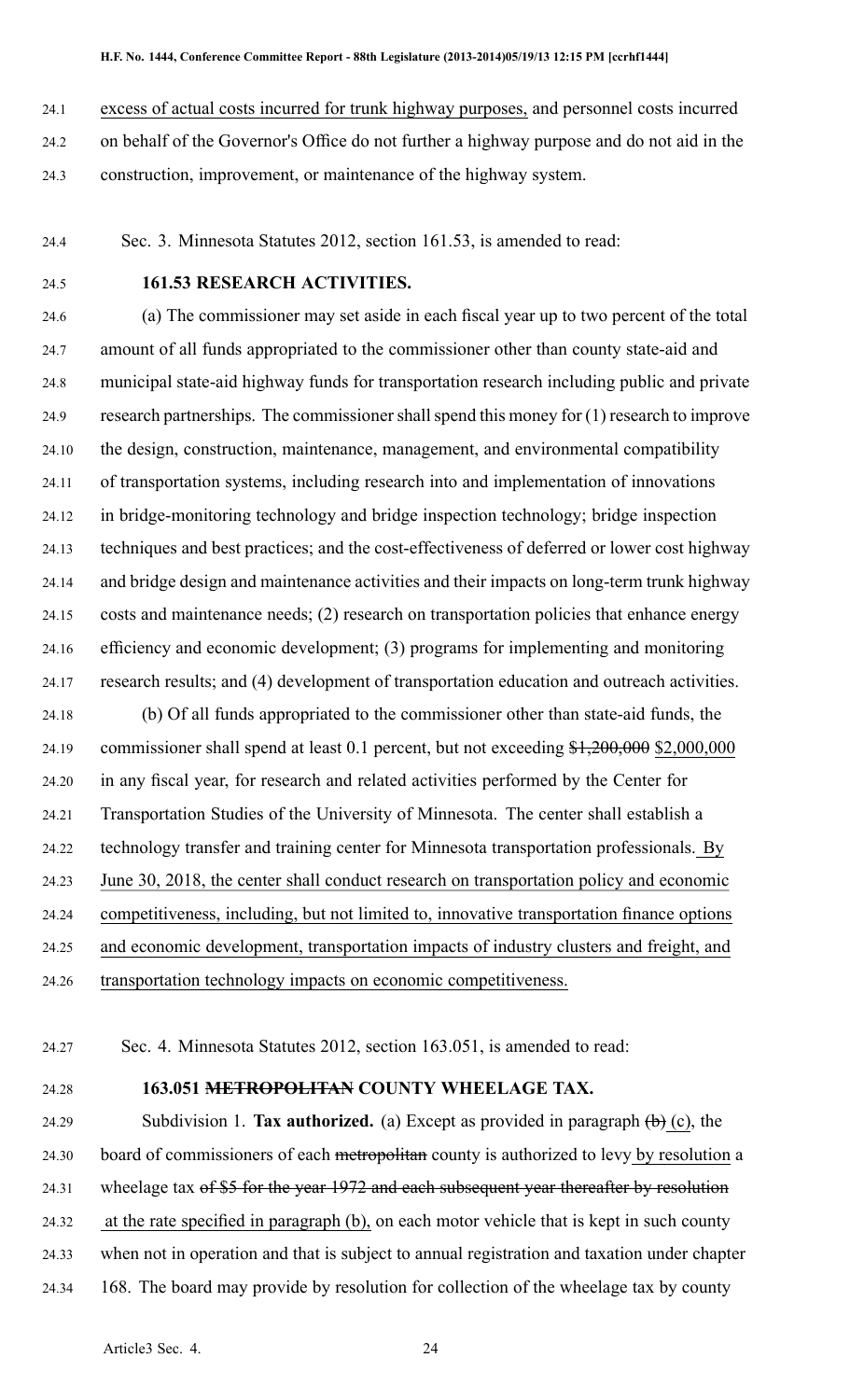- 25.1 officials or it may reques<sup>t</sup> that the tax be collected by the state registrar of motor vehicles, 25.2 and. The state registrar of motor vehicles shall collect such tax on behalf of the county if 25.3 requested, as provided in subdivision 2.
- 25.4 (b) The wheelage tax under this section is at the rate of:
- 25.5 (1) from January 1, 2014, through December 31, 2017, \$10 per year for each county
- 25.6 that authorizes the tax; and
- 25.7 (2) on and after January 1, 2018, up to \$20 per year, in any increment of <sup>a</sup> whole 25.8 dollar, as specified by each county that authorizes the tax.
- 25.9 (c) The following vehicles are exemp<sup>t</sup> from the wheelage tax:
- 25.10 (1) motorcycles, as defined in section 169.011, subdivision 44;
- 25.11 (2) motorized bicycles, as defined in section 169.011, subdivision 45; and
- 25.12 (3) electric-assisted bicycles, as defined in section 169.011, subdivision 27; and
- 25.13  $(4)$  (3) motorized foot scooters, as defined in section 169.011, subdivision 46.
- 25.14 (d) For any county that authorized the tax prior to the effective date of this section, 25.15 the wheelage tax continues at the rate provided under paragraph (b).
- 25.16 Subd. 2. **Collection by registrar of motor vehicles.** The wheelage tax levied by 25.17 any metropolitan county, if made collectible by the state registrar of motor vehicles, 25.18 shall be certified by the county auditor to the registrar not later than August 1 in the year 25.19 before the calendar year or years for which the tax is levied, and the registrar shall collect 25.20 such tax with the motor vehicle taxes on the affected vehicles for such year or years. 25.21 Every owner and every operator of such <sup>a</sup> motor vehicle shall furnish to the registrar all 25.22 information requested by the registrar. No state motor vehicle tax on any such motor 25.23 vehicle for any such year shall be received or deemed paid unless the applicable wheelage 25.24 tax is paid therewith. The proceeds of the wheelage tax levied by any metropolitan county, 25.25 less any amount retained by the registrar to pay costs of collection of the wheelage tax, 25.26 shall be paid to the commissioner of managemen<sup>t</sup> and budget and deposited in the state 25.27 treasury to the credit of the county wheelage tax fund of each metropolitan county.
- 25.28 Subd. 2a. **Tax proceeds deposited; costs of collection; appropriation.** 25.29 Notwithstanding the provisions of any other law, the state registrar of motor vehicles shall 25.30 deposit the proceeds of the wheelage tax imposed by subdivision 2, to the credit of the 25.31 county wheelage tax fund account of each metropolitan county. The amount necessary to 25.32 pay the costs of collection of said tax is appropriated from the county wheelage tax fund 25.33 account of each metropolitan county to the state registrar of motor vehicles.
- 25.34 Subd. 3. **Distribution to metropolitan county; appropriation.** On or before 25.35 April 1 in 1972 and each subsequent year, the commissioner of managemen<sup>t</sup> and budget 25.36 On <sup>a</sup> monthly basis, the registrar of motor vehicles shall issue <sup>a</sup> warrant in favor of the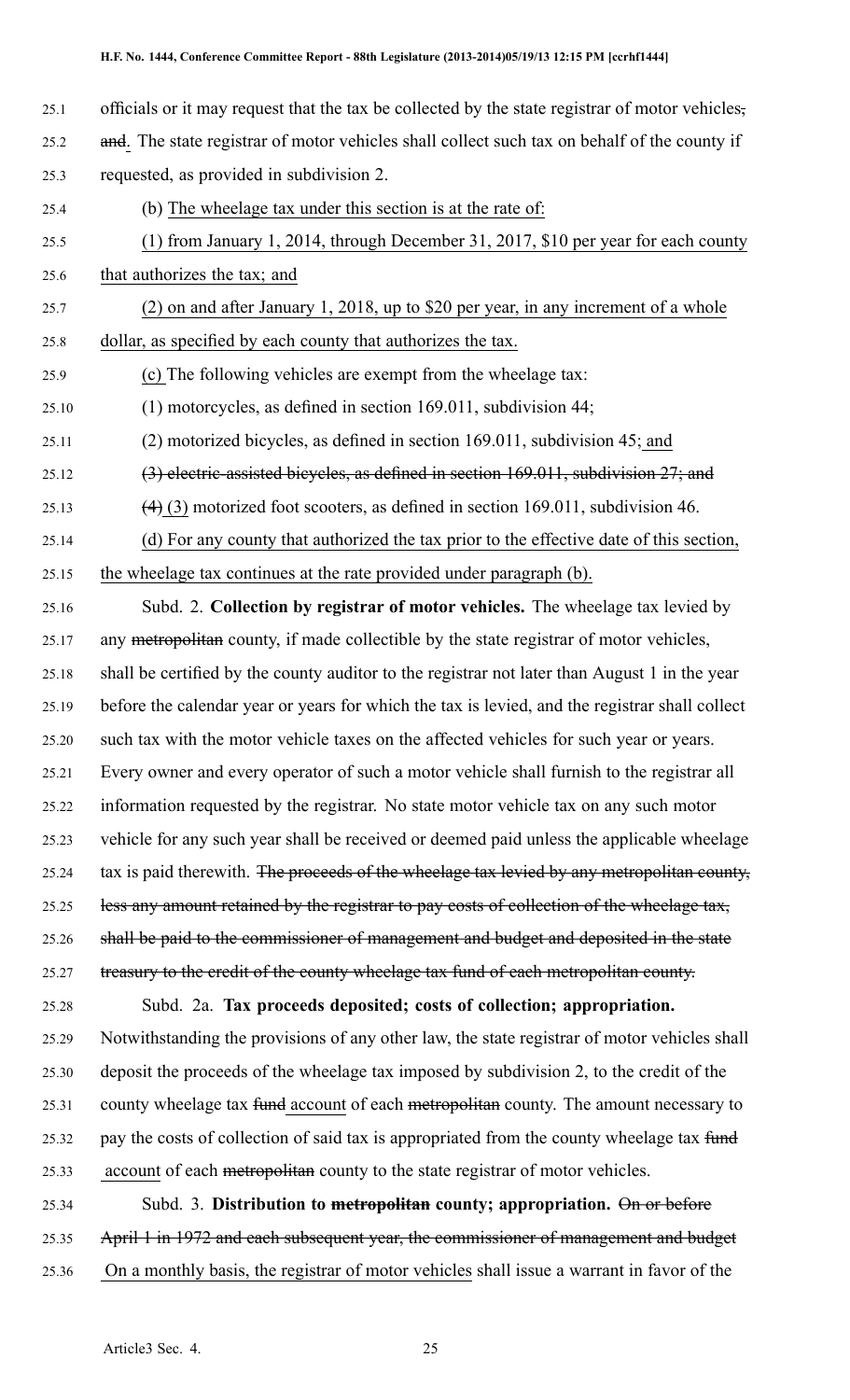26.1 treasurer of each metropolitan county for which the registrar has collected a wheelage tax 26.2 in the amount of such tax then on hand in the county wheelage tax fund account. There 26.3 is hereby appropriated from the county wheelage tax fund account each year, to each 26.4 metropolitan county entitled to payments authorized by this section, sufficient moneys

26.5 to make such payments.

26.6 Subd. 4. **Use of tax.** The treasurer of each metropolitan county receiving moneys 26.7 payments under subdivision 3 shall deposit such moneys payments in the county road and 26.8 bridge fund. The moneys shall be used for purposes authorized by law which are highway 26.9 purposes within the meaning of the Minnesota Constitution, article 14.

26.10 Subd. 6. **Metropolitan county defined.** "Metropolitan county" means any of the 26.11 counties of Anoka, Carver, Dakota, Hennepin, Ramsey, Scott, and Washington.

26.12 Subd. 7. **Offenses; penalties; application of other laws.** (a) Any owner or operator 26.13 of a motor vehicle who shall willfully give gives any false information relative to the tax 26.14 herein authorized by this section to the registrar of motor vehicles or any metropolitan 26.15 county, or who shall willfully fail or refuse fails or refuses to furnish any such information, 26.16 shall be is guilty of a misdemeanor.

26.17 (b) Except as otherwise herein provided in this section, the collection and paymen<sup>t</sup> 26.18 of a wheelage tax and all matters relating thereto shall be are subject to all provisions of 26.19 law relating to collection and paymen<sup>t</sup> of motor vehicle taxes so far as applicable.

26.20 **EFFECTIVE DATE.** This section is effective the day following final enactment 26.21 and applies to <sup>a</sup> registration period under Minnesota Statutes, chapter 168, starting on 26.22 or after January 1, 2014.

26.23 Sec. 5. Minnesota Statutes 2012, section 168A.01, subdivision 6a, is amended to read: 26.24 Subd. 6a. **High-value vehicle.** "High-value vehicle" means <sup>a</sup> vehicle that had an 26.25 actual cash value in excess of \$5,000 \$9,000 before being damaged, or a vehicle with a 26.26 manufacturer's rating of over 26,000 pounds gross vehicle weight that is not <sup>a</sup> late-model 26.27 vehicle.

26.28 Sec. 6. Minnesota Statutes 2012, section 168A.29, subdivision 1, is amended to read: 26.29 Subdivision 1. **Amounts.** (a) The department must be paid the following fees: 26.30 (1) for filing an application for and the issuance of an original certificate of title, 26.31 the sum of:

26.32 (i) until December 31, 2016, \$6.25 of which \$3.25 must be paid into the vehicle 26.33 services operating account of the special revenue fund under section  $299A.705$ ; until 26.34 June 30, 2012, a surcharge of \$1.75 must be added to the fee and credited to the driver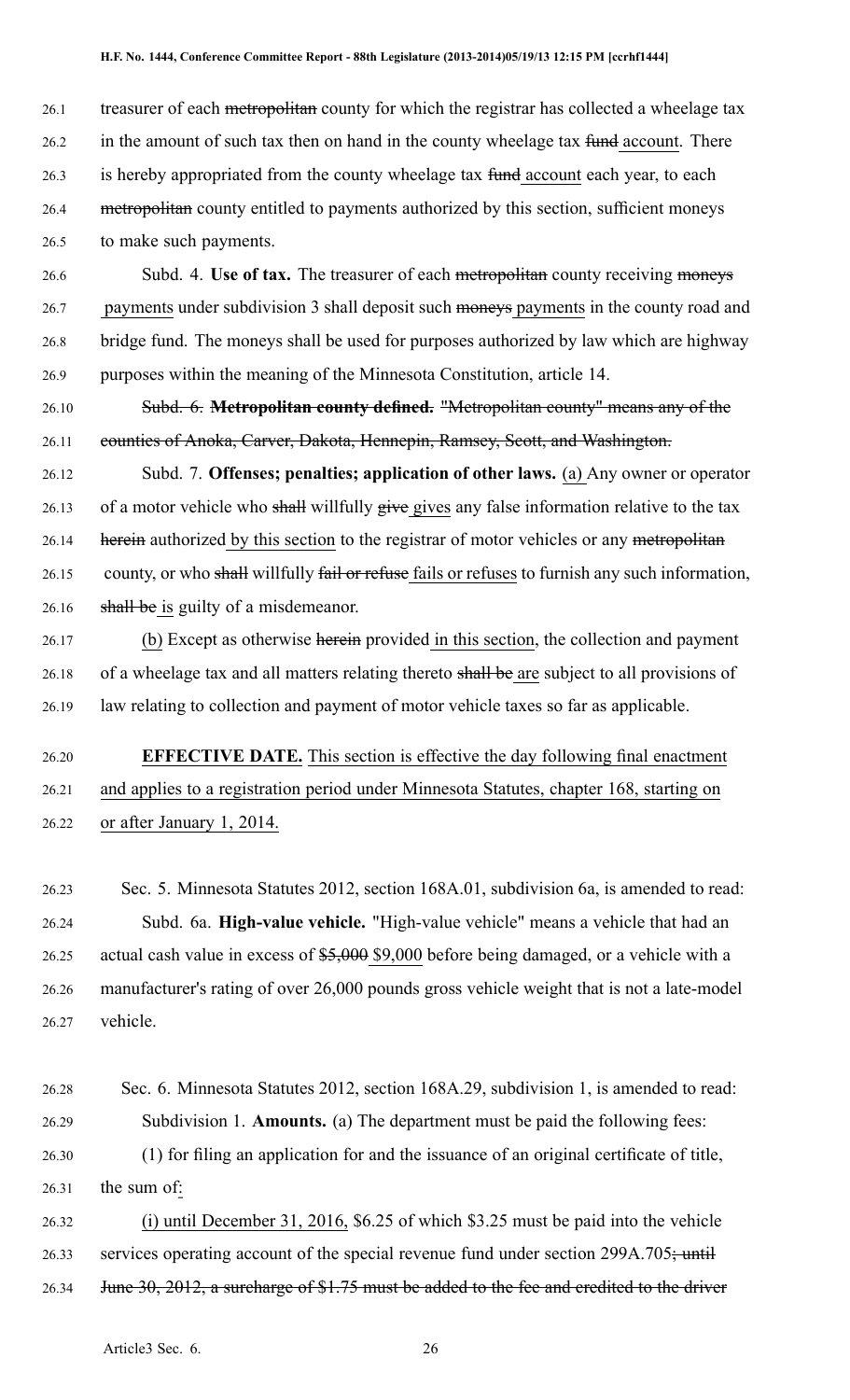- 27.1 and vehicle services technology account;, and from July 1, 2012, to June 30, 2016, a
- 27.2 surcharge of \$1 must be added to the fee and credited to the driver and vehicle services 27.3 technology account; and
- 27.4 (ii) on and after January 1, 2017, \$8.25 of which \$4.15 must be paid into the vehicle 27.5 services operating account;
- 27.6 (2) for each security interest when first noted upon <sup>a</sup> certificate of title, including the 27.7 concurrent notation of any assignment thereof and its subsequent release or satisfaction, 27.8 the sum of \$2, excep<sup>t</sup> that no fee is due for <sup>a</sup> security interest filed by <sup>a</sup> public authority 27.9 under section 168A.05, subdivision 8;
- 27.10 (3) until December 31, 2016, for the transfer of the interest of an owner and the 27.11 issuance of <sup>a</sup> new certificate of title, the sum of \$5.50 of which \$2.50 must be paid into the 27.12 vehicle services operating account of the special revenue fund under section 299A.705; 27.13 until June 30, 2012, a surcharge of \$1.75 must be added to the fee and credited to the 27.14 driver and vehicle services technology account;, and from July 1, 2012, to June 30, 2016, 27.15 <sup>a</sup> surcharge of \$1 must be added to the fee and credited to the driver and vehicle services 27.16 technology account;
- 27.17 (4) for each assignment of <sup>a</sup> security interest when first noted on <sup>a</sup> certificate of title, 27.18 unless noted concurrently with the security interest, the sum of \$1; and
- 27.19 (5) for issuing <sup>a</sup> duplicate certificate of title, the sum of \$7.25 of which \$3.25 must 27.20 be paid into the vehicle services operating account of the special revenue fund under 27.21 section 299A.705; until June 30, 2012, a surcharge of \$1.75 must be added to the fee 27.22 and credited to the driver and vehicle services technology account; from July 1, 2012, 27.23 to June 30, 2016, <sup>a</sup> surcharge of \$1 must be added to the fee and credited to the driver 27.24 and vehicle services technology account.
- 27.25 (b) After June 30, 1994, In addition to each of the fees the fee required under 27.26 paragraph (a), elauses clause (1) and  $(3)$ , the department must be paid \$3.50. The additional 27.27 \$3.50 fee collected under this paragraph must be deposited in the special revenue fund and 27.28 credited to the public safety motor vehicle account established in section 299A.70.
- 27.29 Sec. 7. Minnesota Statutes 2012, section 169A.37, subdivision 1, is amended to read: 27.30 Subdivision 1. **Crime described.** It is <sup>a</sup> crime for <sup>a</sup> person: 27.31 (1) to fail to comply with an impoundment order under section 169A.60 27.32 (administrative plate impoundment);
- 

27.33 (2) to file <sup>a</sup> false statement under section 169A.60, subdivision 7, 8, or 14;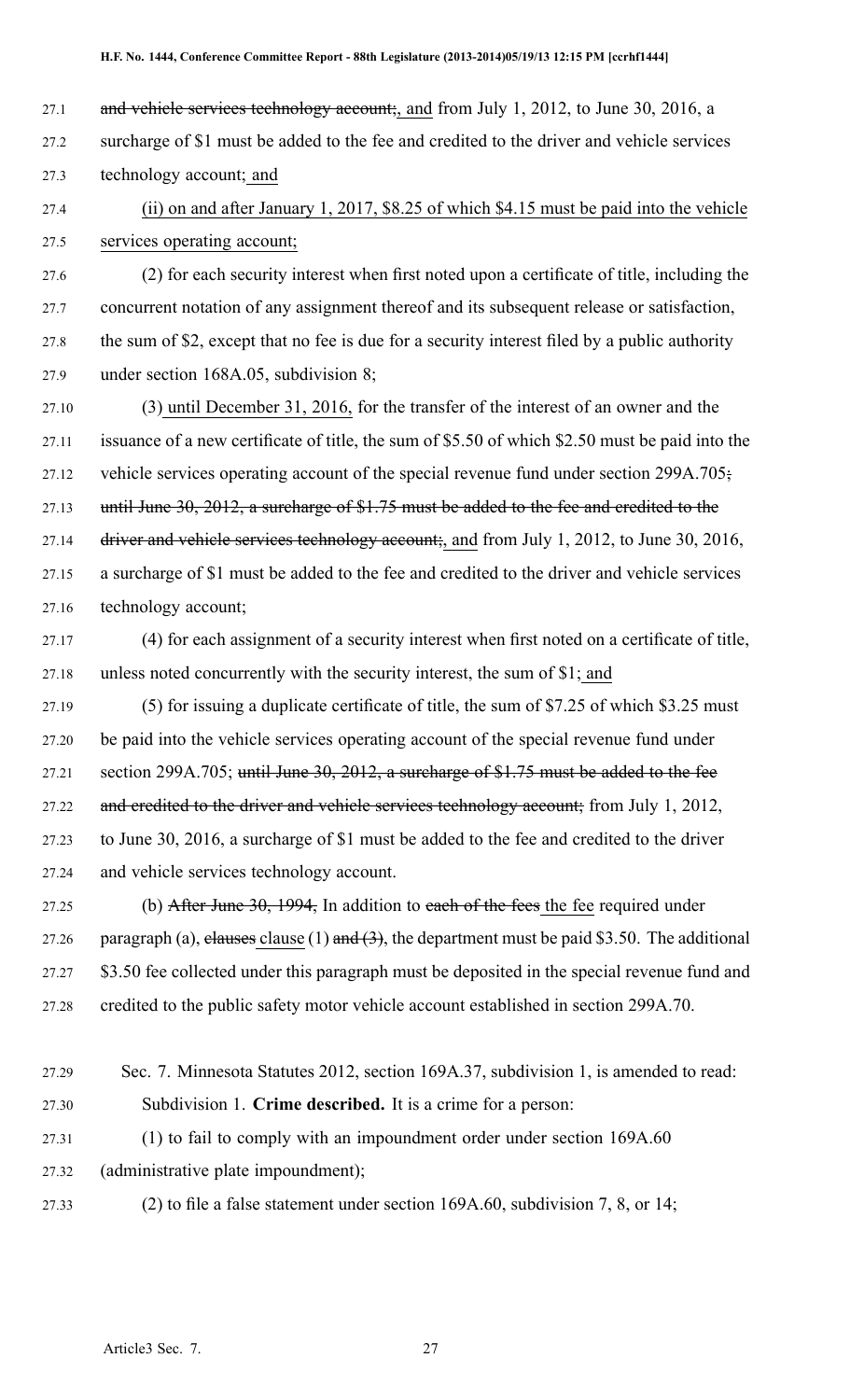28.1 (3) to operate <sup>a</sup> self-propelled motor vehicle on <sup>a</sup> street or highway when the vehicle 28.2 is subject to an impoundment order issued under section 169A.60, unless specially coded 28.3 plates have been issued for the vehicle pursuan<sup>t</sup> to section 169A.60, subdivision 13;

28.4 (4) to fail to notify the commissioner of the impoundment order when requesting 28.5 new plates;

28.6 (5) who is subject to <sup>a</sup> plate impoundment order under section 169A.60, to drive, 28.7 operate, or be in control of any motor vehicle during the impoundment period, unless the 28.8 vehicle is employer-owned and is not required to be equipped with an ignition interlock 28.9 device pursuan<sup>t</sup> to section 70 of 2013 S.F. No. 1270, if enacted, or section 171.306, 28.10 subdivision 4, paragraph (b), or has specially coded plates issued pursuan<sup>t</sup> to section 28.11 169A.60, subdivision 13, and the person is validly licensed to drive; or 28.12 (6) who is the transferee of <sup>a</sup> motor vehicle and who has signed <sup>a</sup> sworn statement 28.13 under section 169A.60, subdivision 14, to allow the previously registered owner to drive,

28.14 operate, or be in control of the vehicle during the impoundment period.

28.15 **EFFECTIVE DATE.** This section is effective the day following final enactment.

- 28.16 Sec. 8. Minnesota Statutes 2012, section 169A.51, subdivision 2, is amended to read:
- 28.17 Subd. 2. **Implied consent advisory.** (a) Subject to paragraph (b), at the time <sup>a</sup> test is 28.18 requested, the person must be informed:
- 28.19 (1) that Minnesota law requires the person to take <sup>a</sup> test:
- 28.20 (i) to determine if the person is under the influence of alcohol, controlled substances, 28.21 or hazardous substances;
- 28.22 (ii) to determine the presence of <sup>a</sup> controlled substance listed in Schedule I or II or 28.23 metabolite, other than marijuana or tetrahydrocannabinols; and
- 28.24 (iii) if the motor vehicle was <sup>a</sup> commercial motor vehicle, to determine the presence 28.25 of alcohol;
- 28.26 (2) that refusal to take <sup>a</sup> test is <sup>a</sup> crime;

28.27 (3) if the peace officer has probable cause to believe the person has violated the 28.28 criminal vehicular homicide and injury laws, that <sup>a</sup> test will be taken with or without 28.29 the person's consent; and

- 28.30 (4) that the person has the right to consult with an attorney, but that this right is 28.31 limited to the extent that it cannot unreasonably delay administration of the test.
- 28.32 (b) A peace officer who is not pursuing an implied consent revocation is not required
- 28.33 to give the advisory described in paragraph (a) to <sup>a</sup> person whom the officer has probable
- 28.34 cause to believe has violated section 609.21, subdivision 1, clause  $(2)$ ,  $(3)$ ,  $(4)$ ,  $(5)$ , or  $(6)$
- 28.35 (criminal vehicular operation DWI-related provisions).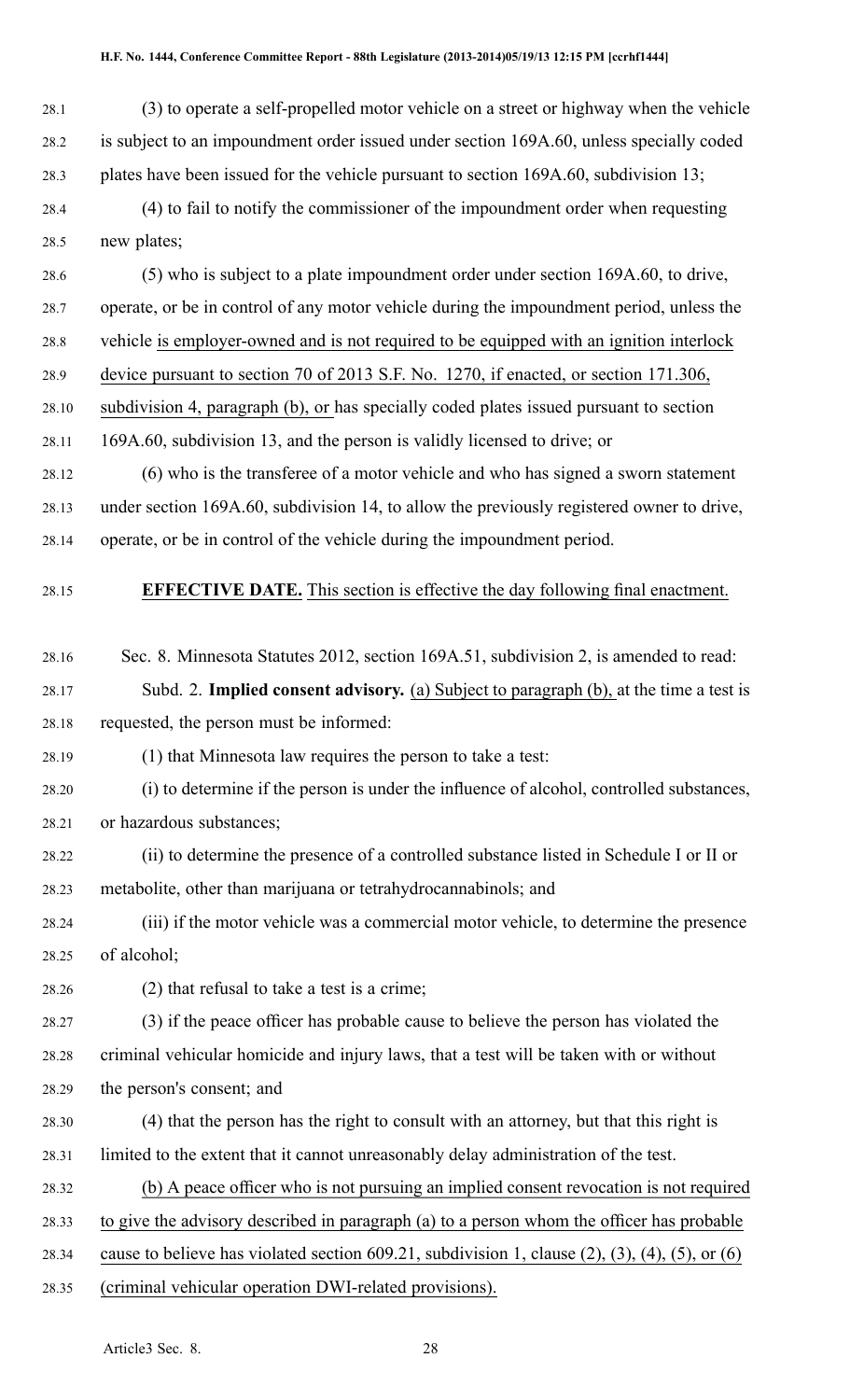# 29.1 **EFFECTIVE DATE.** This section is effective July 1, 2014, and applies to crimes 29.2 committed on or after that date.

29.3 Sec. 9. Minnesota Statutes 2012, section 169A.55, is amended by adding <sup>a</sup> subdivision 29.4 to read:

29.5 Subd. 5. **Reinstatement of driving privileges; certain criminal vehicular** 29.6 **operation offenses.** A person whose driver's license has been revoked under section 29.7 171.17, subdivision 1, paragraph (a), clause (1) (revocation, criminal vehicular operation), 29.8 or suspended under section 171.187 (suspension, criminal vehicular operation), for <sup>a</sup> 29.9 violation of section 609.21, subdivision 1, clause (2), item (i) or (iii), (3), or (4) (criminal 29.10 vehicular operation alcohol-related provisions), resulting in bodily harm, substantial bodily 29.11 harm, or grea<sup>t</sup> bodily harm, shall not be eligible for reinstatement of driving privileges until 29.12 the person has submitted to the commissioner verification of the use of ignition interlock 29.13 for the applicable time period specified in those sections. To be eligible for reinstatement 29.14 under this subdivision, <sup>a</sup> person shall utilize an ignition interlock device that meets the 29.15 performance standards and certification requirements under subdivision 4, paragraph (c).

# 29.16 **EFFECTIVE DATE.** This section is effective July 1, 2014, and applies to crimes 29.17 committed on or after that date.

29.18 Sec. 10. Minnesota Statutes 2012, section 171.05, subdivision 2, is amended to read: 29.19 Subd. 2. **Person less than 18 years of age.** (a) Notwithstanding any provision 29.20 in subdivision 1 to the contrary, the department may issue an instruction permit to an 29.21 applicant who is 15, 16, or 17 years of age and who:

29.22 (1) has completed <sup>a</sup> course of driver education in another state, has <sup>a</sup> previously 29.23 issued valid license from another state, or is enrolled in either:

29.24 (i) <sup>a</sup> public, private, or commercial driver education program that is approved by 29.25 the commissioner of public safety and that includes classroom and behind-the-wheel 29.26 training; or

29.27 (ii) an approved behind-the-wheel driver education program when the student is 29.28 receiving full-time instruction in <sup>a</sup> home school within the meaning of sections 120A.22 29.29 and 120A.24, the student is working toward <sup>a</sup> homeschool diploma, the student is taking 29.30 home-classroom driver training with classroom materials approved by the commissioner 29.31 of public safety, and the student's paren<sup>t</sup> has certified the student's homeschool and 29.32 home-classroom driver training status on the form approved by the commissioner;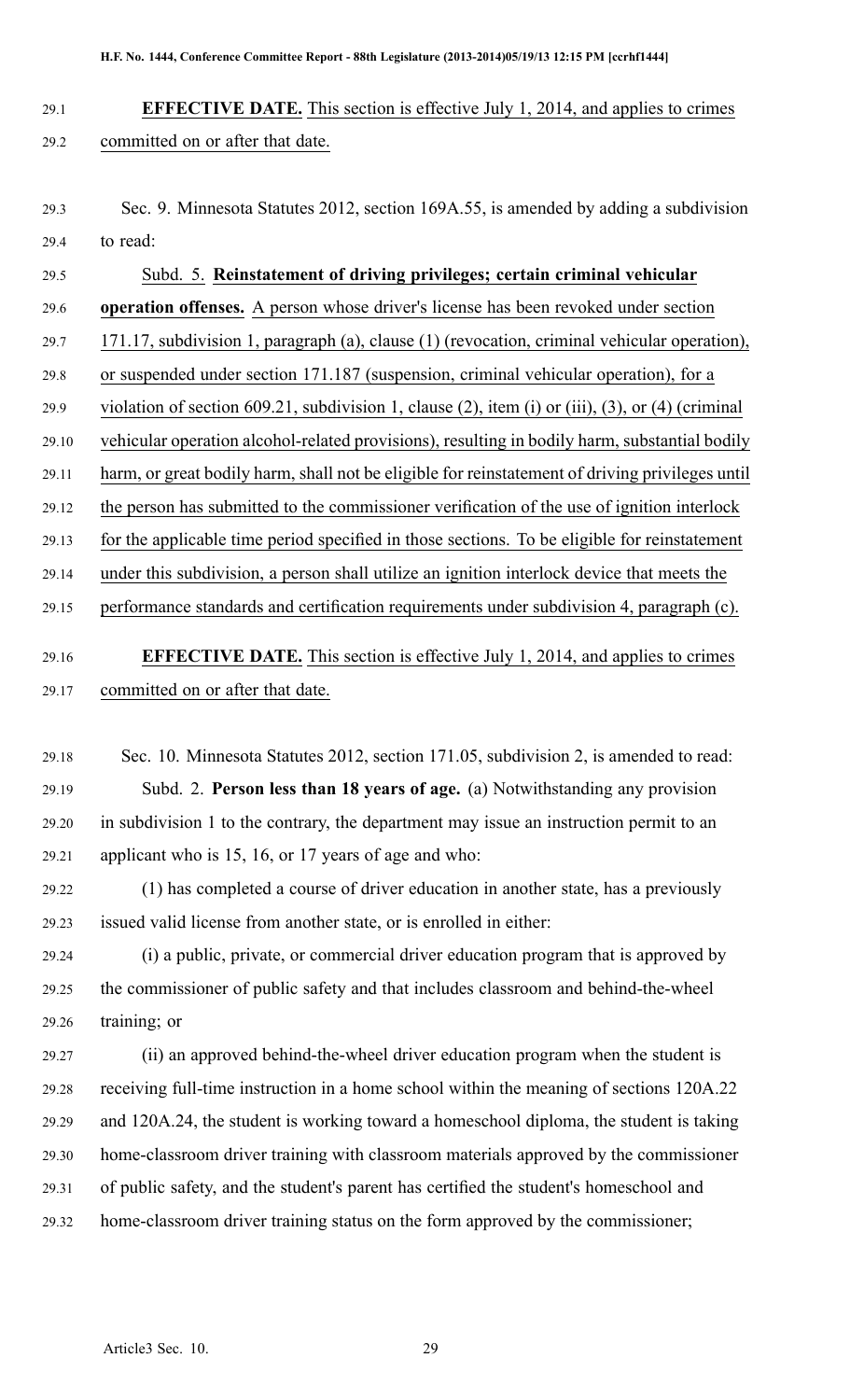- 30.1 (2) has completed the classroom phase of instruction in the driver education program
- 30.2 or has completed 15 hours of classroom instruction in <sup>a</sup> program that presents classroom
- 30.3 and behind-the-wheel instruction concurrently;
- 30.4 (3) has passed <sup>a</sup> test of the applicant's eyesight;
- 30.5 (4) has passed <sup>a</sup> department-administered test of the applicant's knowledge of traffic 30.6 laws;

30.7 (5) has completed the required application, which must be approved by (i) either 30.8 paren<sup>t</sup> when both reside in the same household as the minor applicant or, if otherwise, 30.9 then (ii) the paren<sup>t</sup> or spouse of the paren<sup>t</sup> having custody or, in the event there is no 30.10 court order for custody, then (iii) the paren<sup>t</sup> or spouse of the paren<sup>t</sup> with whom the minor 30.11 is living or, if items (i) to (iii) do not apply, then (iv) the guardian having custody of the 30.12 minor, (v) the foster paren<sup>t</sup> or the director of the transitional living program in which the 30.13 child resides or, in the event <sup>a</sup> person under the age of 18 has no living father, mother, 30.14 or guardian, or is married or otherwise legally emancipated, then (vi) the applicant's 30.15 adult spouse, adult close family member, or adult employer; provided, that the approval 30.16 required by this clause contains <sup>a</sup> verification of the age of the applicant and the identity of 30.17 the parent, guardian, adult spouse, adult close family member, or adult employer; and

30.18 (6) has paid the fee all fees required in section 171.06, subdivision 2.

30.19 (b) For the purposes of determining compliance with the certification of paragraph 30.20 (a), clause (1), item (ii), the commissioner may reques<sup>t</sup> verification of <sup>a</sup> student's 30.21 homeschool status from the superintendent of the school district in which the student 30.22 resides and the superintendent shall provide that verification.

30.23 (c) The instruction permit is valid for two years from the date of application and 30.24 may be renewed upon paymen<sup>t</sup> of <sup>a</sup> fee equal to the fee for issuance of an instruction 30.25 permit under section 171.06, subdivision 2.

30.26 (d) The commissioner of public safety shall adopt rules to carry out the provisions 30.27 of this section. The rules adopted under this section are exemp<sup>t</sup> from the rulemaking 30.28 provisions of chapter 14. The rules are subject to section 14.386, excep<sup>t</sup> that section 30.29 14.386, paragraph (b), does not apply.

30.30 **EFFECTIVE DATE.** Paragraph (a) is effective June 1, 2014. Paragraph (d) is 30.31 effective the day following final enactment.

30.32 Sec. 11. Minnesota Statutes 2012, section 171.061, subdivision 4, is amended to read: 30.33 Subd. 4. **Fee; equipment.** (a) The agen<sup>t</sup> may charge and retain <sup>a</sup> filing fee of \$5 \$8 30.34 for each application. Except as provided in paragraph (c), the fee shall cover all expenses 30.35 involved in receiving, accepting, or forwarding to the department the applications and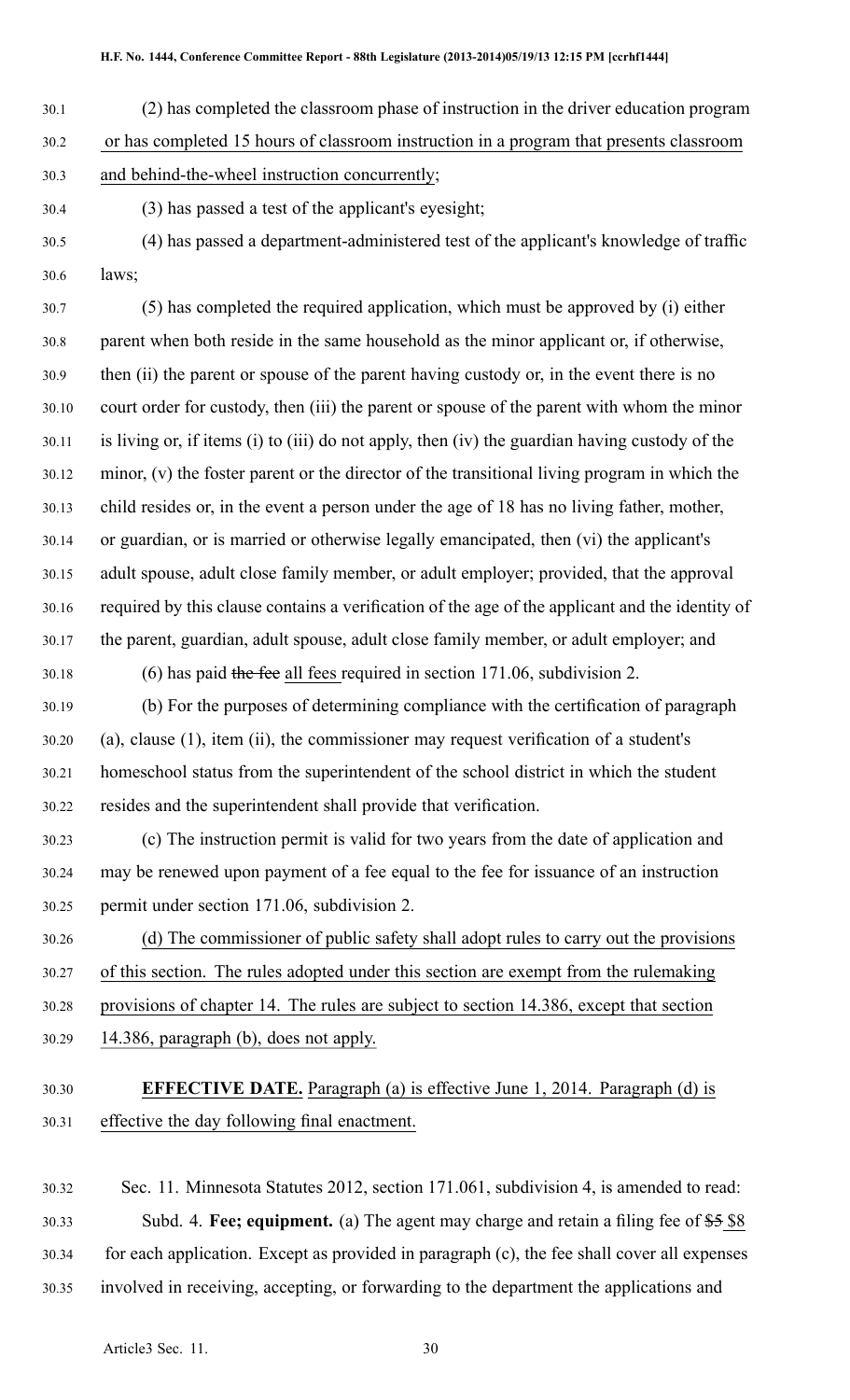31.1 fees required under sections 171.02, subdivision 3; 171.06, subdivisions 2 and 2a; and 31.2 171.07, subdivisions 3 and 3a.

31.3 (b) The statutory fees and the filing fees imposed under paragraph (a) may be paid 31.4 by credit card or debit card. The driver's license agen<sup>t</sup> may collect <sup>a</sup> convenience fee on 31.5 the statutory fees and filing fees not greater than the cost of processing <sup>a</sup> credit card or 31.6 debit card transaction. The convenience fee must be used to pay the cost of processing 31.7 credit card and debit card transactions. The commissioner shall adopt rules to administer 31.8 this paragraph using the exemp<sup>t</sup> procedures of section 14.386, excep<sup>t</sup> that section 14.386, 31.9 paragraph (b), does not apply.

31.10 (c) The department shall maintain the photo identification equipment for all 31.11 agents appointed as of January 1, 2000. Upon the retirement, resignation, death, or 31.12 discontinuance of an existing agent, and if <sup>a</sup> new agen<sup>t</sup> is appointed in an existing office 31.13 pursuan<sup>t</sup> to Minnesota Rules, chapter 7404, and notwithstanding the above or Minnesota 31.14 Rules, par<sup>t</sup> 7404.0400, the department shall provide and maintain photo identification 31.15 equipment without additional cost to <sup>a</sup> newly appointed agen<sup>t</sup> in that office if the office 31.16 was provided the equipment by the department before January 1, 2000. All photo 31.17 identification equipment must be compatible with standards established by the department.

31.18 (d) A filing fee retained by the agen<sup>t</sup> employed by <sup>a</sup> county board must be paid into 31.19 the county treasury and credited to the general revenue fund of the county. An agen<sup>t</sup> who 31.20 is not an employee of the county shall retain the filing fee in lieu of county employment 31.21 or salary and is considered an independent contractor for pension purposes, coverage 31.22 under the Minnesota State Retirement System, or membership in the Public Employees 31.23 Retirement Association.

31.24 (e) Before the end of the first working day following the final day of the reporting 31.25 period established by the department, the agen<sup>t</sup> must forward to the department all 31.26 applications and fees collected during the reporting period excep<sup>t</sup> as provided in paragraph 31.27 (d).

31.28 **EFFECTIVE DATE.** This section is effective January 1, 2014.

31.29 Sec. 12. Minnesota Statutes 2012, section 171.17, is amended by adding <sup>a</sup> subdivision 31.30 to read:

31.31 Subd. 4. **Criminal vehicular operation; revocation periods.** (a) As used in this 31.32 subdivision, "qualified prior impaired driving incident" has the meaning given in section 31.33 169A.03, subdivision 22.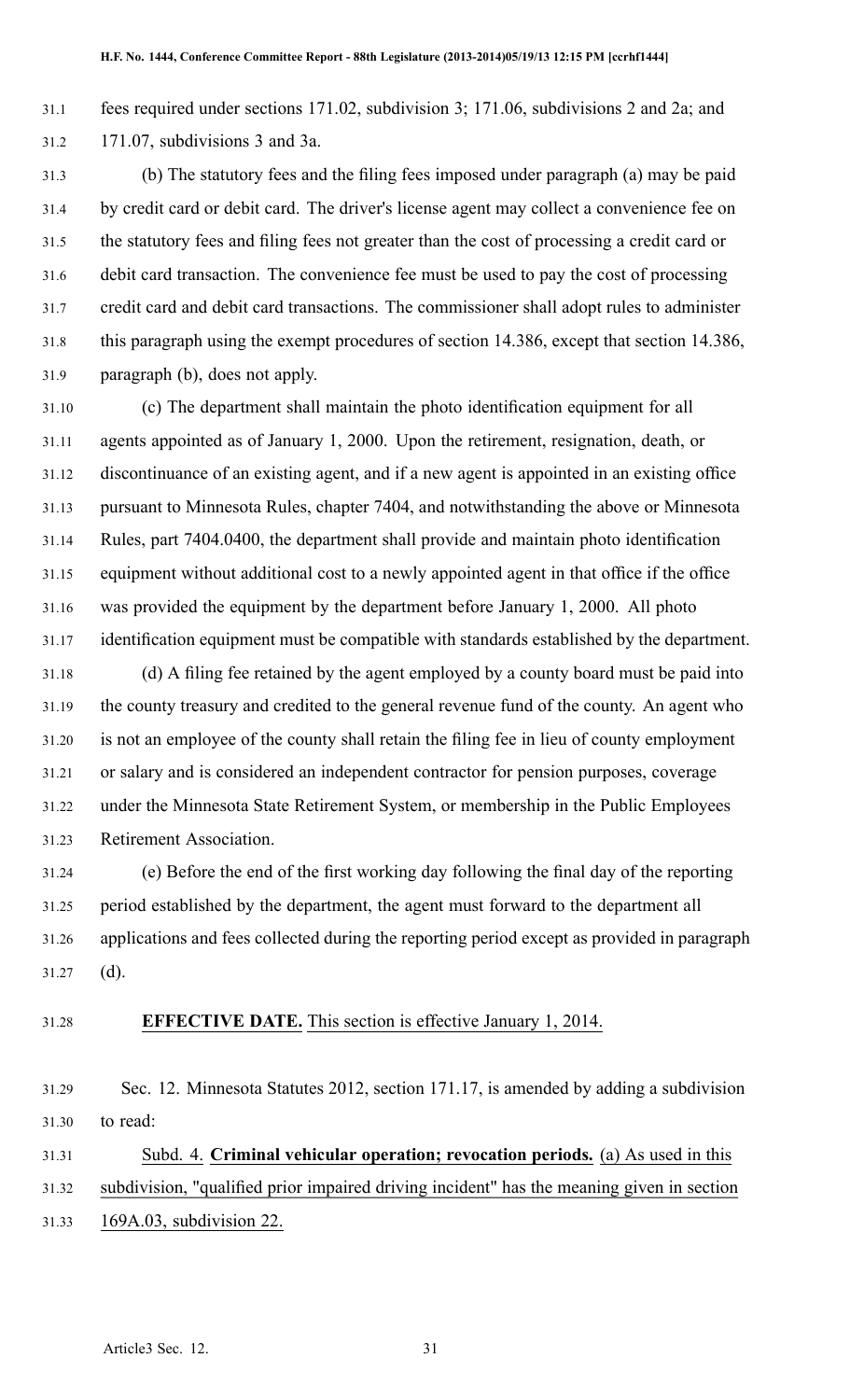| 32.1  | (b) Upon receiving a record of a conviction for a violation of section 609.21,                              |
|-------|-------------------------------------------------------------------------------------------------------------|
| 32.2  | subdivision 1, clause $(2)$ , $(3)$ , $(4)$ , $(5)$ , or $(6)$ , the commissioner shall revoke the driver's |
| 32.3  | license or driving privileges of a person as follows:                                                       |
| 32.4  | (1) not less than ten years if the violation resulted in great bodily harm or death to                      |
| 32.5  | another and the person has two or more qualified prior impaired driving incidents within                    |
| 32.6  | the past ten years or three or more qualified prior impaired driving incidents, and with                    |
| 32.7  | denial under section 171.04, subdivision 1, clause (10), until rehabilitation is established                |
| 32.8  | according to standards established by the commissioner;                                                     |
| 32.9  | (2) not less than eight years if the violation resulted in great bodily harm or death                       |
| 32.10 | to another and the person has a qualified prior impaired driving incident within the past                   |
| 32.11 | ten years;                                                                                                  |
| 32.12 | (3) not less than six years if the violation resulted in great bodily harm or death                         |
| 32.13 | to another;                                                                                                 |
| 32.14 | (4) not less than six years if the violation resulted in bodily harm or substantial bodily                  |
| 32.15 | harm to another and the person has two or more qualified prior impaired driving incidents                   |
| 32.16 | within the past ten years or three or more qualified prior impaired driving incidents,                      |
| 32.17 | and with denial under section 171.04, subdivision 1, clause (10), until rehabilitation is                   |
| 32.18 | established according to standards established by the commissioner;                                         |
| 32.19 | (5) not less than four years if the violation resulted in bodily harm or substantial                        |
| 32.20 | bodily harm to another and the person has a qualified prior impaired driving incident                       |
| 32.21 | within the past ten years; or                                                                               |
| 32.22 | (6) not less than two years if the violation resulted in bodily harm or substantial                         |
| 32.23 | bodily harm to another.                                                                                     |
| 32.24 | (c) Section 169A.09 applies when determining the number of qualified prior                                  |
| 32.25 | impaired driving incidents under this subdivision.                                                          |
| 32.26 | <b>EFFECTIVE DATE.</b> This section is effective July 1, 2014, and applies to crimes                        |
| 32.27 | committed on or after that date.                                                                            |
|       |                                                                                                             |
| 32.28 | Sec. 13. [171.187] SUSPENSION; CRIMINAL VEHICULAR OPERATION                                                 |
| 32.29 | AND MANSLAUGHTER.                                                                                           |
| 32.30 | Subdivision 1. Suspension required. The commissioner shall suspend the driver's                             |
| 32.31 | license of a person:                                                                                        |
| 32.32 | (1) for whom a peace officer has made the certification described in section 629.344                        |
| 32.33 | that probable cause exists to believe that the person violated section 609.21, subdivision 1,               |
| 32.34 | clause $(2)$ , $(3)$ , $(4)$ , $(5)$ , or $(6)$ ; or                                                        |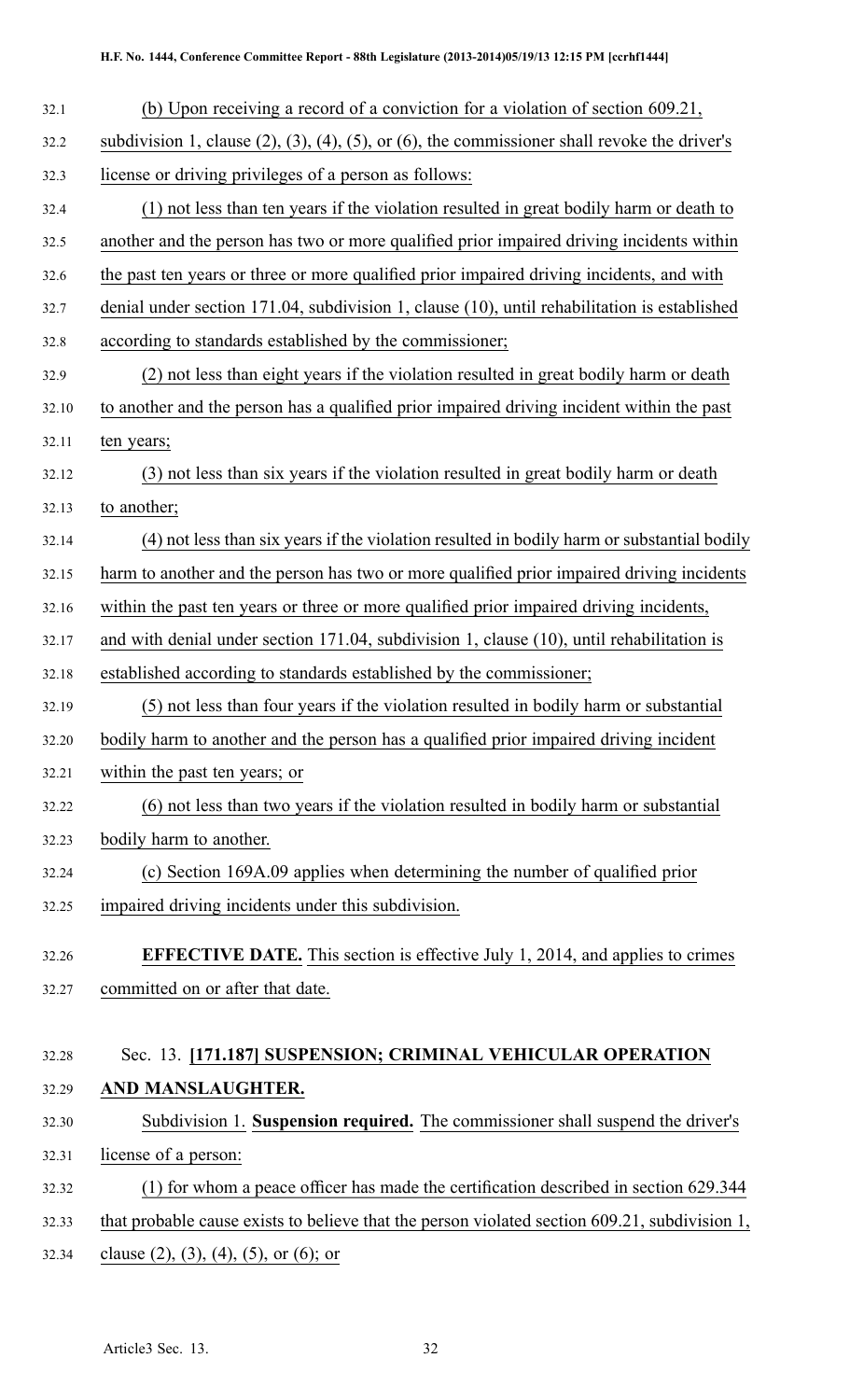- 33.1 (2) who has been formally charged with <sup>a</sup> violation of section 609.20, 609.205, or 33.2 609.21, resulting from the operation of <sup>a</sup> motor vehicle. 33.3 Subd. 2. **Suspension period.** A suspension under this section continues until: 33.4 (1) the conviction, acquittal, or dismissal of the underlying crime that resulted in 33.5 the suspension; or 33.6 (2) the commissioner, acting under subdivision 4, orders the termination of the 33.7 suspension. 33.8 Subd. 3. **Credit.** If <sup>a</sup> person whose driver's license was suspended under subdivision 33.9 1 is later convicted of the underlying offense that resulted in the suspension and the 33.10 commissioner revokes the person's license, the commissioner shall credit the time accrued 33.11 under the suspension period toward the revocation period imposed under section 171.17, 33.12 subdivision 4, or for violations of section 609.20, 609.205, or 609.21, subdivision 1, 33.13 clause (1), (7), or (8). 33.14 Subd. 4. **Administrative review of license suspension.** (a) At any time during 33.15 which <sup>a</sup> person's driver's license is suspended under this section, the person may reques<sup>t</sup> in 33.16 writing <sup>a</sup> review of the suspension by the commissioner. Upon receiving <sup>a</sup> request, the 33.17 commissioner or the commissioner's designee shall review the order of suspension, the 33.18 evidence upon which the order was based, and any other material information brought 33.19 to the attention of the commissioner, and determine whether sufficient cause exists to 33.20 sustain the order. Within 15 days of receiving the request, the commissioner shall repor<sup>t</sup> in 33.21 writing the results of the review. The review provided in this subdivision is not subject to 33.22 the contested case provisions in chapter 14. 33.23 (b) In addition to any other reason provided for in this subdivision, <sup>a</sup> person may 33.24 reques<sup>t</sup> <sup>a</sup> review of the suspension by the commissioner if the suspension has been in place 33.25 for at least three months and the person has not been indicted or formally charged with the 33.26 underlying crime that resulted in the license suspension. 33.27 **EFFECTIVE DATE.** This section is effective July 1, 2014, and applies to crimes 33.28 committed on or after that date. 33.29 Sec. 14. Minnesota Statutes 2012, section 171.30, subdivision 1, is amended to read: 33.30 Subdivision 1. **Conditions of issuance.** (a) The commissioner may issue <sup>a</sup> limited 33.31 license to the driver under the conditions in paragraph (b) in any case where <sup>a</sup> person's 33.32 license has been: 33.33 (1) suspended under section 171.18, 171.173, or 171.186, or 171.187; 33.34 (2) revoked, canceled, or denied under section:
- 33.35 (i) 169.792;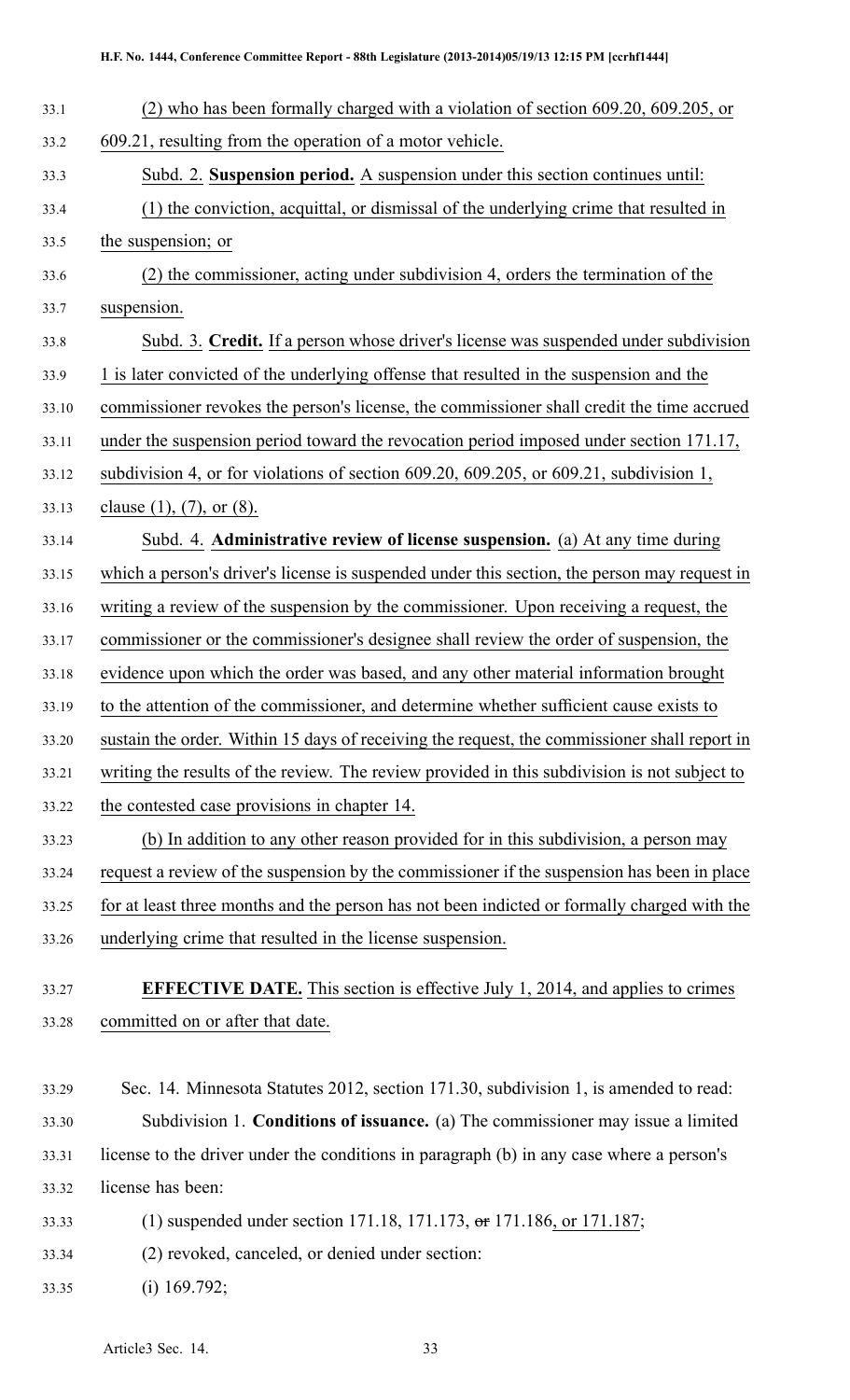| 34.1  | $(ii)$ 169.797;                                                                                   |
|-------|---------------------------------------------------------------------------------------------------|
| 34.2  | $(iii)$ 169A.52:                                                                                  |
| 34.3  | (A) subdivision 3, paragraph (a), clause $(1)$ or $(2)$ ;                                         |
| 34.4  | (B) subdivision 3, paragraph (a), clause $(4)$ , $(5)$ , or $(6)$ , if in compliance with section |
| 34.5  | 171.306;                                                                                          |
| 34.6  | (C) subdivision 4, paragraph (a), clause $(1)$ or $(2)$ , if the test results indicate an         |
| 34.7  | alcohol concentration of less than twice the legal limit;                                         |
| 34.8  | (D) subdivision 4, paragraph (a), clause $(4)$ , $(5)$ , or $(6)$ , if in compliance with section |
| 34.9  | 171.306;                                                                                          |
| 34.10 | $(iv)$ 171.17; or                                                                                 |
| 34.11 | (v) $171.172$ ; or                                                                                |
| 34.12 | (3) revoked, canceled, or denied under section 169A.54:                                           |
| 34.13 | $(i)$ subdivision 1, clause $(1)$ , if the test results indicate an alcohol concentration         |
| 34.14 | of less than twice the legal limit;                                                               |
| 34.15 | (ii) subdivision 1, clause $(2)$ ;                                                                |
| 34.16 | (iii) subdivision 1, clause $(5)$ , $(6)$ , or $(7)$ , if in compliance with section 171.306; or  |
| 34.17 | (iv) subdivision 2, if the person does not have a qualified prior impaired driving                |
| 34.18 | incident as defined in section 169A.03, subdivision 22, on the person's record, and the test      |
| 34.19 | results indicate an alcohol concentration of less than twice the legal limit.                     |
| 34.20 | (b) The following conditions for a limited license under paragraph (a) include:                   |
| 34.21 | (1) if the driver's livelihood or attendance at a chemical dependency treatment or                |
| 34.22 | counseling program depends upon the use of the driver's license;                                  |
| 34.23 | (2) if the use of a driver's license by a homemaker is necessary to prevent the                   |
| 34.24 | substantial disruption of the education, medical, or nutritional needs of the family of           |
| 34.25 | the homemaker; or                                                                                 |
| 34.26 | (3) if attendance at a postsecondary institution of education by an enrolled student of           |
| 34.27 | that institution depends upon the use of the driver's license.                                    |
| 34.28 | (c) The commissioner in issuing a limited license may impose such conditions and                  |
| 34.29 | limitations as in the commissioner's judgment are necessary to the interests of the public        |
| 34.30 | safety and welfare including reexamination as to the driver's qualifications. The license         |
| 34.31 | may be limited to the operation of particular vehicles, to particular classes and times of        |
| 34.32 | operation, and to particular conditions of traffic. The commissioner may require that an          |
| 34.33 | applicant for a limited license affirmatively demonstrate that use of public transportation       |
| 34.34 | or carpooling as an alternative to a limited license would be a significant hardship.             |
| 34.35 | (d) For purposes of this subdivision:                                                             |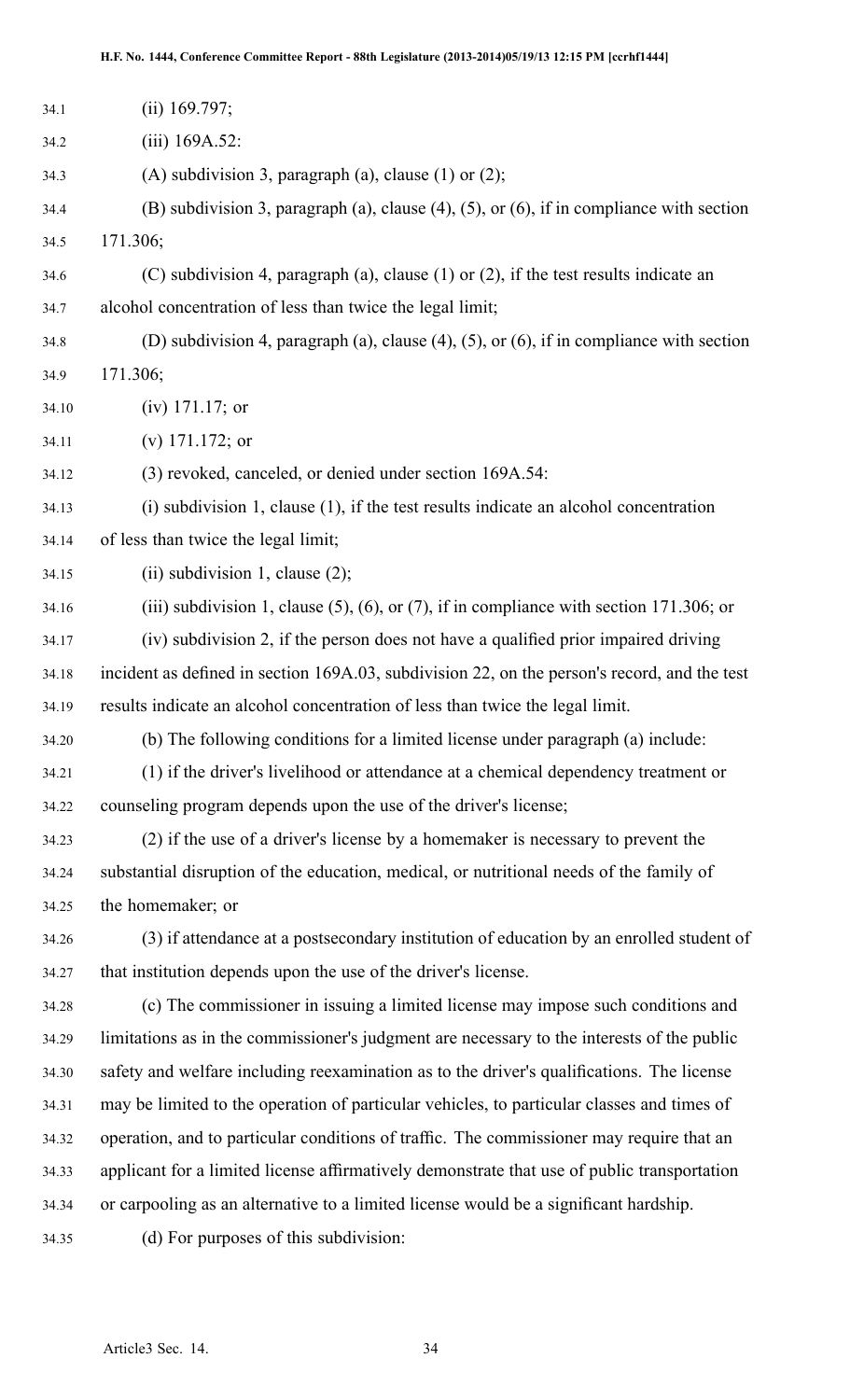- 35.1 (1) "homemaker" refers to the person primarily performing the domestic tasks in <sup>a</sup> 35.2 household of residents consisting of at least the person and the person's dependent child 35.3 or other dependents; and
- 35.4 (2) "twice the legal limit" means an alcohol concentration of two times the limit 35.5 specified in section 169A.20, subdivision 1, clause (5).
- 35.6 (e) The limited license issued by the commissioner shall clearly indicate the 35.7 limitations imposed and the driver operating under the limited license shall have the 35.8 license in possession at all times when operating as <sup>a</sup> driver.
- 35.9 (f) In determining whether to issue <sup>a</sup> limited license, the commissioner shall consider 35.10 the number and the seriousness of prior convictions and the entire driving record of the 35.11 driver and shall consider the number of miles driven by the driver annually.
- 35.12 (g) If the person's driver's license or permit to drive has been revoked under 35.13 section 169.792 or 169.797, the commissioner may only issue <sup>a</sup> limited license to the 35.14 person after the person has presented an insurance identification card, policy, or written 35.15 statement indicating that the driver or owner has insurance coverage satisfactory to 35.16 the commissioner of public safety. The commissioner of public safety may require 35.17 the insurance identification card provided to satisfy this subdivision be certified by the 35.18 insurance company to be noncancelable for <sup>a</sup> period not to exceed 12 months.
- 35.19 (h) The limited license issued by the commissioner to <sup>a</sup> person under section 35.20 171.186, subdivision 4, must expire 90 days after the date it is issued. The commissioner 35.21 must not issue <sup>a</sup> limited license to <sup>a</sup> person who previously has been issued <sup>a</sup> limited 35.22 license under section 171.186, subdivision 4.
- 35.23 (i) The commissioner shall not issue <sup>a</sup> limited driver's license to any person 35.24 described in section 171.04, subdivision 1, clause (6), (7), (8), (11), or (14).
- 35.25 (j) The commissioner shall not issue <sup>a</sup> class A, class B, or class C limited license.
	- 35.26 **EFFECTIVE DATE.** This section is effective July 1, 2014, and applies to crimes 35.27 committed on or after that date.
	- 35.28 Sec. 15. Minnesota Statutes 2012, section 171.30, subdivision 2a, is amended to read: 35.29 Subd. 2a. **Other waiting periods.** Notwithstanding subdivision 2, <sup>a</sup> limited license 35.30 shall not be issued for <sup>a</sup> period of:
	- 35.31 (1) 15 days, to <sup>a</sup> person whose license or privilege has been revoked or suspended 35.32 for <sup>a</sup> first violation of section 169A.20, sections 169A.50 to 169A.53, or <sup>a</sup> statute or
	- 35.33 ordinance from another state in conformity with either of those sections; or
	- 35.34 (2) one year, to <sup>a</sup> person whose license or privilege has been revoked or suspended 35.35 for committing manslaughter resulting from the operation of <sup>a</sup> motor vehicle, committing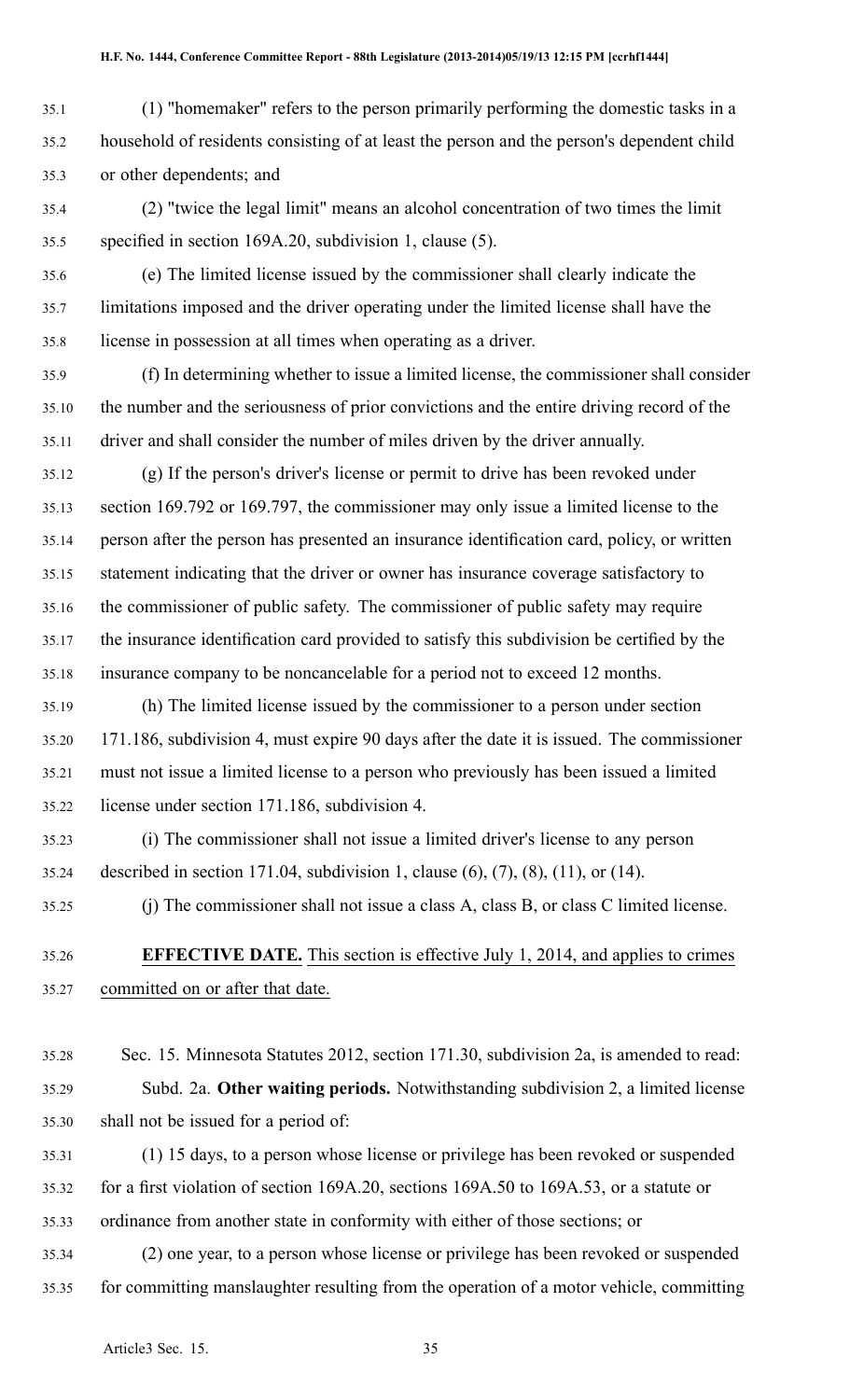- 36.1 criminal vehicular homicide or injury under section 609.21, subdivision 1, clause (1),
- 36.2 (2), item (ii), (5), (6), (7), or (8), committing criminal vehicular homicide under section
- 36.3 609.21, subdivision 1, clause (2), item (i) or (iii), (3), or (4), or violating <sup>a</sup> statute or
- 36.4 ordinance from another state in conformity with either of those offenses.
- 36.5 **EFFECTIVE DATE.** This section is effective July 1, 2014, and applies to crimes 36.6 committed on or after that date.
- 36.7 Sec. 16. Minnesota Statutes 2012, section 171.30, is amended by adding <sup>a</sup> subdivision 36.8 to read:
- 36.9 Subd. 5. **Exception; criminal vehicular operation.** Notwithstanding subdivision 1, 36.10 the commissioner may not issue a limited license to a person whose driver's license has been 36.11 suspended or revoked due to <sup>a</sup> violation of section 609.21, subdivision 1, clause (2), item (i) 36.12 or (iii), (3), or (4), resulting in bodily harm, substantial bodily harm, or grea<sup>t</sup> bodily harm.
- 36.13 **EFFECTIVE DATE.** This section is effective July 1, 2014, and applies to crimes 36.14 committed on or after that date.
- 36.15 Sec. 17. Minnesota Statutes 2012, section 171.306, subdivision 1, is amended to read: 36.16 Subdivision 1. **Definitions.** (a) As used in this section, the terms in this subdivision 36.17 have the meanings given them.
- 36.18 (b) "Ignition interlock device" or "device" means equipment that is designed to 36.19 measure breath alcohol concentration and to preven<sup>t</sup> <sup>a</sup> motor vehicle's ignition from being 36.20 started by <sup>a</sup> person whose breath alcohol concentration measures 0.02 or higher on the 36.21 equipment.
- 36.22 (c) "Program participant" means <sup>a</sup> person who has qualified to take par<sup>t</sup> in the 36.23 ignition interlock program under this section, and whose driver's license has been:
- 36.24 (1) revoked, canceled, or denied under section 169A.52, 169A.54, or 171.04, 36.25 subdivision 1, clause  $(10)$ , and who has qualified to take part in the ignition interlock 36.26 program under this section; or
- 36.27 (2) revoked under section 171.17, subdivision 1, paragraph (a), clause (1), or 36.28 suspended under section 171.187, for <sup>a</sup> violation of section 609.21, subdivision 1, clause
- 36.29 (2), item (i) or (iii), (3), or (4), resulting in bodily harm, substantial bodily harm, or
- 36.30 grea<sup>t</sup> bodily harm.
- 36.31 (d) "Qualified prior impaired driving incident" has the meaning given in section 36.32 169A.03, subdivision 22.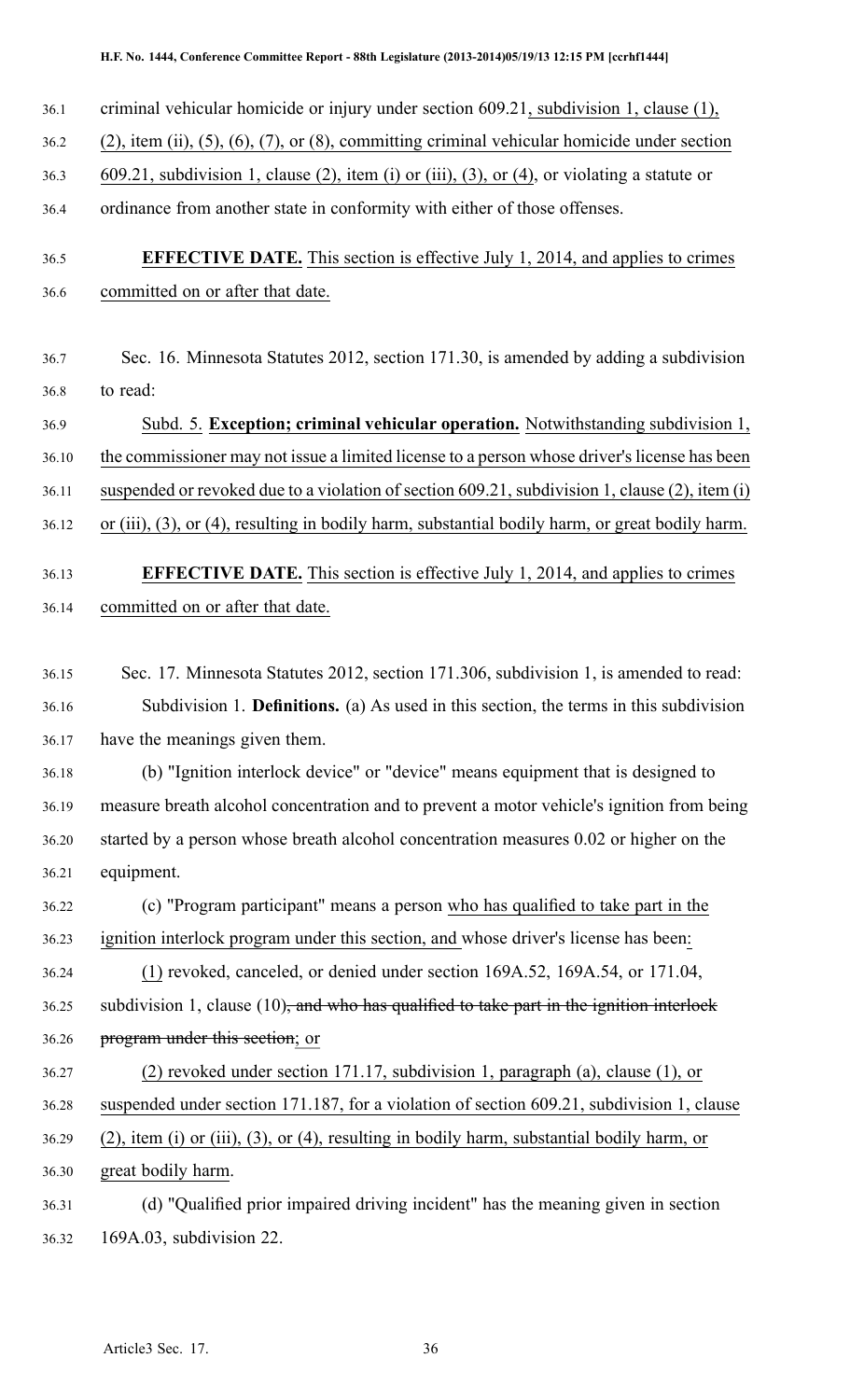- 37.1 **EFFECTIVE DATE.** This section is effective July 1, 2014, and applies to crimes 37.2 committed on or after that date.
- 37.3 Sec. 18. Minnesota Statutes 2012, section 171.306, subdivision 4, is amended to read: 37.4 Subd. 4. **Issuance of restricted license.** (a) The commissioner shall issue <sup>a</sup> class 37.5 D driver's license, subject to the applicable limitations and restrictions of this section, 37.6 to <sup>a</sup> program participant who meets the requirements of this section and the program 37.7 guidelines. The commissioner shall not issue <sup>a</sup> license unless the program participant has 37.8 provided satisfactory proof that:
- 37.9 (1) <sup>a</sup> certified ignition interlock device has been installed on the participant's motor 37.10 vehicle at an installation service center designated by the device's manufacturer; and
- 37.11 (2) the participant has insurance coverage on the vehicle equipped with the ignition 37.12 interlock device. The commissioner shall require the participant to presen<sup>t</sup> an insurance 37.13 identification card, policy, or written statement as proof of insurance coverage, and may 37.14 require the insurance identification card provided be certified by the insurance company to 37.15 be noncancelable for <sup>a</sup> period not to exceed 12 months.
- 37.16 (b) A license issued under authority of this section must contain <sup>a</sup> restriction 37.17 prohibiting the program participant from driving, operating, or being in physical control of 37.18 any motor vehicle not equipped with <sup>a</sup> functioning ignition interlock device certified by 37.19 the commissioner. A participant may drive an employer-owned vehicle not equipped with 37.20 an interlock device while in the normal course and scope of employment duties pursuan<sup>t</sup> 37.21 to the program guidelines established by the commissioner and with the employer's 37.22 written consent.
- 37.23 (c) A program participant whose driver's license has been: (1) revoked under 37.24 section 169A.52, subdivision 3, paragraph (a), clause (1), (2), or (3), or subdivision 4, 37.25 paragraph (a), clause (1), (2), or (3), or section 169A.54, subdivision 1, clause (1), (2), (3), 37.26 or (4), or (2) revoked under section 171.17, subdivision 1, paragraph (a), clause (1), or 37.27 suspended under section 171.187, for <sup>a</sup> violation of section 609.21, subdivision 1, clause 37.28 (2), item (i) or (iii), (3), or(4), resulting in bodily harm, substantial bodily harm, or grea<sup>t</sup> 37.29 bodily harm; may apply for conditional reinstatement of the driver's license, subject to 37.30 the ignition interlock restriction.
- 37.31 (d) A program participant whose driver's license has been revoked, canceled, or 37.32 denied under section 169A.52, subdivision 3, paragraph (a), clause (4), (5), or (6), or 37.33 subdivision 4, paragraph (a), clause (4), (5), or (6), or section 169A.54, subdivision 1, 37.34 clause (5), (6), or (7), may apply for <sup>a</sup> limited license, subject to the ignition interlock 37.35 restriction, if the program participant is enrolled in <sup>a</sup> licensed chemical dependency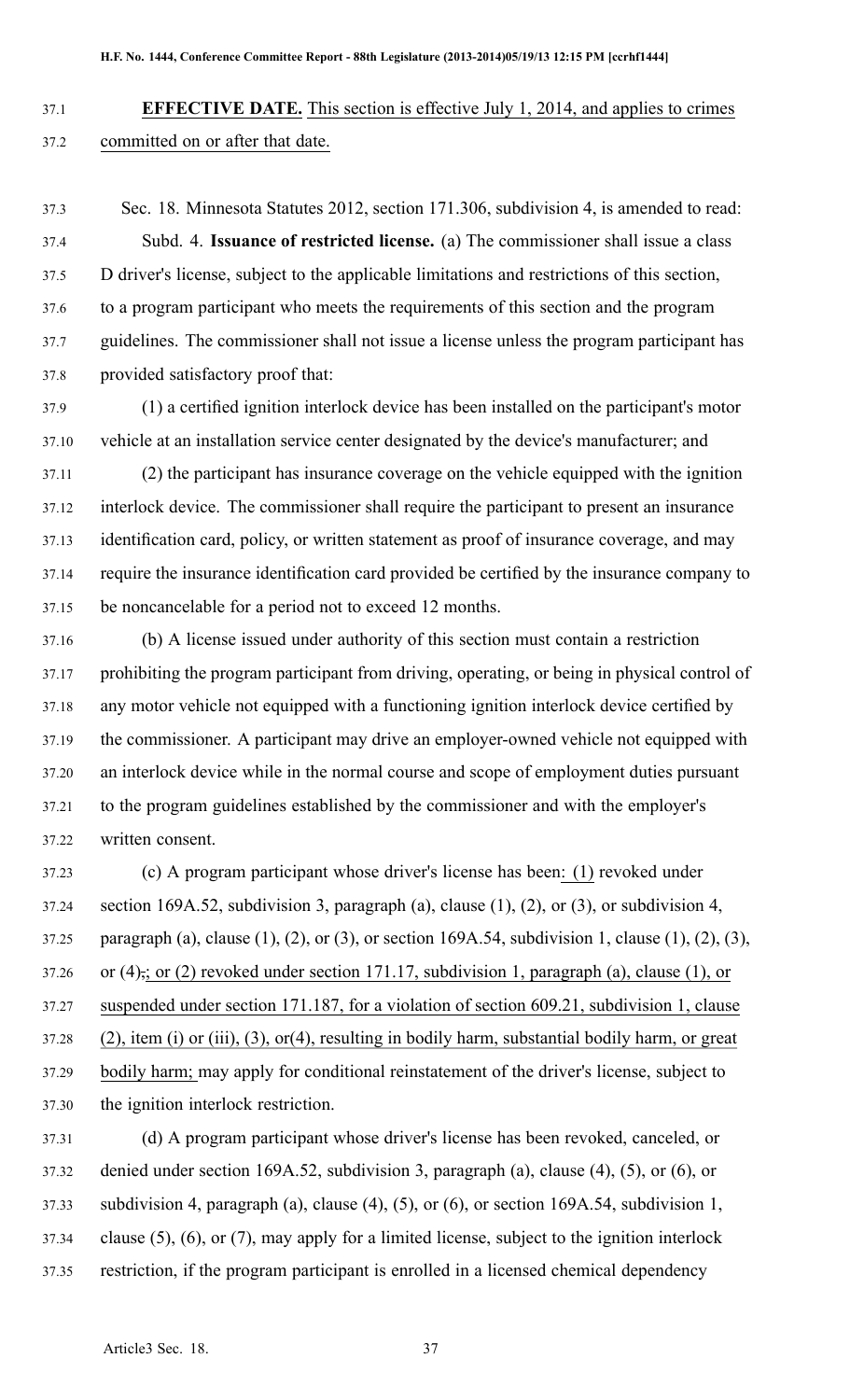38.1 treatment or rehabilitation program as recommended in <sup>a</sup> chemical use assessment, and if 38.2 the participant meets the other applicable requirements of section 171.30. After completing 38.3 <sup>a</sup> licensed chemical dependency treatment or rehabilitation program and one year of limited 38.4 license use without violating the ignition interlock restriction, the conditions of limited 38.5 license use, or program guidelines, the participant may apply for conditional reinstatement 38.6 of the driver's license, subject to the ignition interlock restriction. If the program 38.7 participant's ignition interlock device subsequently registers <sup>a</sup> positive breath alcohol 38.8 concentration of 0.02 or higher, the commissioner shall cancel the driver's license, and the 38.9 program participant may apply for another limited license according to this paragraph.

38.10 (e) Notwithstanding any statute or rule to the contrary, the commissioner has 38.11 authority to determine when <sup>a</sup> program participant is eligible for restoration of full driving 38.12 privileges, excep<sup>t</sup> that the commissioner shall not reinstate full driving privileges until the 38.13 program participant has met all applicable prerequisites for reinstatement under section 38.14 169A.55 and until the program participant's device has registered no positive breath 38.15 alcohol concentrations of 0.02 or higher during the preceding 90 days.

# 38.16 **EFFECTIVE DATE.** This section is effective July 1, 2014, and applies to crimes 38.17 committed on or after that date.

## 38.18 Sec. 19. **[174.12] TRANSPORTATION ECONOMIC DEVELOPMENT**

## 38.19 **PROGRAM.**

38.20 Subdivision 1. **Program established.** (a) The commissioners of transportation and 38.21 employment and economic development shall develop and implement <sup>a</sup> transportation 38.22 economic development program, as provided in this section, that provides financial 38.23 assistance on <sup>a</sup> geographically balanced basis through competitive grants for projects in 38.24 all modes of transportation that provide measurable local, regional, or statewide economic 38.25 benefit.

38.26 (b) The commissioners of transportation and employment and economic 38.27 development may provide financial assistance for <sup>a</sup> transportation project at their

- 38.28 discretion, subject to the requirements of this section.
- 38.29 Subd. 2. **Transportation economic development accounts.** (a) A transportation 38.30 economic development account is established in the special revenue fund under the 38.31 budgetary jurisdiction of the legislative committees having jurisdiction over transportation 38.32 finance. Money in the account may be expended only as appropriated by law. The account 38.33 may not contain money transferred or otherwise provided from the trunk highway fund. 38.34 (b) A transportation economic development account is established in the trunk 38.35 highway fund. The account consists of funds donated, allotted, transferred, or otherwise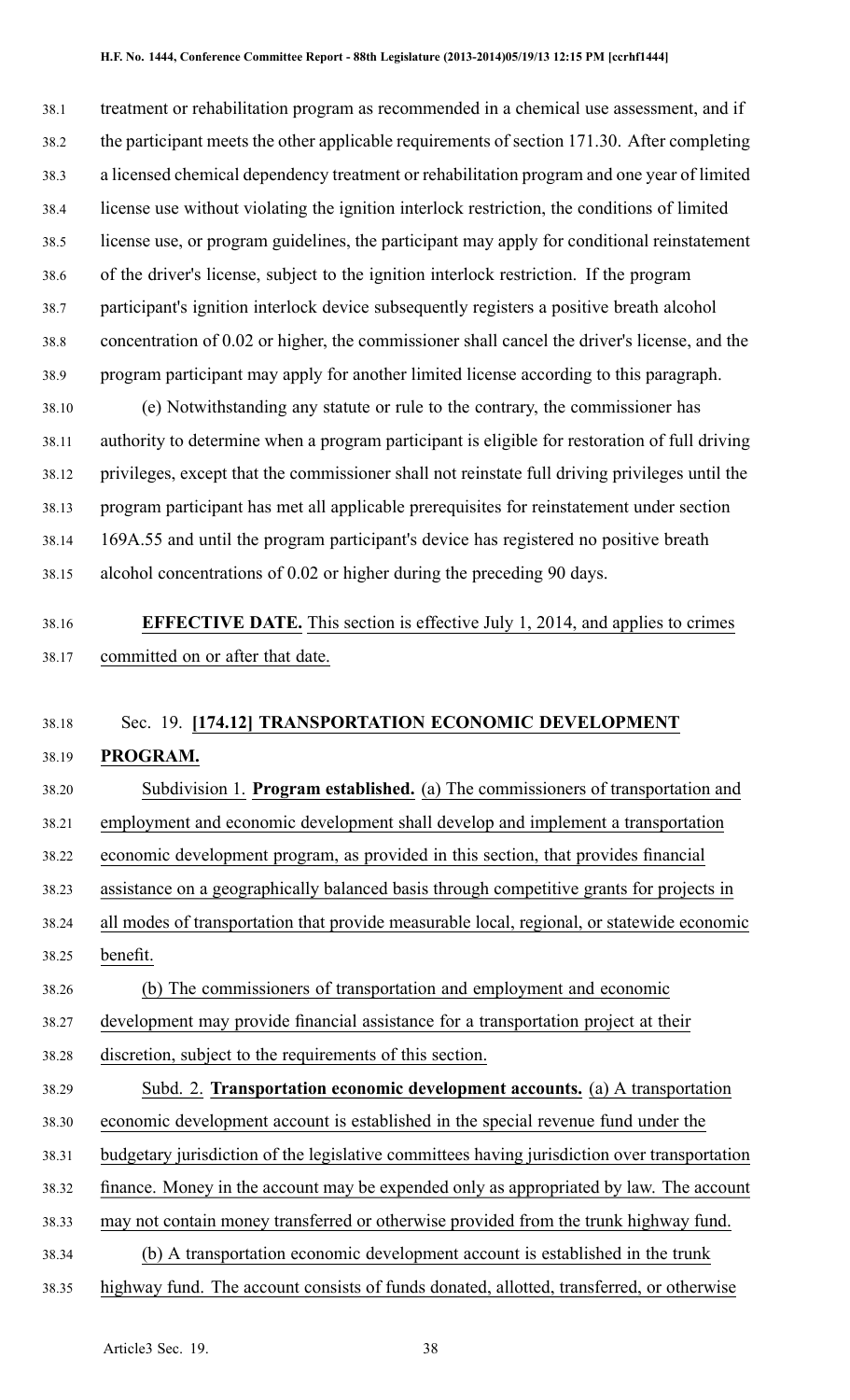- 39.1 provided to the account. Money in the account may be used only for trunk highway 39.2 purposes. All funds in the account available prior to the effective date of this act are 39.3 available until expended. 39.4 Subd. 3. **Program administration.** In implementing the transportation economic 39.5 development program, the commissioners of transportation and employment and 39.6 economic development shall make reasonable efforts to (1) publicize each solicitation for 39.7 applications among all eligible recipients, and (2) provide technical and informational 39.8 assistance in creating and submitting applications. 39.9 Subd. 4. **Economic impact performance measures.** The commissioner of 39.10 employment and economic development shall develop economic impact performance 39.11 measures to analyze projects for which financial assistance under this section is being 39.12 applied for or has been previously provided. 39.13 Subd. 5. **Financial assistance; criteria.** The commissioners of transportation and 39.14 employment and economic development shall establish criteria for evaluating projects 39.15 for financial assistance under this section. At <sup>a</sup> minimum, the criteria must provide an 39.16 objective method to prioritize and select projects on the basis of: 39.17 (1) the extent to which the project provides measurable economic benefit; 39.18 (2) consistency with relevant state and local transportation plans; 39.19 (3) the availability and commitment of funding or in-kind assistance for the project 39.20 from nonpublic sources; 39.21 (4) the need for the project as par<sup>t</sup> of the overall transportation system; 39.22 (5) the extent to which completion of the project will improve the movement of 39.23 people and freight; and 39.24 (6) geographic balance as required under subdivision 7, paragraph (b). 39.25 Subd. 6. **Financial assistance; project evaluation process.** (a) Following the 39.26 criteria established under subdivision 5, the commissioner of employment and economic 39.27 development shall (1) evaluate proposed projects, and (2) certify those that may receive 39.28 financial assistance. 39.29 (b) As par<sup>t</sup> of the project evaluation process, the commissioner of transportation 39.30 shall certify those projects that constitute an eligible and appropriate transportation project. 39.31 Subd. 7. **Financial assistance; awards.** (a) The financial assistance awarded by the 39.32 commissioners of transportation and employment and economic development may not 39.33 exceed 70 percen<sup>t</sup> of <sup>a</sup> project's total costs. 39.34 (b) The commissioners of transportation and employment and economic development
- 39.35 shall ensure that financial assistance is provided in <sup>a</sup> manner that is balanced throughout
- 
- 39.36 the state, including with respec<sup>t</sup> to (1) the number of projects receiving funding in <sup>a</sup>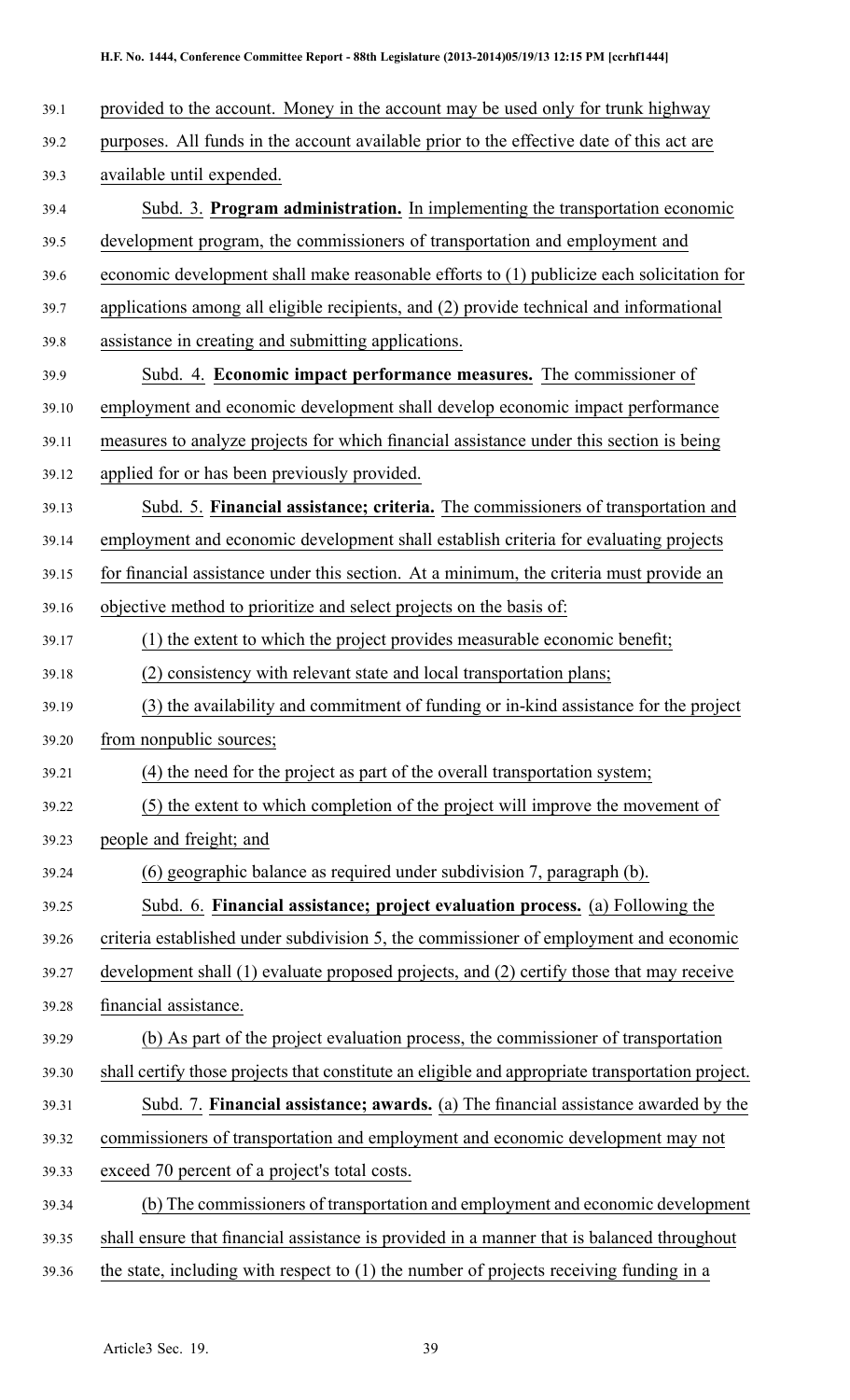| 40.1  | particular geographic location or region of the state, and (2) the total amount of financial |
|-------|----------------------------------------------------------------------------------------------|
| 40.2  | assistance provided for projects in a particular geographic location or region of the state. |
| 40.3  | Subd. 8. Legislative report. (a) By February 1 of each odd-numbered year, the                |
| 40.4  | commissioner of transportation, with assistance from the commissioner of employment          |
| 40.5  | and economic development, shall submit a report on the transportation economic               |
| 40.6  | development program to the chairs and ranking minority members of the legislative            |
| 40.7  | committees with jurisdiction over transportation policy and finance and economic             |
| 40.8  | development policy and finance.                                                              |
| 40.9  | (b) At a minimum, the report must:                                                           |
| 40.10 | (1) summarize the requirements and implementation of the transportation economic             |
| 40.11 | development program established in this section;                                             |
| 40.12 | (2) review the criteria and economic impact performance measures used for                    |
| 40.13 | evaluation, prioritization, and selection of projects;                                       |
| 40.14 | (3) provide a brief overview of each project that received financial assistance under        |
| 40.15 | the program, which must at a minimum identify:                                               |
| 40.16 | (i) basic project characteristics, such as funding recipient, geographic location,           |
| 40.17 | and type of transportation modes served;                                                     |
| 40.18 | (ii) sources and respective amounts of project funding; and                                  |
| 40.19 | (iii) the degree of economic benefit anticipated or observed, following the economic         |
| 40.20 | impact performance measures established under subdivision 4;                                 |
| 40.21 | (4) identify the allocation of funds, including but not limited to a breakdown of total      |
| 40.22 | project funds by transportation mode, the amount expended for administrative costs, and      |
| 40.23 | the amount transferred to the transportation economic development assistance account;        |
| 40.24 | (5) evaluate the overall economic impact of the program consistent with the                  |
| 40.25 | accountability measurement requirements under section 116J.997; and                          |
| 40.26 | (6) provide recommendations for any legislative changes related to the program.              |
|       |                                                                                              |
| 40.27 | Sec. 20. [174.187] MADE IN MINNESOTA SOLAR INSTALLATIONS.                                    |
| 40.28 | Subdivision 1. <b>Definition.</b> (a) For the purposes of this section, the following terms  |
| 40.29 | have the meanings given.                                                                     |
| 40.30 | (b) "Made in Minnesota" means the manufacture in this state of solar photovoltaic            |
| 40.31 | modules:                                                                                     |
| 40.32 | (1) at a manufacturing facility located in Minnesota that is registered and authorized       |
| 40.33 | to manufacture and apply the UL 1703 certification mark to solar photovoltaic modules by     |
| 40.34 | Underwriters Laboratory (UL), CSA International, Intertek, or an equivalent UL-approved      |
| 40.35 | independent certification agency;                                                            |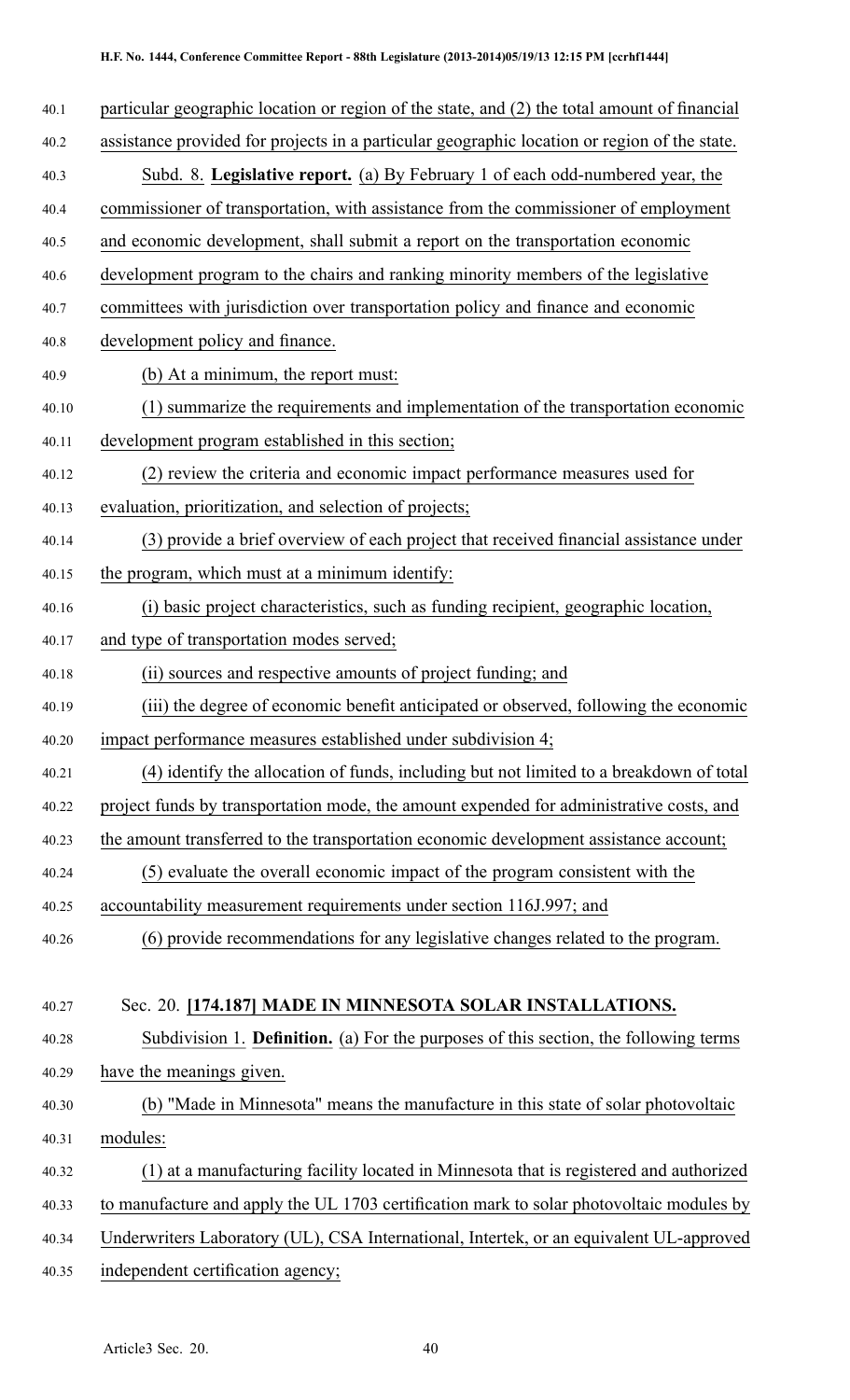| 41.1  | (2) that bear UL 1703 certification marks from UL, CSA International, Intertek, or          |  |  |
|-------|---------------------------------------------------------------------------------------------|--|--|
| 41.2  | an equivalent UL-approved independent certification agency, which must be physically        |  |  |
| 41.3  | applied to the modules at a manufacturing facility described in clause (1); and             |  |  |
| 41.4  | (3) that are manufactured in Minnesota:                                                     |  |  |
| 41.5  | (i) via manufacturing processes that must include tabbing, stringing, and lamination;       |  |  |
| 41.6  | $\overline{or}$                                                                             |  |  |
| 41.7  | (ii) by interconnecting low-voltage direct current photovoltaic elements that produce       |  |  |
| 41.8  | the final useful photovoltaic output of the modules.                                        |  |  |
| 41.9  | (c) "Solar photovoltaic module" has the meaning given in section 116C.7791,                 |  |  |
| 41.10 | subdivision 1, paragraph (e).                                                               |  |  |
| 41.11 | Subd. 2. Made in Minnesota solar energy system requirement. Notwithstanding                 |  |  |
| 41.12 | any other law to the contrary, if the commissioner engages in any project for the           |  |  |
| 41.13 | construction, improvement, maintenance, or repair of any building, highway, road, bridge,   |  |  |
| 41.14 | or land owned or controlled by the department and the construction, improvement,            |  |  |
| 41.15 | maintenance, or repair involves installation of one or more solar photovoltaic modules, the |  |  |
| 41.16 | commissioner must ensure that the solar photovoltaic modules purchased and installed are    |  |  |
| 41.17 | "Made in Minnesota" as defined in subdivision 1, paragraph (b).                             |  |  |
| 41.18 | Subd. 3. Application. Subdivision 2 does not apply if:                                      |  |  |
| 41.19 | (1) as a condition of the receipt of federal financial assistance for a specific project,   |  |  |
| 41.20 | the commissioner is required to use a procurement method that might result in the award     |  |  |
| 41.21 | of a contract to a manufacturer that does not meet the "Made in Minnesota" criteria         |  |  |
| 41.22 | established in subdivision 1, paragraph (b); or                                             |  |  |
| 41.23 | (2) no solar photovoltaic modules are available that meet the "Made in Minnesota"           |  |  |
| 41.24 | criteria and fulfill the function required by the project.                                  |  |  |
|       |                                                                                             |  |  |
| 41.25 | Sec. 21. Minnesota Statutes 2012, section 174.40, is amended by adding a subdivision        |  |  |
| 41.26 | to read:                                                                                    |  |  |
| 41.27 | Subd. 7a. Related non-infrastructure activities. (a) The commissioner may not               |  |  |
| 41.28 | expend an appropriation from the bond proceeds fund, or provide financial assistance from   |  |  |
| 41.29 | such appropriations, for the purposes specified in this subdivision.                        |  |  |
| 41.30 | (b) Subject to appropriations made specifically for the purposes of this subdivision,       |  |  |
| 41.31 | the commissioner may expend funds for non-infrastructure activities to encourage walking    |  |  |
| 41.32 | and bicycling to school, including:                                                         |  |  |
| 41.33 | (1) planning activities;                                                                    |  |  |
| 41.34 | (2) public awareness campaigns and outreach to press and community leaders;                 |  |  |
| 41.35 | (3) traffic education and enforcement in the vicinity of schools;                           |  |  |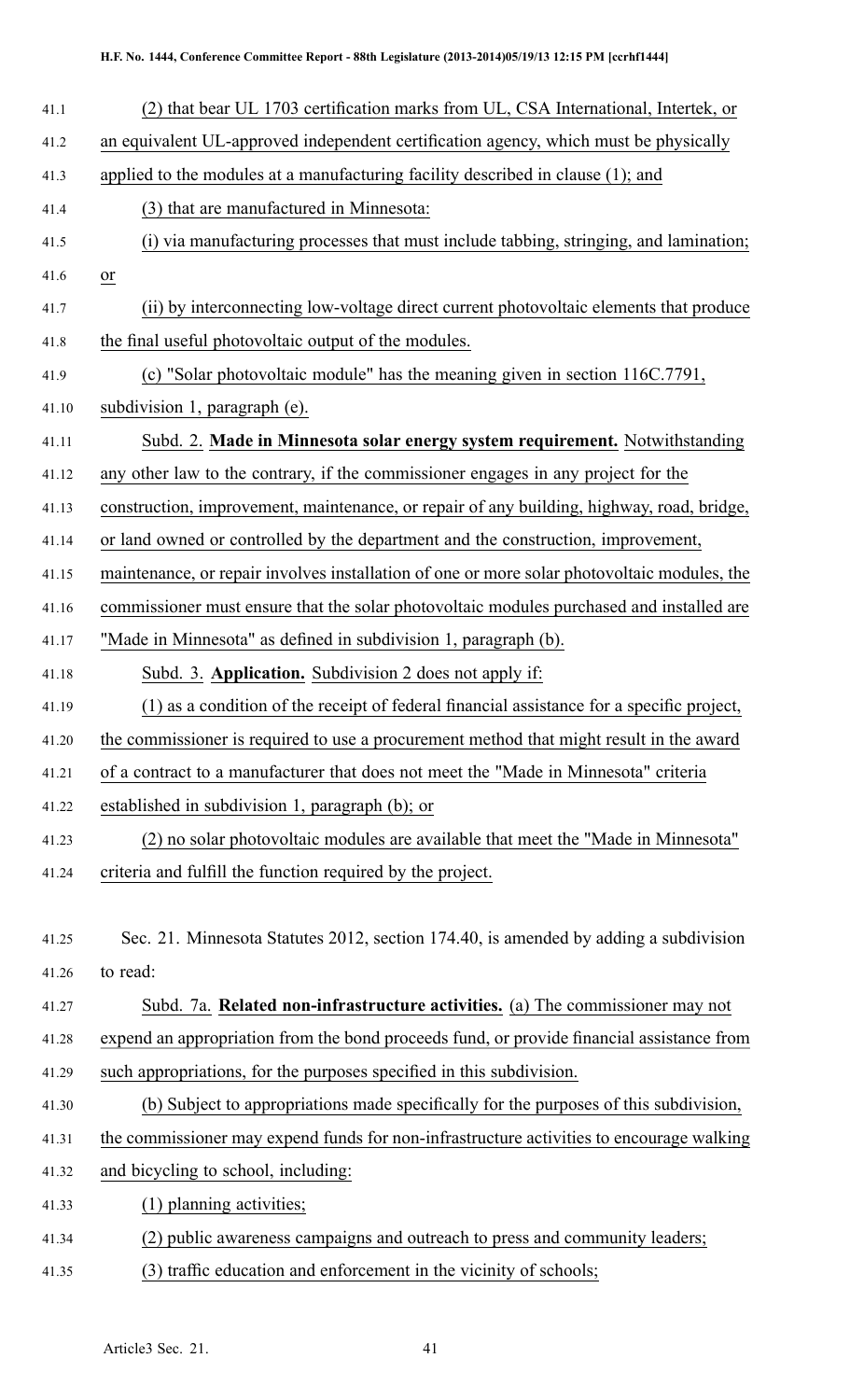- 42.1 (4) student sessions on bicycle and pedestrian safety, health, and the environment; and 42.2 (5) financial assistance for training, volunteers, and managers of safe routes to 42.3 school programs.
- 42.4 Sec. 22. **[174.42] TRANSPORTATION ALTERNATIVES PROJECTS.** 42.5 Subdivision 1. **Definition.** For purposes of this section, "transportation alternatives" 42.6 means those projects identified in the state transportation improvement program as having 42.7 (1) <sup>a</sup> program category of bike trail, enhancement, or recreational trail; (2) any program 42.8 category that is substantially similar to <sup>a</sup> category identified in clause (1); or (3) <sup>a</sup> route 42.9 system category of ped/bike. 42.10 Subd. 2. **Funding requirement.** In each federal fiscal year, the commissioner 42.11 shall obtain <sup>a</sup> total amount in federal authorizations for reimbursement on transportation 42.12 alternatives projects that is equal to or greater than the annual average of federal 42.13 authorizations on transportation alternatives projects calculated over the preceding four 42.14 federal fiscal years.
- 42.15 Sec. 23. Minnesota Statutes 2012, section 219.1651, is amended to read:
- 

## 42.16 **219.1651 GRADE CROSSING SAFETY ACCOUNT.**

- 42.17 A Minnesota grade crossing safety account is created in the special revenue fund, 42.18 consisting of money credited to the account by law. Money in the account is appropriated 42.19 to the commissioner of transportation for rail-highway grade crossing safety projects 42.20 on public streets and highways, including engineering costs. At the discretion of the 42.21 commissioner of transportation, money in the account at the end of each fiscal year cancels 42.22 biennium may cancel to the trunk highway fund.
- 42.23 Sec. 24. Minnesota Statutes 2012, section 297A.815, subdivision 3, is amended to read: 42.24 Subd. 3. **Motor vehicle lease sales tax revenue.** (a) For purposes of this 42.25 subdivision, "net revenue" means an amount equal to: 42.26 (1) the revenues, including interest and penalties, collected under this section, during
- 42.27 the fiscal year; less
- 42.28 (2) in fiscal year 2011, \$30,100,000; in fiscal year 2012, \$31,100,000; and in fiscal 42.29 year 2013 and following fiscal years, \$32,000,000.

42.30 (b) On or before June 30 of each fiscal year, the commissioner of revenue shall 42.31 estimate the amount of the revenues and subtraction under paragraph (a) for the current 42.32 fiscal year.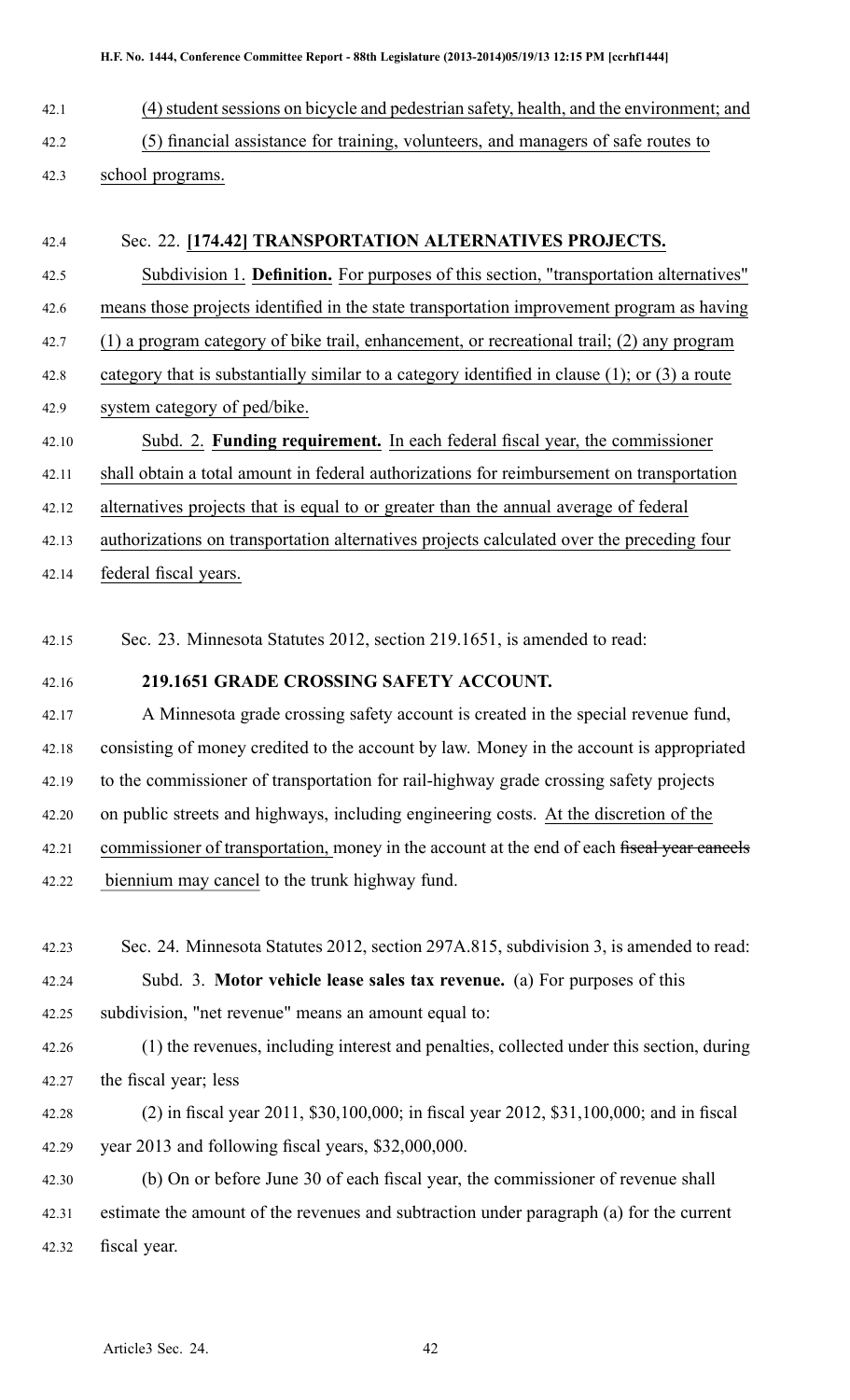- 43.1 (c) On or after July 1 of the subsequent fiscal year, the commissioner of managemen<sup>t</sup> 43.2 and budget shall transfer the net revenue as estimated in paragraph (b) from the general 43.3 fund, as follows:
- 

## 43.4 (1) 50 percent to the greater Minnesota transit account; and

- 43.5  $(2)$  50 percent \$9,000,000 annually until January 1, 2016, and 50 percent annually 43.6 thereafter to the county state-aid highway fund. Notwithstanding any other law to the 43.7 contrary, the commissioner of transportation shall allocate the funds transferred under this 43.8 clause to the counties in the metropolitan area, as defined in section 473.121, subdivision 43.9 4, excluding the counties of Hennepin and Ramsey, so that each county shall receive 43.10 of such amount the percentage that its population, as defined in section 477A.011, 43.11 subdivision 3, estimated or established by July 15 of the year prior to the current calendar 43.12 year, bears to the total population of the counties receiving funds under this clause; and 43.13 (2) the remainder to the greater Minnesota transit account. 43.14 (d) For fiscal years 2010 and 2011, the amount under paragraph (a), clause (1), must
- 43.15 be calculated using the following percentages of the total revenues:
- 43.16 (1) for fiscal year 2010, 83.75 percent; and
- 43.17 (2) for fiscal year 2011, 93.75 percent.
- 43.18 **EFFECTIVE DATE.** This section is effective January 1, 2014.
- 43.19 Sec. 25. Minnesota Statutes 2012, section 297A.993, subdivision 1, is amended to read: 43.20 Subdivision 1. **Authorization; rates.** Notwithstanding section 297A.99, 43.21 subdivisions 1, 2, 3, 5, and 13, or 477A.016, or any other law, the board of <sup>a</sup> county outside 43.22 the metropolitan transportation area, as defined under section 297A.992, subdivision 1, or 43.23 more than one county outside the metropolitan transportation area acting under <sup>a</sup> joint 43.24 powers agreement, may by resolution of the county board, or each of the county boards, 43.25 following <sup>a</sup> public hearing impose (1) <sup>a</sup> transportation sales tax at <sup>a</sup> rate of up to one-half 43.26 of one percen<sup>t</sup> on retail sales and uses taxable under this chapter, and (2) an excise tax 43.27 of \$20 per motor vehicle, as defined in section 297B.01, subdivision 11, purchased or 43.28 acquired from any person engaged in the business of selling motor vehicles at retail, 43.29 occurring within the jurisdiction of the taxing authority. The taxes imposed under this 43.30 section are subject to approval by a majority of the voters in each of the counties affected 43.31 at a general election who vote on the question to impose the taxes.
- 43.32 **EFFECTIVE DATE.** This section is effective the day following final enactment.
- 43.33 Sec. 26. Minnesota Statutes 2012, section 297A.993, subdivision 2, is amended to read: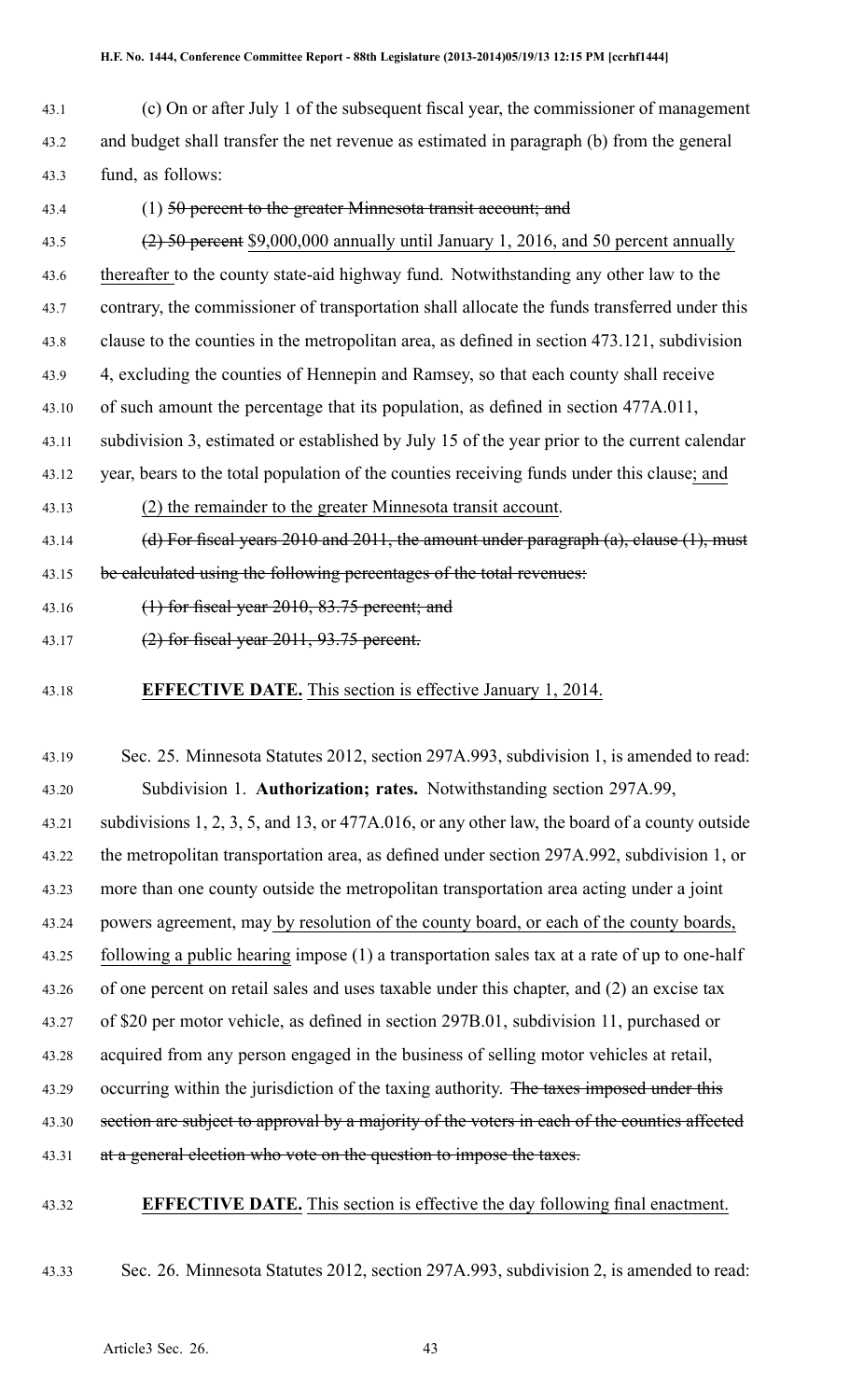| 44.1  | Subd. 2. Allocation; termination. The proceeds of the taxes must be dedicated              |
|-------|--------------------------------------------------------------------------------------------|
| 44.2  | exclusively to: (1) payment of the capital cost of a specific transportation project or    |
| 44.3  | improvement; (2) payment of the costs, which may include both capital and operating        |
| 44.4  | costs, of a specific transit project or improvement; (3) payment of the capital costs of a |
| 44.5  | safe routes to school program under section 174.40; or (4) payment of transit operating    |
| 44.6  | costs. The transportation or transit project or improvement must be designated by the      |
| 44.7  | board of the county, or more than one county acting under a joint powers agreement.        |
| 44.8  | Except for taxes for operating costs of a transit project or improvement, or for transit   |
| 44.9  | operations, the taxes must terminate after the project or improvement has been completed   |
| 44.10 | when revenues raised are sufficient to finance the project.                                |

#### 44.11 **EFFECTIVE DATE.** This section is effective the day following final enactment.

44.12 Sec. 27. Minnesota Statutes 2012, section 297B.01, subdivision 14, is amended to read: 44.13 Subd. 14. **Purchase price.** (a) "Purchase price" means the total consideration 44.14 valued in money for <sup>a</sup> sale, whether paid in money or otherwise. The purchase price 44.15 excludes the amount of <sup>a</sup> manufacturer's rebate paid or payable to the purchaser. If <sup>a</sup> motor 44.16 vehicle is taken in trade as <sup>a</sup> credit or as par<sup>t</sup> paymen<sup>t</sup> on <sup>a</sup> motor vehicle taxable under 44.17 this chapter, the credit or trade-in value allowed by the person selling the motor vehicle 44.18 shall be deducted from the total selling price to establish the purchase price of the vehicle 44.19 being sold and the trade-in allowance allowed by the seller shall constitute the purchase 44.20 price of the motor vehicle accepted as <sup>a</sup> trade-in. The purchase price in those instances 44.21 where the motor vehicle is acquired by gift or by any other transfer for <sup>a</sup> nominal or no 44.22 monetary consideration shall also include the average value of similar motor vehicles, 44.23 established by standards and guides as determined by the motor vehicle registrar. The 44.24 purchase price in those instances where <sup>a</sup> motor vehicle is manufactured by <sup>a</sup> person who 44.25 registers it under the laws of this state shall mean the manufactured cost of such motor 44.26 vehicle and manufactured cost shall mean the amount expended for materials, labor, 44.27 and other properly allocable costs of manufacture, excep<sup>t</sup> that in the absence of actual 44.28 expenditures for the manufacture of <sup>a</sup> par<sup>t</sup> or all of the motor vehicle, manufactured costs 44.29 shall mean the reasonable value of the completed motor vehicle.

44.30 (b) The term "purchase price" shall not include the portion of the value of <sup>a</sup> motor 44.31 vehicle due solely to modifications necessary to make the motor vehicle disability 44.32 accessible.

44.33 (c) The term "purchase price" shall not include the transfer of <sup>a</sup> motor vehicle by 44.34 way of gift between <sup>a</sup> husband and wife or paren<sup>t</sup> and child, or to <sup>a</sup> nonprofit organization 44.35 as provided under subdivision 16, paragraph (c), clause  $(5)$  (6), nor shall it include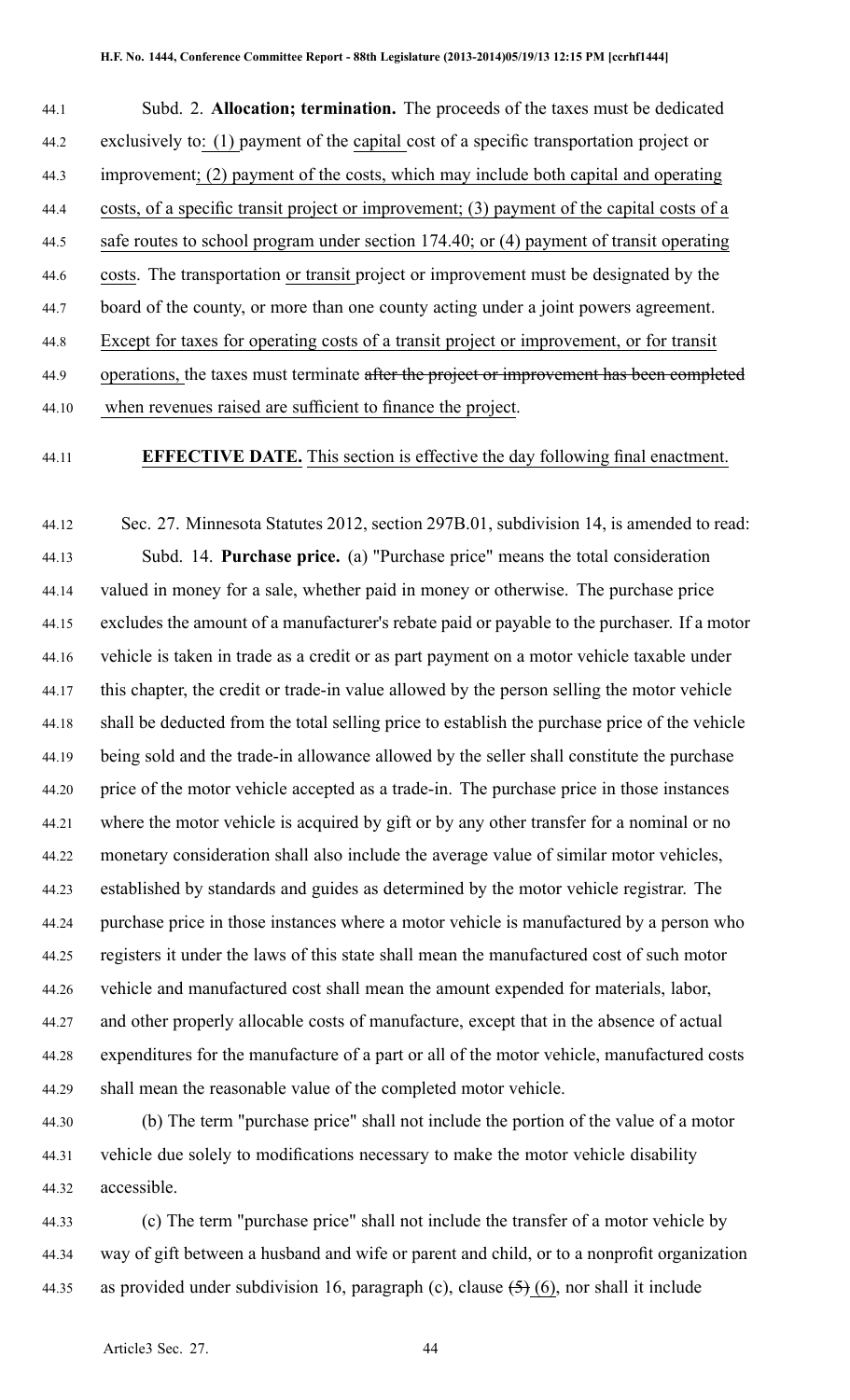45.1 the transfer of <sup>a</sup> motor vehicle by <sup>a</sup> guardian to <sup>a</sup> ward when there is no monetary 45.2 consideration and the title to such vehicle was registered in the name of the guardian, as 45.3 guardian, only because the ward was <sup>a</sup> minor.

45.4 (d) The term "purchase price" shall not include the transfer of <sup>a</sup> motor vehicle as <sup>a</sup> 45.5 gift between <sup>a</sup> foster paren<sup>t</sup> and foster child. For purposes of this subdivision, <sup>a</sup> foster 45.6 relationship exists, regardless of the age of the child, if (1) <sup>a</sup> foster parent's home is or was 45.7 licensed as <sup>a</sup> foster family home under Minnesota Rules, parts 9545.0010 to 9545.0260, 45.8 and (2) the county verifies that the child was <sup>a</sup> state ward or in permanen<sup>t</sup> foster care.

45.9 (e) There shall not be included in "purchase price" the amount of any tax imposed by 45.10 the United States upon or with respec<sup>t</sup> to retail sales whether imposed upon the retailer or 45.11 the consumer.

# 45.12 **EFFECTIVE DATE.** This section is effective July 1, 2013, and applies to transfers 45.13 of title that occur on or after that date.

45.14 Sec. 28. Minnesota Statutes 2012, section 297B.01, subdivision 16, is amended to read: 45.15 Subd. 16. **Sale, sells, selling, purchase, purchased, or acquired.** (a) "Sale," 45.16 "sells," "selling," "purchase," "purchased," or "acquired" means any transfer of title of any 45.17 motor vehicle, whether absolutely or conditionally, for <sup>a</sup> consideration in money or by 45.18 exchange or barter for any purpose other than resale in the regular course of business.

45.19 (b) Any motor vehicle utilized by the owner only by leasing such vehicle to others 45.20 or by holding it in an effort to so lease it, and which is pu<sup>t</sup> to no other use by the owner 45.21 other than resale after such lease or effort to lease, shall be considered property purchased 45.22 for resale.

45.23 (c) The terms also shall include any transfer of title or ownership of <sup>a</sup> motor vehicle 45.24 by other means, for or without consideration, excep<sup>t</sup> that these terms shall not include:

45.25 (1) the acquisition of <sup>a</sup> motor vehicle by inheritance from or by bequest of, <sup>a</sup> 45.26 decedent who owned it;

45.27 (2) the transfer of <sup>a</sup> motor vehicle which was previously licensed in the names of 45.28 two or more joint tenants and subsequently transferred without monetary consideration to 45.29 one or more of the joint tenants;

45.30 (3) the transfer of a motor vehicle by way of gift between individuals, or gift 45.31 from <sup>a</sup> limited used vehicle dealer licensed under section 168.27, subdivision 4a, to an 45.32 individual, when the transfer is with no monetary or other consideration or expectation 45.33 of consideration and the parties to the transfer submit an affidavit to that effect at the 45.34 time the title transfer is recorded;

45.35 (4) the transfer of <sup>a</sup> motor vehicle by gift between: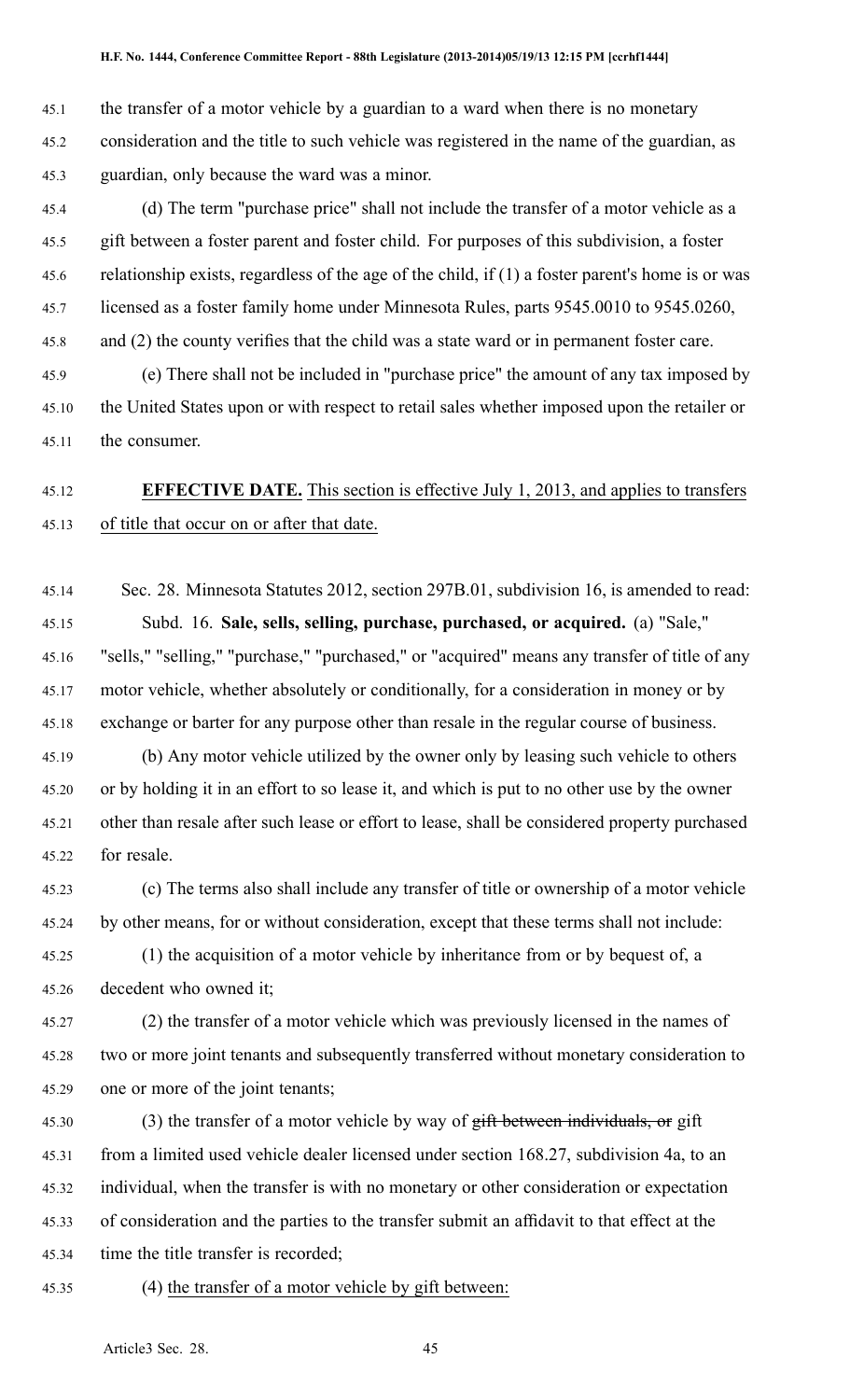| $(i)$ spouses;                                                                                            |
|-----------------------------------------------------------------------------------------------------------|
| (ii) parents and a child; or                                                                              |
| (iii) grandparents and a grandchild;                                                                      |
| (5) the voluntary or involuntary transfer of a motor vehicle between a husband and                        |
| wife in a divorce proceeding; or                                                                          |
| $(5)$ (6) the transfer of a motor vehicle by way of a gift to an organization that is exempt              |
| from federal income taxation under section $501(c)(3)$ of the Internal Revenue Code when                  |
| the motor vehicle will be used exclusively for religious, charitable, or educational purposes.            |
| <b>EFFECTIVE DATE.</b> This section is effective July 1, 2013, and applies to transfers                   |
| of title that occur on or after that date.                                                                |
|                                                                                                           |
| Sec. 29. Minnesota Statutes 2012, section 297B.02, subdivision 3, is amended to read:                     |
| Subd. 3. In lieu tax for collector vehicle. In lieu of the tax imposed in subdivision                     |
| 1, there is imposed a tax of \$90 \$150 on the purchase price of a passenger automobile or a              |
| fire truck described in section 297B.025, subdivision 2.                                                  |
| <b>EFFECTIVE DATE.</b> This section is effective July 1, 2013, and applies to transfers                   |
| of title that occur on or after that date.                                                                |
|                                                                                                           |
| Sec. 30. Minnesota Statutes 2012, section 299E.01, subdivision 2, is amended to read:                     |
| Subd. 2. Responsibilities. (a) The division shall be responsible and shall utilize                        |
| state employees for security and public information services in state-owned buildings and                 |
| state leased-to-own buildings in the Capitol area, as described in section $15B.02\frac{1}{2}$ . It shall |
| provide such personnel as are required by the circumstances to insure the orderly conduct                 |
| of state business and the convenience of the public.                                                      |
| (b) As part of the division permanent staff, the director must establish the position of                  |
| emergency manager that includes, at a minimum, the following duties:                                      |
| (1) oversight of the consolidation, development, and maintenance of plans and                             |
| procedures that provide continuity of security operations;                                                |
| (2) the development and implementation of tenant training that addresses threats                          |
| and emergency procedures; and                                                                             |
| (3) the development and implementation of threat and emergency exercises.                                 |
| (c) The director must provide a minimum of one state trooper assigned to the Capitol                      |
| complex at all times.                                                                                     |
|                                                                                                           |

46.32 (d) The director, in consultation with the advisory committee under section 299E.04, 46.33 shall, at least annually, hold <sup>a</sup> meeting or meetings to discuss, among other issues, Capitol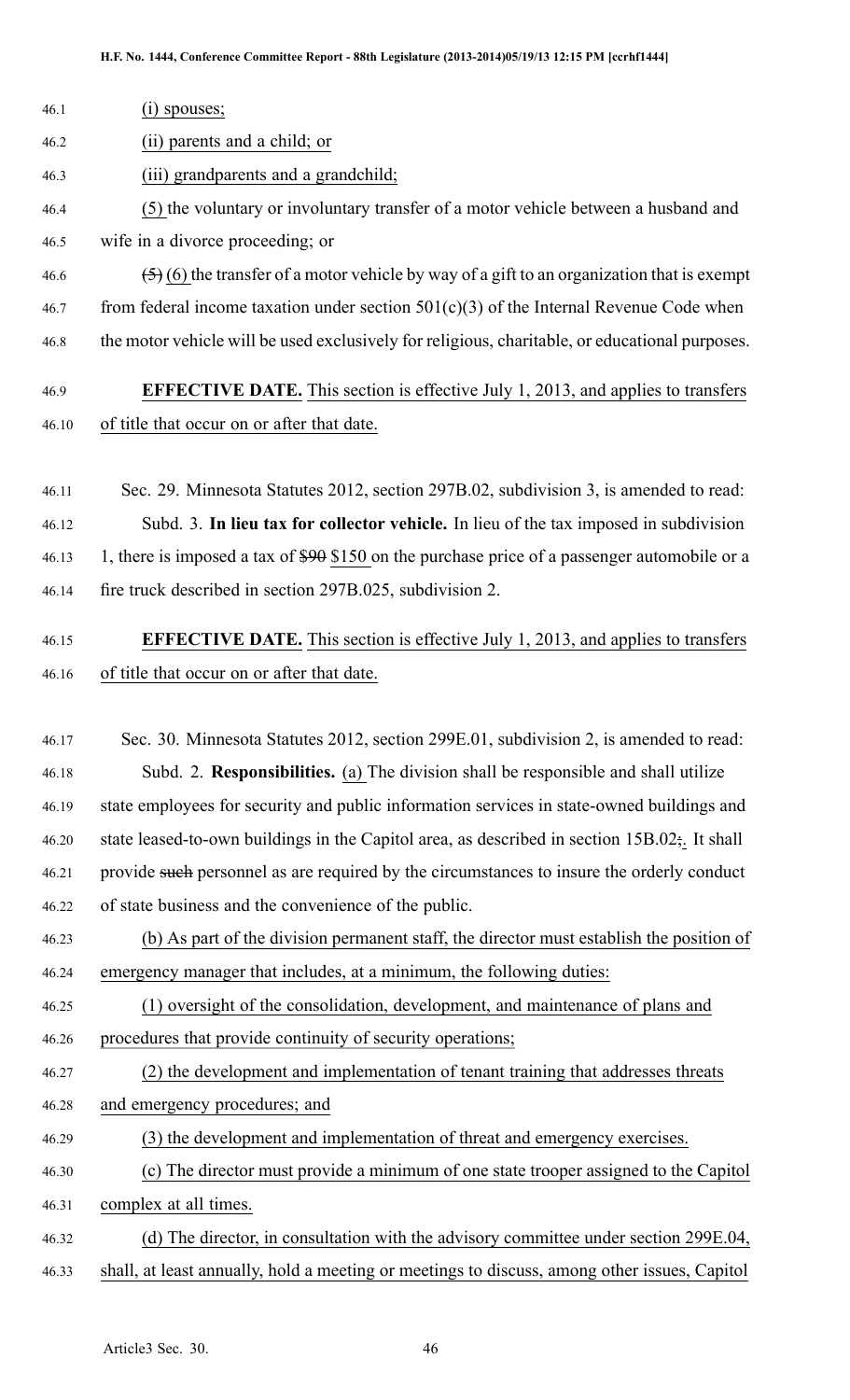- 47.1 complex security, emergency planning, public safety, and public access to the Capitol
- 47.2 complex. The meetings must include, at <sup>a</sup> minimum:
- 47.3 (1) Capitol complex tenants and state employees;
- 47.4 (2) nongovernmental entities, such as lobbyists, vendors, and the media; and
- 47.5 (3) the public and public advocacy groups.

47.6 Sec. 31. Minnesota Statutes 2012, section 299E.01, subdivision 3, is amended to read: 47.7 Subd. 3. **Powers and duties transferred.** All powers, duties and responsibilities 47.8 heretofore assigned by law to the commissioner of administration relating to the general 47.9 function of security in such Capitol complex state-owned buildings are hereby transferred 47.10 to the commissioner of public safety. The commissioner of public safety shall have 47.11 the final authority regarding public safety and security in the Capitol complex. The 47.12 commissioner of administration shall have the powers, duties, and responsibilities relating

47.13 to the Capitol complex of state-owned buildings as provided under chapter 16B.

47.14 Sec. 32. Minnesota Statutes 2012, section 299E.02, is amended to read:

# 47.15 **299E.02 CONTRACT SERVICES INTERAGENCY AGREEMENT;** 47.16 **APPROPRIATION.**

47.17 Fees charged for contracted The commissioner of public safety shall execute 47.18 interagency agreements with agency tenants in the Capitol complex whereby fees for the 47.19 provision of security services are charged. Fees charged for security services provided 47.20 by the Capitol Complex Security Division of the Department of Public Safety must be 47.21 deposited in an account in the special revenue fund and are annually appropriated to the 47.22 commissioner of public safety to administer and provide these services.

47.25 Subd. 4. **Definition.** For purposes of this section, "project" means the initial 47.26 construction of <sup>a</sup> minimum operable segmen<sup>t</sup> of <sup>a</sup> new light rail transit or commuter rail

47.27 line, but does not include infill stations, project enhancements, extensions, or supportive

- 47.28 infrastructure, constructed after the rail transit is operational.
- 47.29 **EFFECTIVE DATE.** This section is effective the day following final enactment.

47.30 Sec. 34. Minnesota Statutes 2012, section 473.39, is amended by adding <sup>a</sup> subdivision 47.31 to read:

<sup>47.23</sup> Sec. 33. Minnesota Statutes 2012, section 398A.10, is amended by adding <sup>a</sup> 47.24 subdivision to read: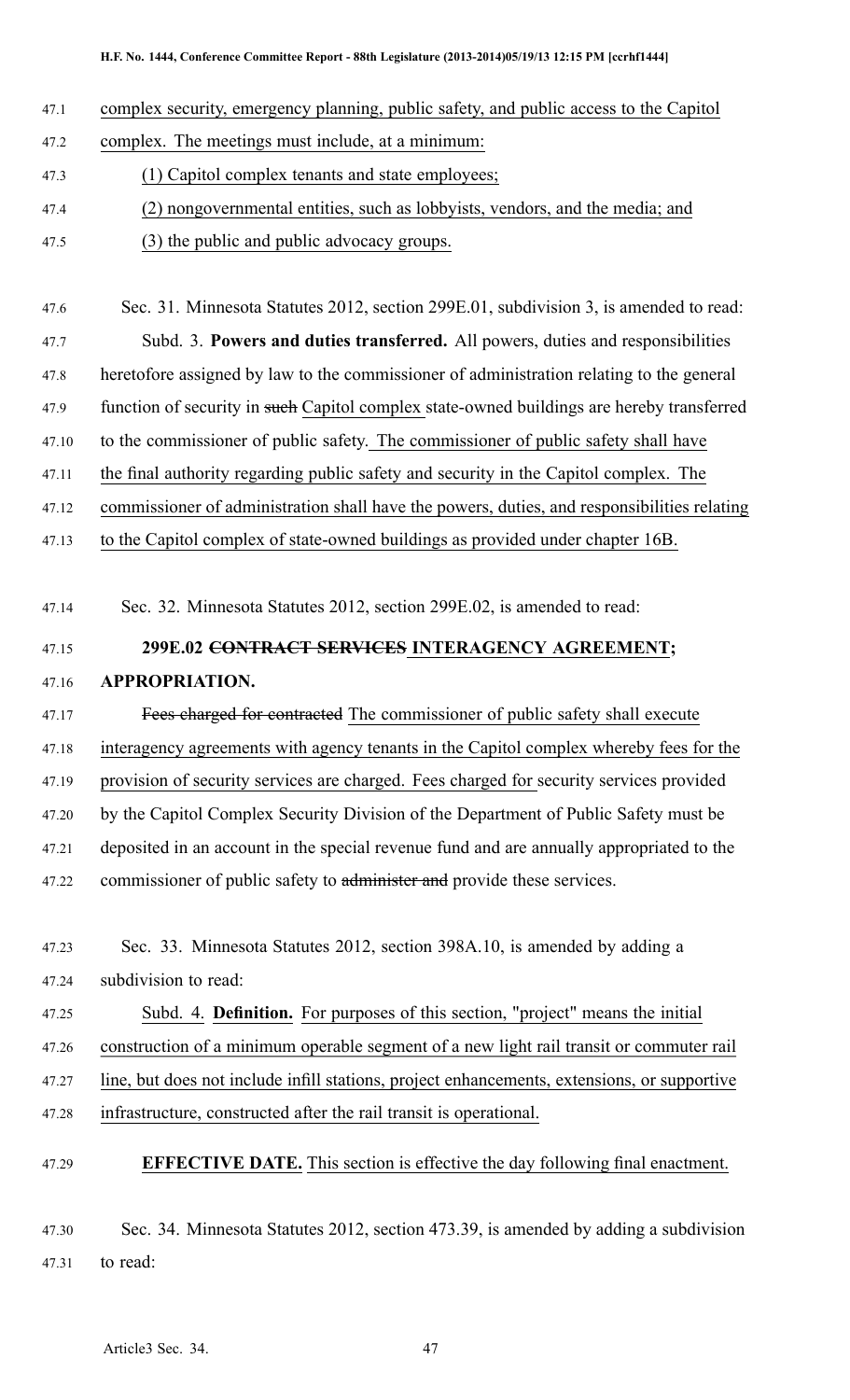| 48.1         | Subd. 1s. <b>Obligations.</b> After July 1, 2013, in addition to other authority in this                    |  |  |
|--------------|-------------------------------------------------------------------------------------------------------------|--|--|
| 48.2         | section, the council may issue certificates of indebtedness, bonds, or other obligations                    |  |  |
| 48.3         | under this section in an amount not exceeding \$35,800,000 for capital expenditures as                      |  |  |
| 48.4         | prescribed in the council's transit capital improvement program and for related costs,                      |  |  |
| 48.5         | including the costs of issuance and sale of the obligations.                                                |  |  |
|              |                                                                                                             |  |  |
| 48.6         | <b>EFFECTIVE DATE.</b> This section is effective the day following final enactment                          |  |  |
| 48.7<br>48.8 | and applies in the counties of Anoka, Carver, Dakota, Hennepin, Ramsey, Scott, and                          |  |  |
|              | Washington.                                                                                                 |  |  |
| 48.9         | Sec. 35. [629.344] CRIMINAL VEHICULAR OPERATION AND                                                         |  |  |
| 48.10        | <b>MANSLAUGHTER; CERTIFICATION OF PROBABLE CAUSE BY PEACE</b>                                               |  |  |
| 48.11        | <b>OFFICER.</b>                                                                                             |  |  |
| 48.12        | If a peace officer determines that probable cause exists to believe that a person has                       |  |  |
| 48.13        | violated section 609.21, subdivision 1, clause $(2)$ , $(3)$ , $(4)$ , $(5)$ , or $(6)$ , the officer shall |  |  |
| 48.14        | certify this determination and notify the commissioner of public safety.                                    |  |  |
| 48.15        | <b>EFFECTIVE DATE.</b> This section is effective July 1, 2014, and applies to crimes                        |  |  |
| 48.16        | committed on or after that date.                                                                            |  |  |
|              |                                                                                                             |  |  |
| 48.17        | Sec. 36. Laws 2009, chapter 9, section 1, the effective date, is amended to read:                           |  |  |
| 48.18        | <b>EFFECTIVE DATE.</b> This section is effective the day following final enactment,                         |  |  |
| 48.19        | and expires $\theta$ m June 30, 2013 2016.                                                                  |  |  |
| 48.20        | <b>EFFECTIVE DATE.</b> This section is effective the day following final enactment.                         |  |  |
|              |                                                                                                             |  |  |
| 48.21        | Sec. 37. NOVICE DRIVER EDUCATION IMPROVEMENT TASK FORCE.                                                    |  |  |
| 48.22        | (a) The Novice Driver Education Improvement Task Force is established to ensure                             |  |  |
| 48.23        | driver education programs in Minnesota meet the Novice Teen Driver Education and                            |  |  |
| 48.24        | Training Administrative Standards published by the United States Department of                              |  |  |
| 48.25        | Transportation, National Highway Traffic Safety Administration.                                             |  |  |
| 48.26        | (b) The task force consists of 21 members:                                                                  |  |  |
| 48.27        | (1) the commissioner of public safety or the commissioner's designee;                                       |  |  |
| 48.28        | (2) two representatives from and designated by the Minnesota Association of                                 |  |  |
| 48.29        | <b>Student Councils;</b>                                                                                    |  |  |
| 48.30        | (3) one representative from and designated by Mothers Against Drunk Driving;                                |  |  |
| 48.31        | (4) one representative from and designated by Minnesotans for Safe Driving;                                 |  |  |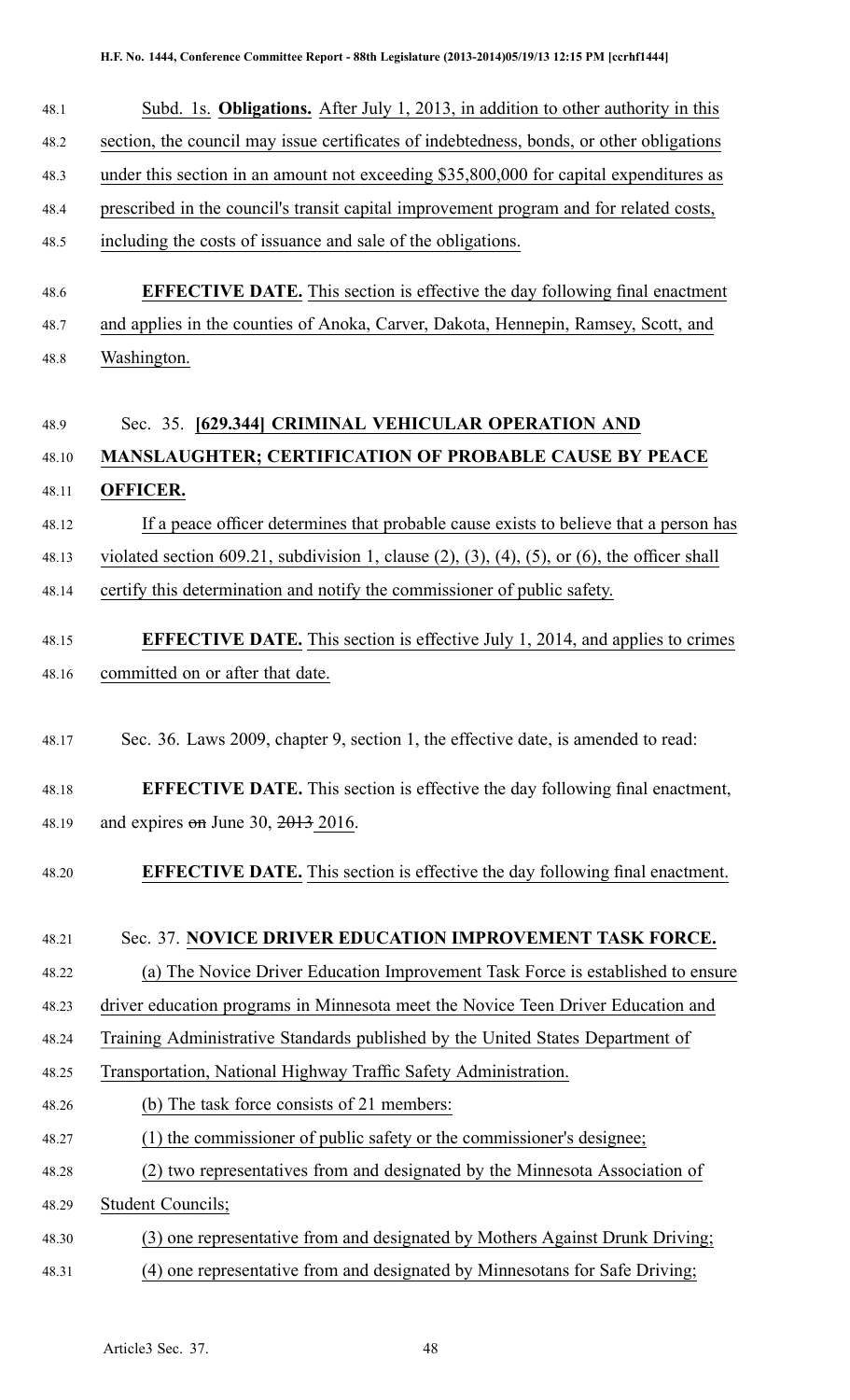| 49.1  | (5) two representatives from law enforcement organizations, such as the Minnesota            |  |  |
|-------|----------------------------------------------------------------------------------------------|--|--|
| 49.2  | Chiefs of Police Association and the Minnesota Sheriffs' Association, appointed by the       |  |  |
| 49.3  | commissioner;                                                                                |  |  |
| 49.4  | (6) one representative from and designated by the American Automobile Association;           |  |  |
| 49.5  | (7) one representative from and designated by the Minnesota Safety Council;                  |  |  |
| 49.6  | (8) two representatives from and designated by the Minnesota PTA;                            |  |  |
| 49.7  | (9) five driver educators from the Minnesota Driver and Traffic Safety Education             |  |  |
| 49.8  | Association, designated by the commissioner; and                                             |  |  |
| 49.9  | (10) five driver educators from commercial driving schools, designated by the                |  |  |
| 49.10 | commissioner.                                                                                |  |  |
| 49.11 | (c) Any vacancies shall be filled by the appointing or designating authorities.              |  |  |
| 49.12 | (d) Members shall serve without compensation.                                                |  |  |
| 49.13 | (e) Members shall be appointed or designated by August 1, 2013.                              |  |  |
| 49.14 | (f) The commissioner or the commissioner's designee shall convene the first meeting          |  |  |
| 49.15 | of the task force after all appointments have been made. At the first meeting, the task      |  |  |
| 49.16 | force shall elect a chair from among its members by majority vote. The first meeting must    |  |  |
| 49.17 | take place by September 1, 2013.                                                             |  |  |
| 49.18 | (g) The duties of the task force are to examine and compare Minnesota law and                |  |  |
| 49.19 | rules concerning driver education with the Novice Teen Driver Education and Training         |  |  |
| 49.20 | Administrative Standards, identify discrepancies, and determine to what extent, if any,      |  |  |
| 49.21 | state law should be modified to conform with federal standards.                              |  |  |
| 49.22 | (h) The commissioner shall provide support staff and administrative services for             |  |  |
| 49.23 | the task force.                                                                              |  |  |
| 49.24 | (i) The task force shall submit a report no later than August 31, 2015, to the               |  |  |
| 49.25 | chairs and ranking minority members of the committees in the house of representatives        |  |  |
| 49.26 | and senate having jurisdiction over transportation policy and finance, containing its        |  |  |
| 49.27 | recommendation as to whether or to what extent Minnesota's driver education programs         |  |  |
| 49.28 | should conform to national standards referenced in paragraph (a), and if so, providing draft |  |  |
| 49.29 | legislation necessary or desirable to achieve the recommended level of federal conformity.   |  |  |
| 49.30 | The report may present recommendations for improving Minnesota's driver education            |  |  |
| 49.31 | curriculum and identify associated costs.                                                    |  |  |
| 49.32 | <b>EFFECTIVE DATE.</b> This section is effective the day following final enactment           |  |  |
| 49.33 | and is repealed September 1, 2015, or the day after the task force submits its report, as    |  |  |
|       |                                                                                              |  |  |

49.34 required in paragraph (i), whichever occurs first.

# 49.35 Sec. 38. **TRANSITWAY COMMUNITY ENGAGEMENT.**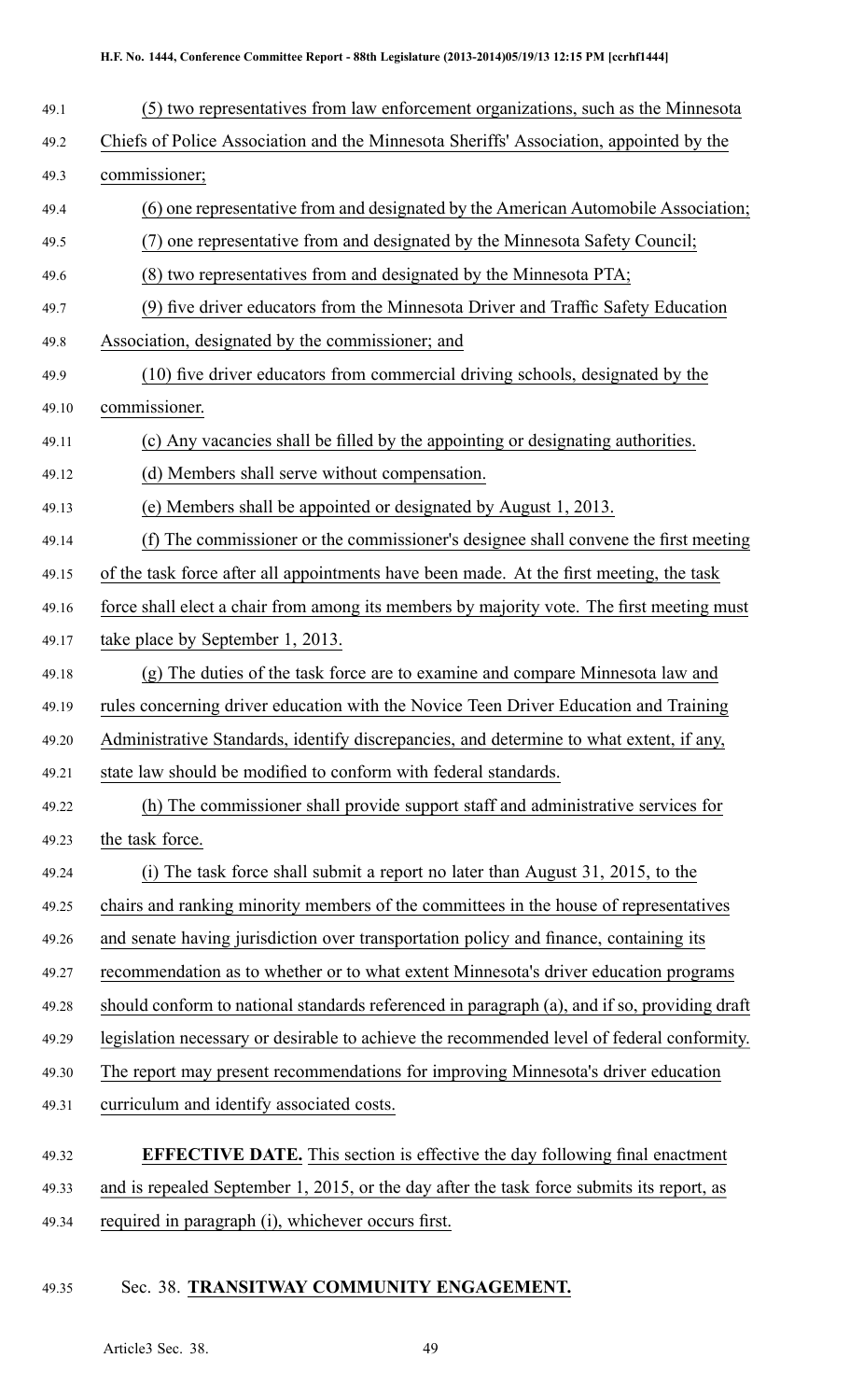#### **H.F. No. 1444, Conference Committee Report - 88th Legislature (2013-2014)05/19/13 12:15 PM [ccrhf1444]**

| 50.1  | (a) In all phases of a transitway project in which the Metropolitan Council is the          |
|-------|---------------------------------------------------------------------------------------------|
| 50.2  | lead transportation authority, the council may partner and contract for services with local |
| 50.3  | community-based organizations to promote community engagement activities along the          |
| 50.4  | project corridor. The community-based organizations may include those organizations         |
| 50.5  | representative of low-income people, people of color, people with disabilities, other       |
| 50.6  | cultural constituencies, or small businesses.                                               |
| 50.7  | (b) For purposes of this section, project phases may include, but are not limited to:       |
| 50.8  | (1) feasibility studies, alternatives analysis, preplanning, environmental analysis,        |
| 50.9  | land acquisition, easements, design, preliminary and final engineering, construction,       |
| 50.10 | and station development;                                                                    |
| 50.11 | (2) review of existing public transit service along the corridor; and                       |
| 50.12 | (3) pedestrian, bicycle, or nonmotorized improvement projects associated with the           |
| 50.13 | corridor.                                                                                   |
| 50.14 | (c) Any community engagement activities conducted under this section shall be               |
| 50.15 | reported to the senate and house of representative chairs and ranking minority members      |
| 50.16 | of the committees and divisions with primary jurisdiction over transportation policy and    |
| 50.17 | finance.                                                                                    |
|       |                                                                                             |
| 50.18 | Sec. 39. TRANSPORTATION INFRASTRUCTURE HIRING AND                                           |
| 50.19 | RECRUITMENT.                                                                                |
| 50.20 | (a) In the construction, maintenance, replacement, and improvement of transit and           |
| 50.21 | transportation infrastructure, the lead transportation authority is encouraged to: (1) make |
| 50.22 | every effort to employ, and encourage the construction manager and other subcontractors     |
| 50.23 | and vendors to employ, women and members of minority communities; (2) make every            |
| 50.24 | effort to contract with women-owned and minority-owned small businesses designated as       |
|       |                                                                                             |

- 50.25 small targeted group businesses under Minnesota Statutes, section 16C.16; and (3) may
- 50.26 contract with <sup>a</sup> community-based employment assistance firm to create an employment

50.27 program to recruit, hire, and retain women and minorities for the project construction

50.28 workforce. In monitoring progress on meeting these goals, reports may track workers 50.29 from zip codes that have high rates of poverty and unemployment.

- 50.30 (b) The commissioner of transportation is encouraged to increase participation 50.31 in Department of Transportation highway projects by small businesses located in 50.32 economically disadvantaged areas of Minnesota, within the meaning of Minnesota
- 50.33 Statutes, section 16C.16, subdivision 7.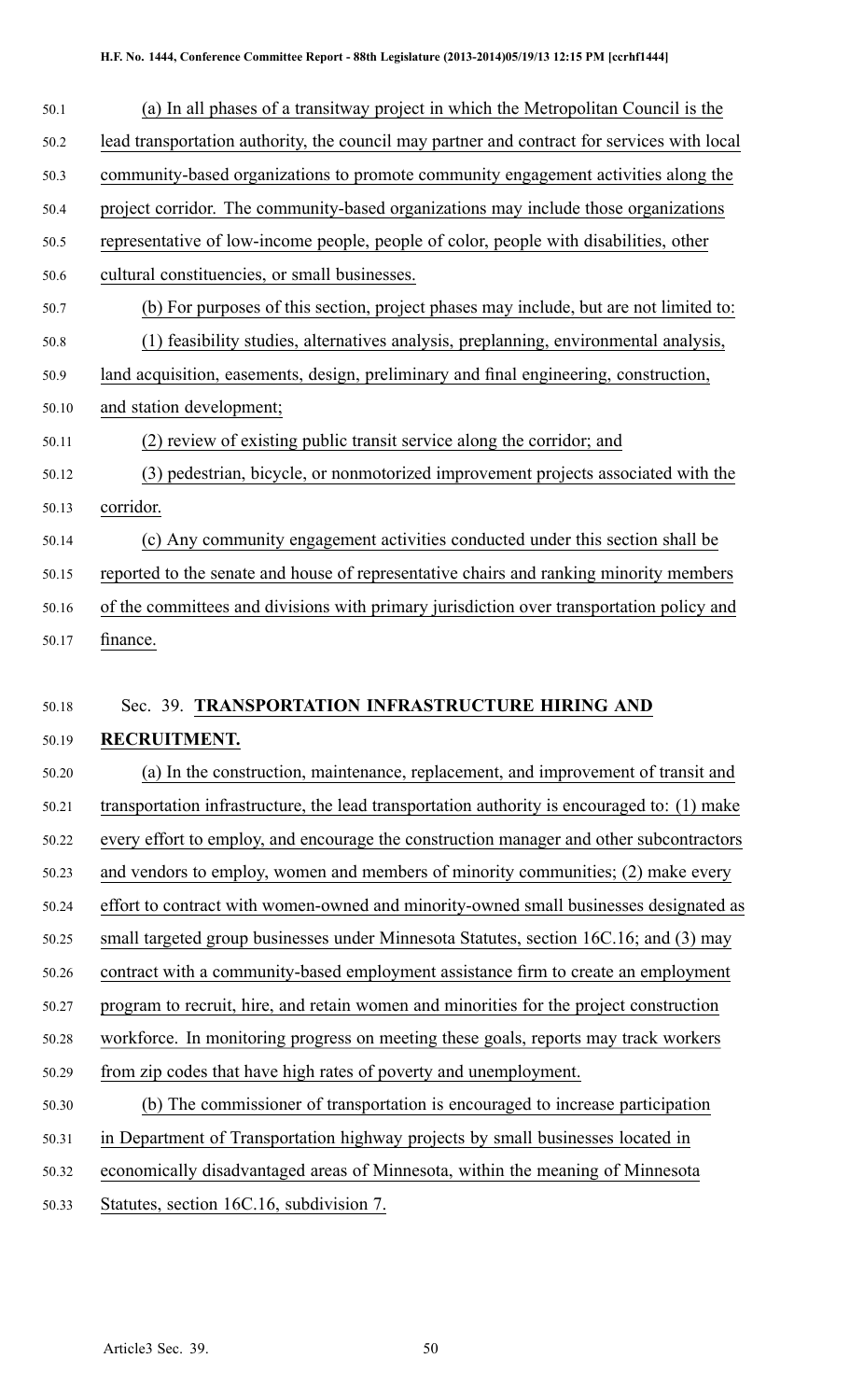| Sec. 40. FINANCIAL ASSISTANCE FOR NORTHSTAR COMMUTER RAIL                                              |                                                                                     |                         |                                                                                |            |
|--------------------------------------------------------------------------------------------------------|-------------------------------------------------------------------------------------|-------------------------|--------------------------------------------------------------------------------|------------|
| <b>EXPENSES; GREATER MINNESOTA.</b>                                                                    |                                                                                     |                         |                                                                                |            |
| The portion of the cost to provide financial assistance for the Greater Minnesota                      |                                                                                     |                         |                                                                                |            |
|                                                                                                        | Transit component of the Northstar Commuter Rail is exempt from the requirements in |                         |                                                                                |            |
| Minnesota Statutes, section 174.24, subdivision 1.                                                     |                                                                                     |                         |                                                                                |            |
| Sec. 41. REPEALER.                                                                                     |                                                                                     |                         |                                                                                |            |
|                                                                                                        |                                                                                     |                         | (a) Minnesota Statutes 2012, sections 161.04, subdivision 6; and 174.285,      |            |
| subdivision 8, are repealed.                                                                           |                                                                                     |                         |                                                                                |            |
|                                                                                                        |                                                                                     |                         | (b) Minnesota Rules, parts 7503.0300, subpart 1; and 7503.0800, subpart 2, are |            |
| repealed effective July 1, 2014.                                                                       |                                                                                     |                         |                                                                                |            |
|                                                                                                        |                                                                                     | <b>ARTICLE 4</b>        |                                                                                |            |
|                                                                                                        |                                                                                     | <b>MISCELLANEOUS</b>    |                                                                                |            |
|                                                                                                        |                                                                                     |                         |                                                                                |            |
| Section 1. 2013 S.F. No. 671, article 1, section 12, subdivision 3, if enacted, is<br>amended to read: |                                                                                     |                         |                                                                                |            |
| Subd. 3. Criminal Apprehension                                                                         |                                                                                     |                         | 47,588,000                                                                     | 47,197,000 |
|                                                                                                        |                                                                                     |                         |                                                                                |            |
|                                                                                                        | Appropriations by Fund                                                              |                         |                                                                                |            |
| General<br>Special Revenue                                                                             | 42,315,000<br>3,000,000                                                             | 42,924,000<br>2,000,000 |                                                                                |            |
| <b>State Government</b>                                                                                |                                                                                     |                         |                                                                                |            |
| Special Revenue                                                                                        | 7,000                                                                               | 7,000                   |                                                                                |            |
| Trunk Highway                                                                                          | 2,266,000                                                                           | 2,266,000               |                                                                                |            |
| (a) DWI Lab Analysis; Trunk Highway Fund                                                               |                                                                                     |                         |                                                                                |            |
| Notwithstanding Minnesota Statutes, section                                                            |                                                                                     |                         |                                                                                |            |
| 161.20, subdivision 3, \$1,941,000 each year                                                           |                                                                                     |                         |                                                                                |            |
| is from the trunk highway fund for laboratory                                                          |                                                                                     |                         |                                                                                |            |
| analysis related to driving-while-impaired                                                             |                                                                                     |                         |                                                                                |            |
| cases.                                                                                                 |                                                                                     |                         |                                                                                |            |
| (b) Criminal History System                                                                            |                                                                                     |                         |                                                                                |            |
| \$50,000 the first year and \$580,000 the                                                              |                                                                                     |                         |                                                                                |            |
| second year from the general fund and,                                                                 |                                                                                     |                         |                                                                                |            |
| notwithstanding Minnesota Statutes, section                                                            |                                                                                     |                         |                                                                                |            |
| 299A.705, subdivision 4, \$3,000,000 the                                                               |                                                                                     |                         |                                                                                |            |
| first year and \$2,000,000 the second year                                                             |                                                                                     |                         |                                                                                |            |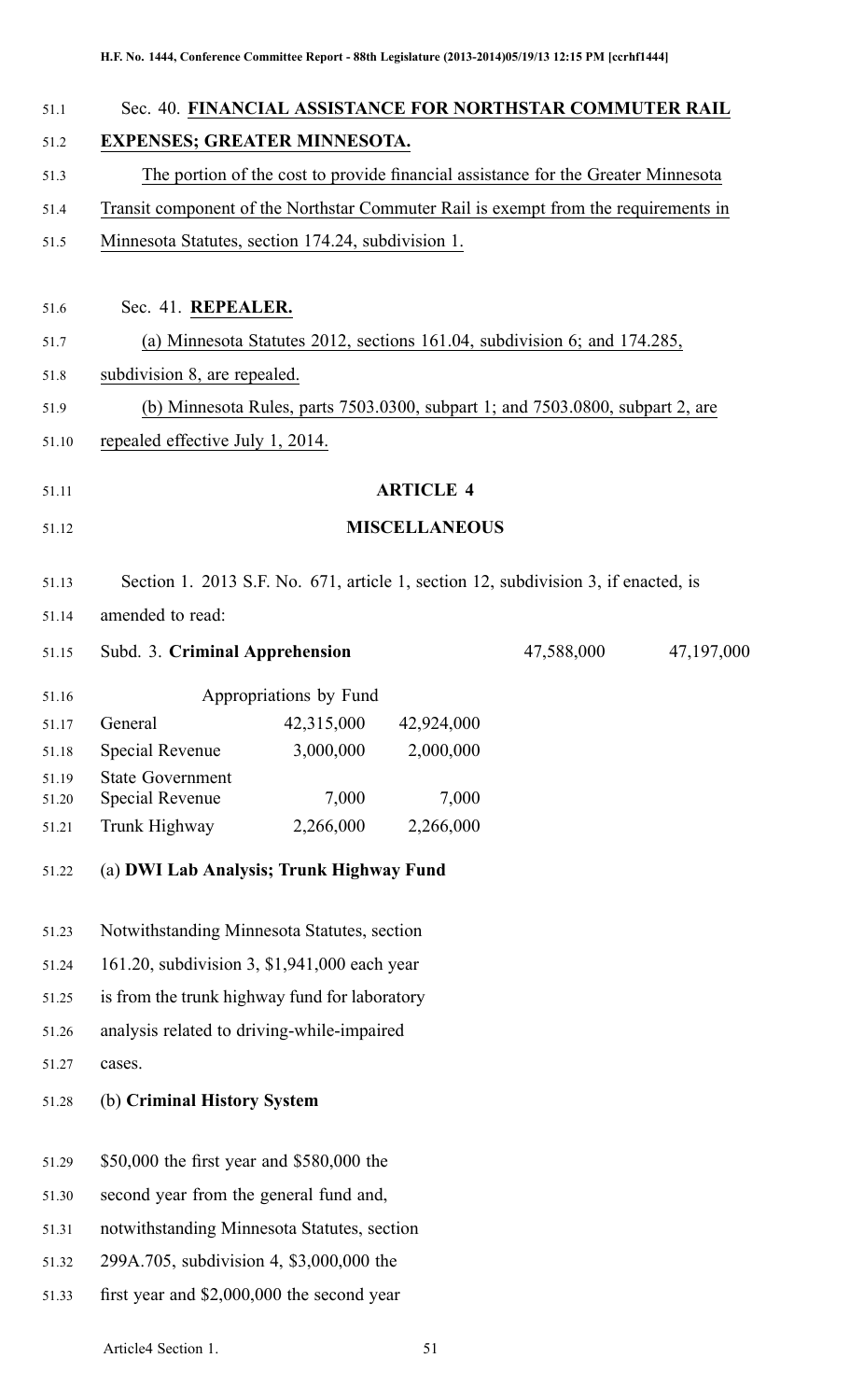| 52.1  | from the vehicle services account in the        |
|-------|-------------------------------------------------|
| 52.2  | special revenue fund are to replace the         |
| 52.3  | state criminal history system. This is a        |
| 52.4  | onetime appropriation and is available until    |
| 52.5  | expended. Of this amount, \$2,980,000 the       |
| 52.6  | first year and \$2,580,000 the second year      |
| 52.7  | are for a onetime transfer to the Office of     |
| 52.8  | Enterprise Technology for start-up costs.       |
| 52.9  | Service level agreements must document all      |
| 52.10 | project-related transfers under this paragraph. |
| 52.11 | Ongoing operating and support costs for this    |
| 52.12 | system shall be identified and incorporated     |
| 52.13 | into future service level agreements.           |
| 52.14 | The commissioner is authorized to use funds     |
| 52.15 | appropriated under this paragraph for the       |
| 52.16 | purposes specified in paragraph (c).            |
|       |                                                 |
| 52.17 | (c) Criminal Reporting System                   |
| 52.18 | \$1,360,000 the first year and \$1,360,000 the  |
| 52.19 | second year from the general fund are to        |
| 52.20 | replace the state's crime reporting system.     |
| 52.21 | This is a onetime appropriation and is          |
| 52.22 | available until expended. Of these amounts,     |
| 52.23 | \$1,360,000 the first year and \$1,360,000      |
| 52.24 | the second year are for a onetime transfer      |
| 52.25 | to the Office of Enterprise Technology for      |
| 52.26 | start-up costs. Service level agreements        |
| 52.27 | must document all project-related transfers     |
| 52.28 | under this paragraph. Ongoing operating         |
| 52.29 | and support costs for this system shall         |
| 52.30 | be identified and incorporated into future      |
| 52.31 | service level agreements.                       |

- 52.33 appropriated under this paragraph for the
- 52.34 purposes specified in paragraph (b).
- 52.35 (d) **Forensic Laboratory**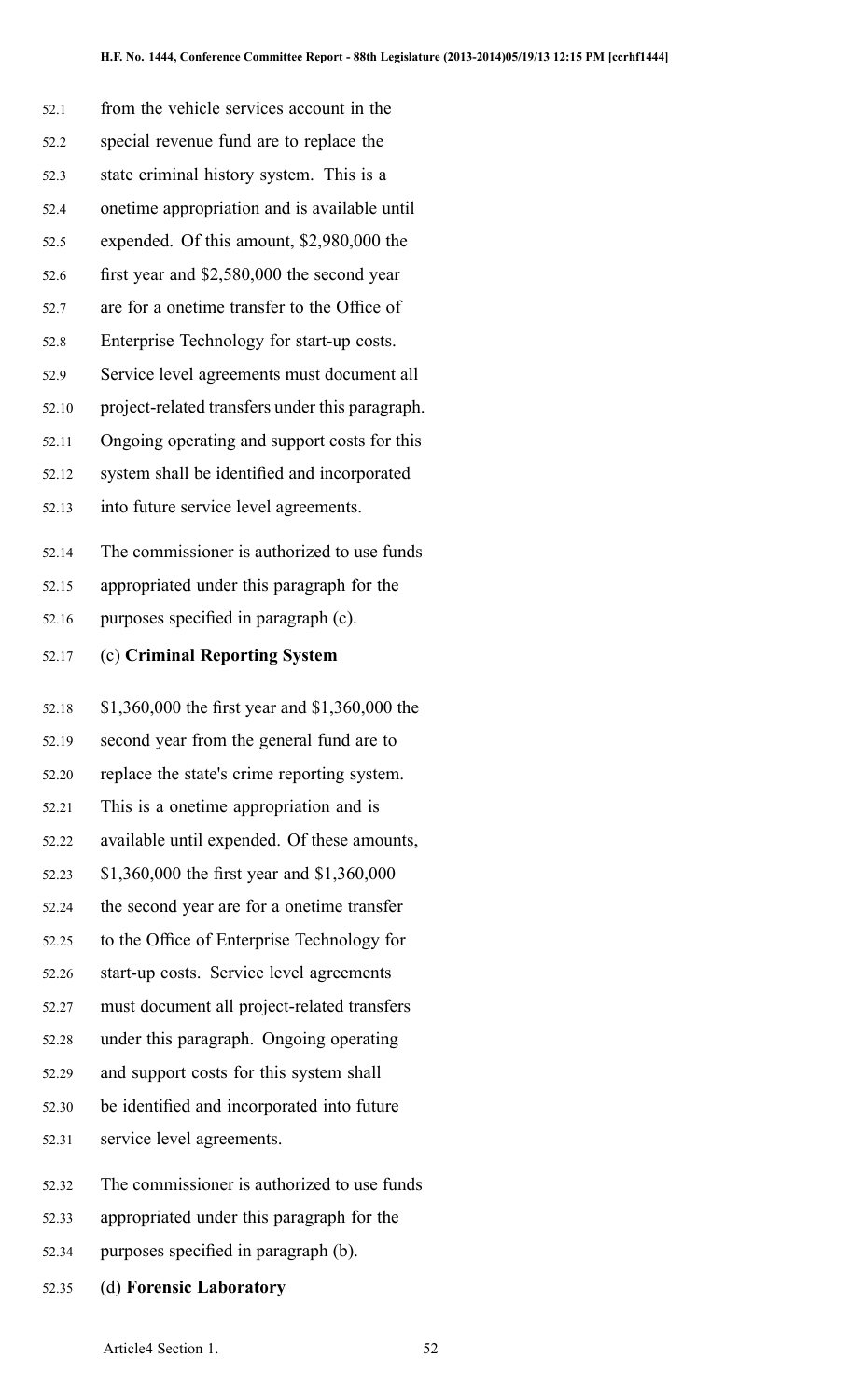- 53.1 \$125,000 the first year and \$125,000 the 53.2 second year from the general fund and, 53.3 notwithstanding Minnesota Statutes, section 53.4 161.20, subdivision 3, \$125,000 the first 53.5 year and \$125,000 the second year from the 53.6 trunk highway fund are to replace forensic 53.7 laboratory equipment at the Bureau of 53.8 Criminal Apprehension. 53.9 \$200,000 the first year and \$200,000 the 53.10 second year from the general fund and, 53.11 notwithstanding Minnesota Statutes, section 53.12 161.20, subdivision 3, \$200,000 the first 53.13 year and \$200,000 the second year from the 53.14 trunk highway fund are to improve forensic 53.15 laboratory staffing at the Bureau of Criminal 53.16 Apprehension. 53.17 (e) **Livestock Fingerprinting** 53.18 \$310,000 the first year and \$389,000 the 53.19 second year from the general fund are to 53.20 maintain Livestock fingerprinting machines. 53.21 This is <sup>a</sup> onetime appropriation. 53.22 (f) **General Fund Base** 53.23 The Bureau of Criminal Apprehension's 53.24 general fund base is reduced by \$1,720,000 53.25 in fiscal year 2014 and \$2,329,000 in fiscal 53.26 year 2015 to reflect onetime appropriations. 53.27 (g) (f) **Report** 53.28 If the vehicle services special revenue account 53.29 accrues an unallocated balance in excess 53.30 of 50 percen<sup>t</sup> of the previous fiscal year's 53.31 expenditures, the commissioner of public
	- 53.32 safety shall submit <sup>a</sup> repor<sup>t</sup> to the chairs
	- 53.33 and ranking minority members of the house
	- 53.34 of representatives and senate committees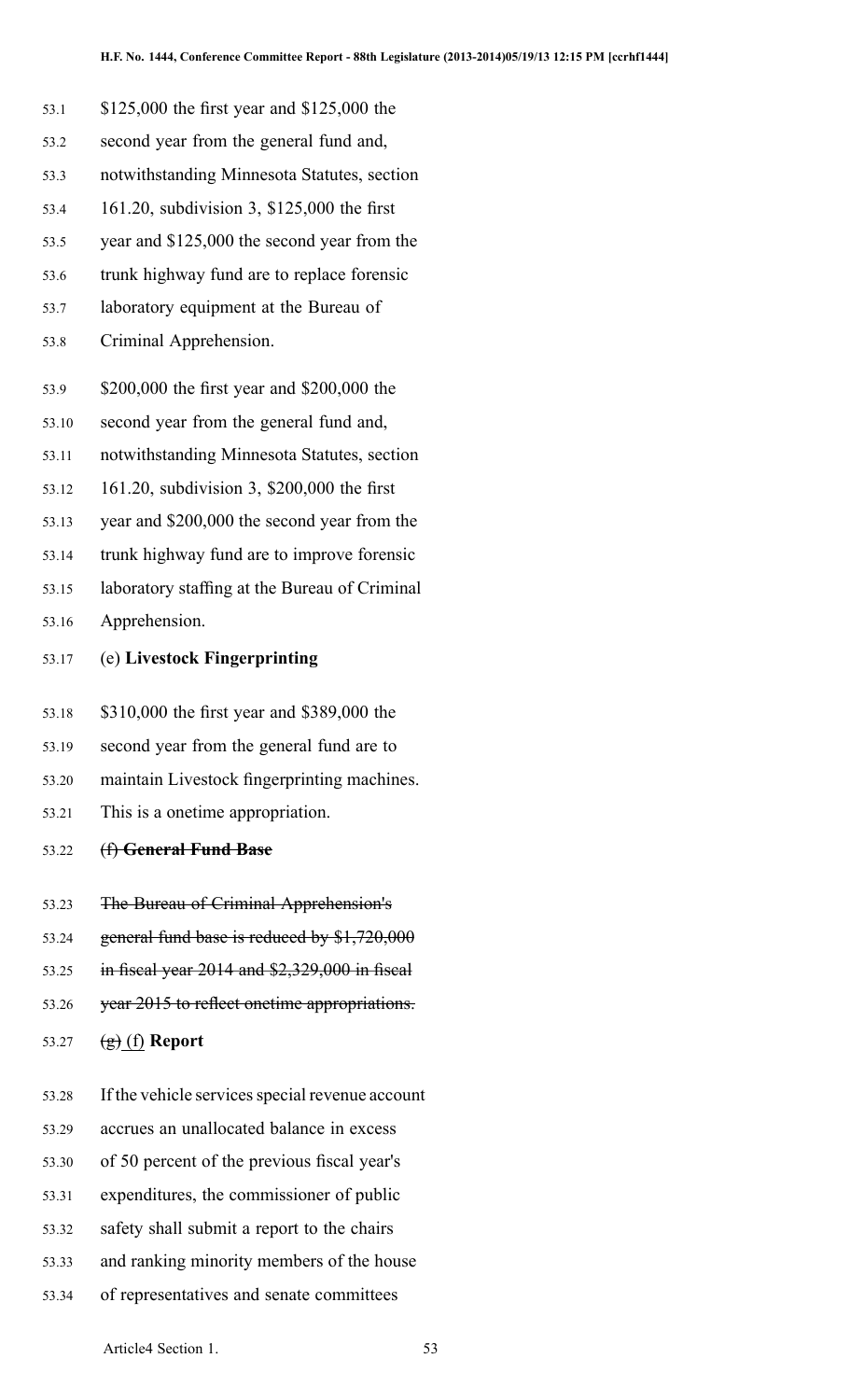- 54.1 with jurisdiction over transportation and
- 54.2 public safety policy and finance. The repor<sup>t</sup>
- 54.3 must contain specific policy and legislative
- 54.4 recommendations for reducing the fund
- 54.5 balance and avoiding future excessive fund
- 54.6 balances. The repor<sup>t</sup> is due within three
- 54.7 months of the fund balance exceeding the
- 54.8 threshold established in this paragraph.
- 54.9 Sec. 2. **EFFECTIVE DATE.**
- 54.10 Unless otherwise provided, section 1 takes effect at the time the provision being
- 54.11 corrected takes effect."
- 54.12 Delete the title and insert:

#### 54.13 "A bill for an act

54.14 relating to governmen<sup>t</sup> finance; appropriating money for transportation, 54.15 Metropolitan Council, and public safety activities and programs; providing for 54.16 fund transfers, tort claims, and contingent appropriations; modifying policy 54.17 and tax provisions relating to transportation, transit, and public safety; making 54.18 technical and clarifying changes; amending Minnesota Statutes 2012, sections 54.19 161.20, subdivision 3; 161.53; 163.051; 168A.01, subdivision 6a; 168A.29, 54.20 subdivision 1; 169A.37, subdivision 1; 169A.51, subdivision 2; 169A.55, by 54.21 adding <sup>a</sup> subdivision; 171.05, subdivision 2; 171.061, subdivision 4; 171.17, 54.22 by adding <sup>a</sup> subdivision; 171.30, subdivisions 1, 2a, by adding <sup>a</sup> subdivision; 54.23 171.306, subdivisions 1, 4; 174.40, by adding <sup>a</sup> subdivision; 219.1651; 297A.815, 54.24 subdivision 3; 297A.993, subdivisions 1, 2; 297B.01, subdivisions 14, 16; 54.25 297B.02, subdivision 3; 299E.01, subdivisions 2, 3; 299E.02; 398A.10, by adding 54.26 <sup>a</sup> subdivision; 473.39, by adding <sup>a</sup> subdivision; Laws 2009, chapter 9, section 54.27 1; 2013 S.F. No. 671, article 1, section 12, subdivision 3, if enacted; proposing 54.28 coding for new law in Minnesota Statutes, chapters 161; 171; 174; 629; repealing 54.29 Minnesota Statutes 2012, sections 161.04, subdivision 6; 174.285, subdivision 8; 54.30 Minnesota Rules, parts 7503.0300, subpart 1; 7503.0800, subpart 2."